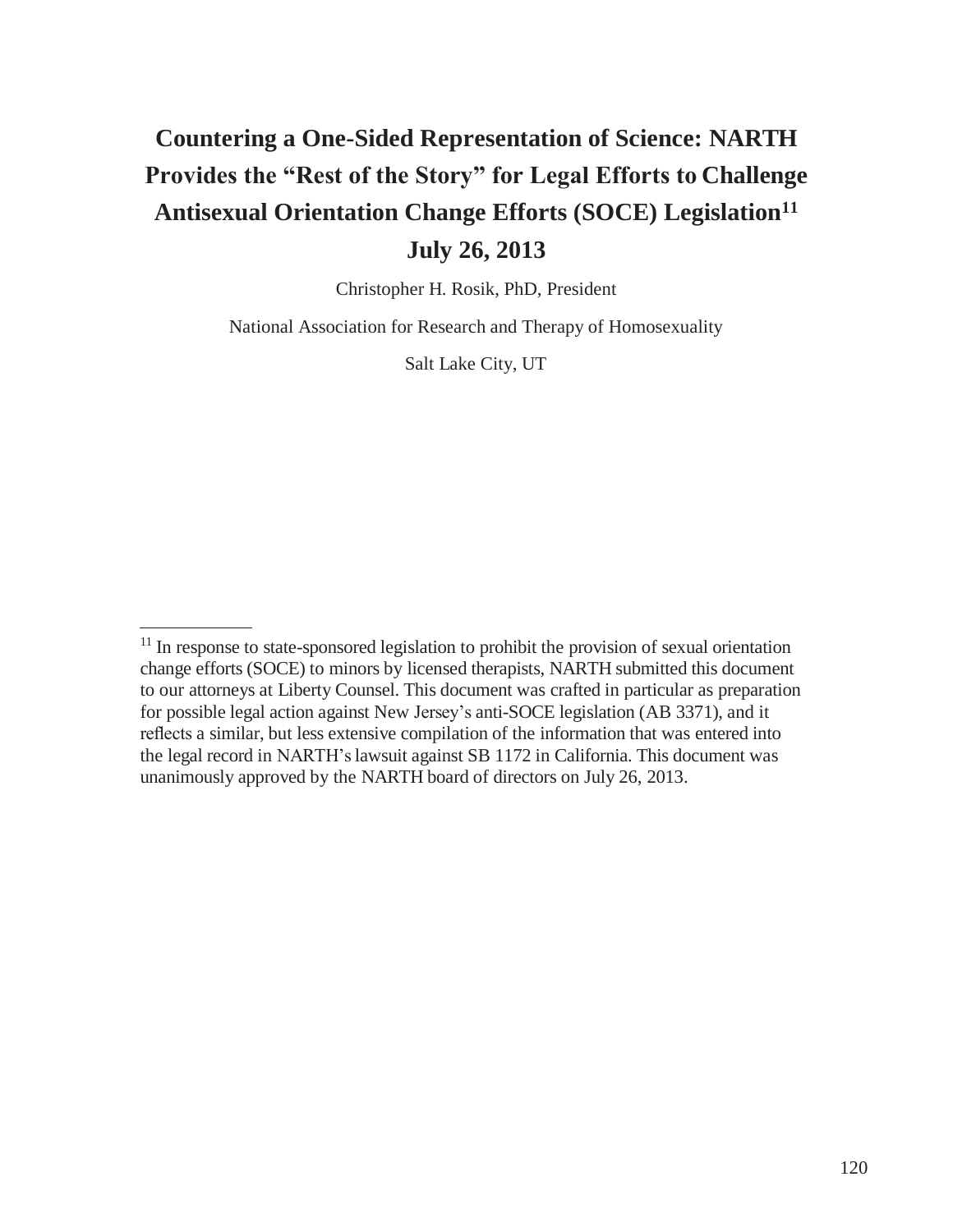## **Abstract**

NARTH compiled science-based information in this document in response to the proposal, passage, and subsequent adjudication of legislation in California (SB 1171) in 2012 and in New Jersey (AB 3371) in 2013 to prohibit the provision of sexual orientation change efforts (SOCE) to minors by licensed therapists. The information in this document is intended for use in various formats to counter the sometimes faulty and often incomplete presentation of science used to defend such anti-SOCE legislation. The information is presented in four sections under the following themes: I. The objectivity of the *Report of the APA Task Force on Appropriate Therapeutic Responses to Sexual Orientation* (hereafter referred to as the *Report*) is demonstrably suspect; therefore, the *Report*'s representation of the relevant literature concerning the efficacy of and harm from SOCE is neither complete nor definitive. II. Nonheterosexual identities, attractions, and behaviors are subject to change for many people, particularly youth. III. There is no scientific basis for blaming SOCE for the harmful stigma and discrimination reportedly experienced by persons with a nonheterosexual sexual orientation. IV. Spitzer's reassessment of his *interpretation* of the results of his 2003 study on SOCE does *not*  invalidate the results he reported. Licensed mental health professionals (LMHP) who practice some form of SOCE care deeply about the well-being of sexual minority youth and see SOCE as a valid option for professional care, an option that deserves to be protected by state legislatures. LMHPs who do offer SOCE support the right of *all* clients to self-determination.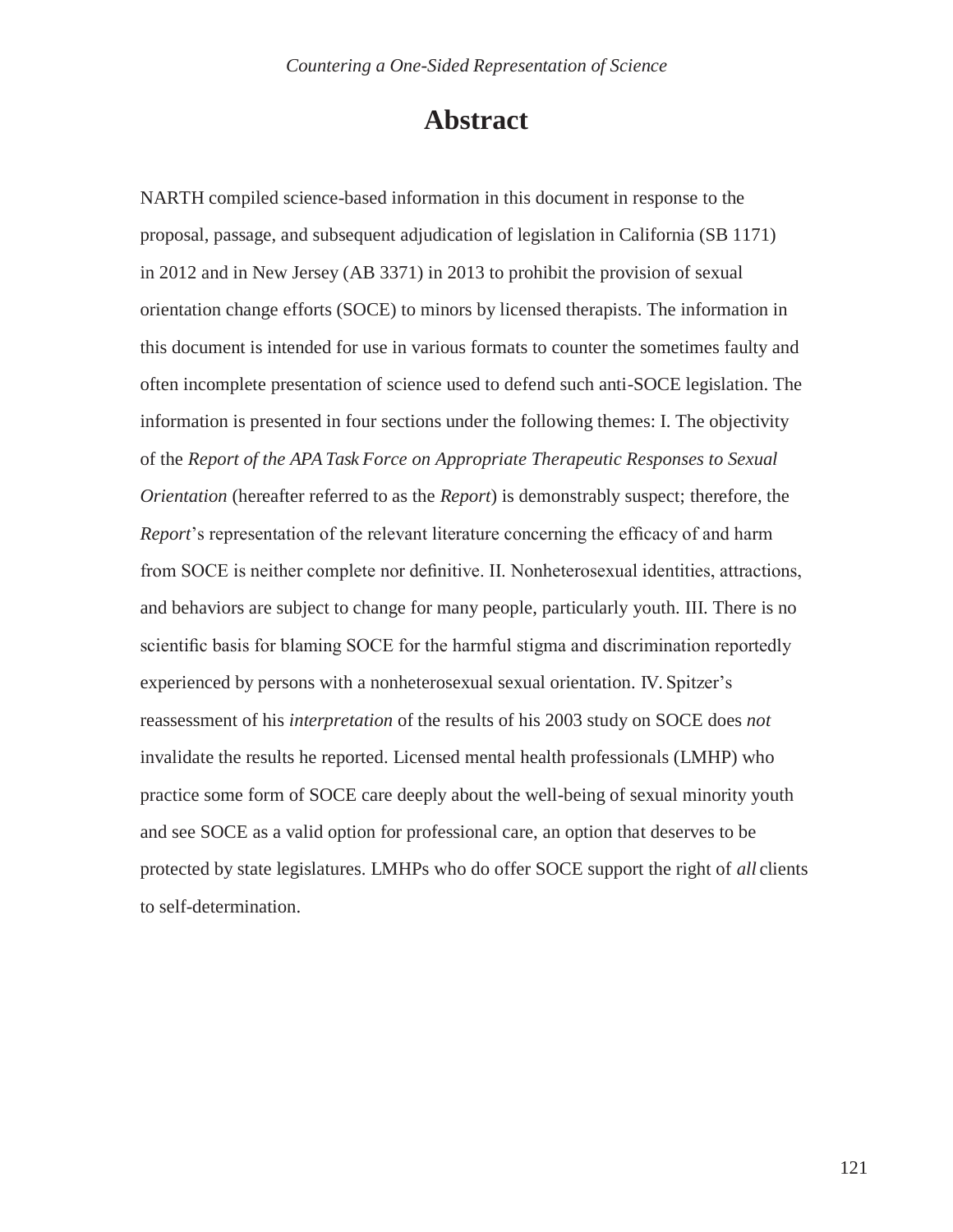## **Statement of Purpose**

Five main objectives animate NARTH's submission of this information to the court:

- (1) to counterbalance the one-sided presentation of the science related to harm and efficacy of SOCE by proponents of California SB 1172 and New Jersey AB 3371—a presentation that we will demonstrate is a byproduct of an absence of sociopolitical diversity within professional mental health organizations concerning sexual orientation;
- (2) to show thereby that claims of the blanket ineffectiveness and intrinsic harmfulness of SOCE are not ultimately grounded in science but rather advocacy, as evidenced strikingly in the differing rigor utilized by these professional organizations to evaluate efficacy and harm;
- (3) to underscore from research that minority sexual orientation, particularly among youth, cannot be considered immutable but instead is fluid and subject to change for many, though not all, persons;
- (4) to demonstrate that the realities of stigma and discrimination form a highly incomplete understanding of negative health outcomes among nonheterosexual identities, and applying this literature uncritically to SOCE is scientifically and ethically dubious; and
- (5) to argue for the propriety of a scientific and research-based response to the questions that remain regarding SOCE instead of a politically inspired legal prohibition that curtails science, of which California SB 1172 and New JerseyAB 3371 are a quintessential expression.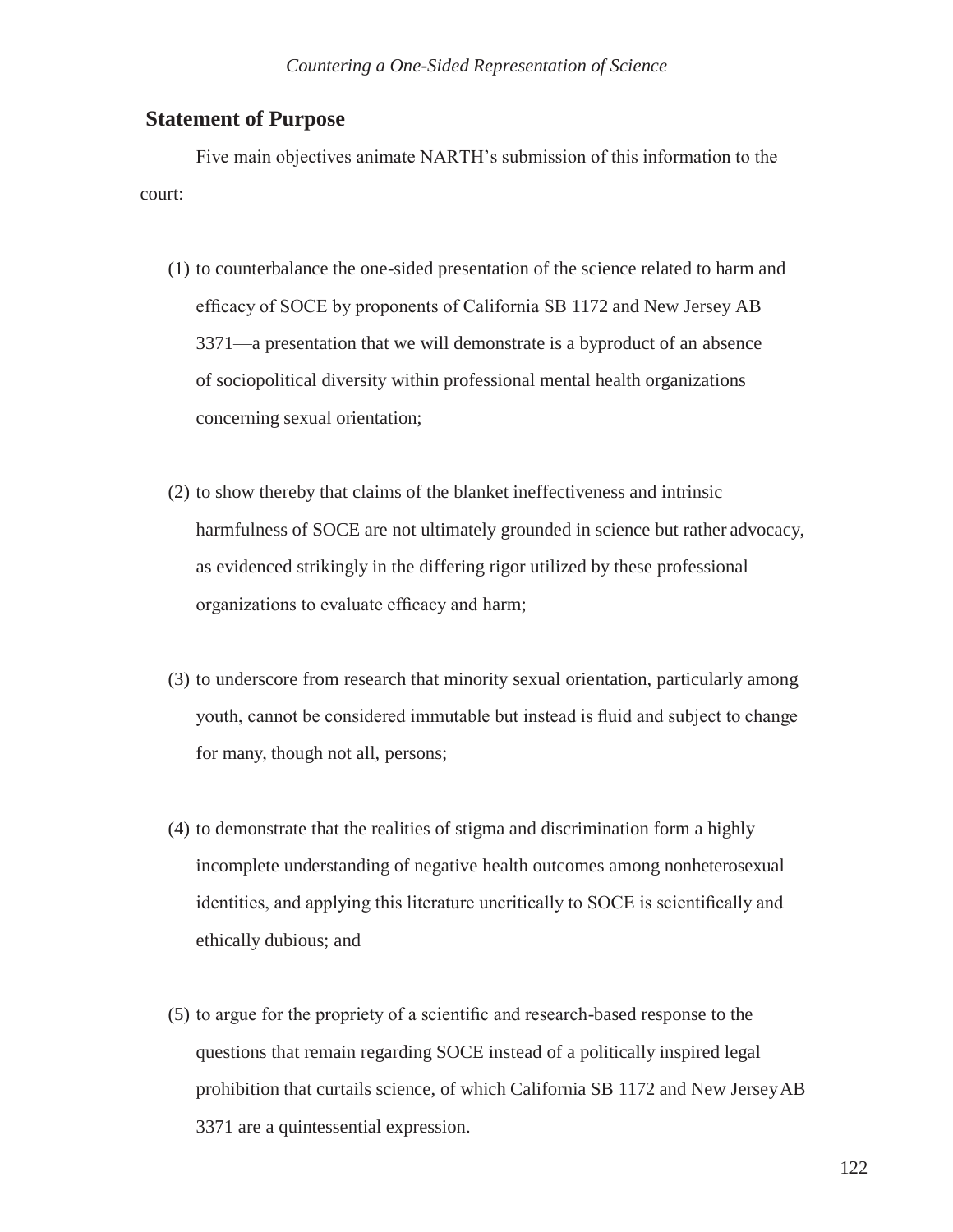**I. The Objectivity of the** *Report of the APA Task Force on Appropriate Therapeutic Responses to Sexual Orientation* **is Demonstrably Suspect; Therefore the** *Report***'s Representation of the Relevant Literature Concerning Efficacy of and Harm from SOCE is neither Complete nor Definitive**

## **Bias in Task Force Selection**

Although many qualified conservative psychologists were nominated to serve on the APA Task Force (hereafter referred to as the Task Force), all of them were rejected. This fact was noted in a book coedited by a past president of the APA (Yarhouse, 2009). Clinton Anderson—director of the APA's Lesbian, Gay, and Bisexual Concerns Office offered the following defense: "We cannot take into account what are fundamentally negative religious perceptions of homosexuality—they don't fit into our world view" (Carey, 2007).

It appears that the APA operated with a litmus test when considering Task Force membership—the only views of homosexuality that were tolerated were those that uniformly endorsed same-sex behavior as morally good. From the outset of the Task Force, then, it was predetermined that conservative or religious viewpoints would only be acceptable when they fit within the preexisting worldview of the Task Force. One example of this is the *Report*'s failure to recommend any religious resources that adopt a traditional or conservative approach to addressing conflicts between religious beliefs and sexual orientation. This bias can hardly be said to respect religious diversity and had predictable consequences for how the Task Force addressed its work.

## **Bias Regarding Statements of SOCE Harm and Efficacy**

This bias was particularly evident in the Task Force's highly uneven implementation of standards of scientific rigor in the utilization and evaluation of published findings pertaining to SOCE (Jones, Rosik, Williams, & Byrd, 2010). Of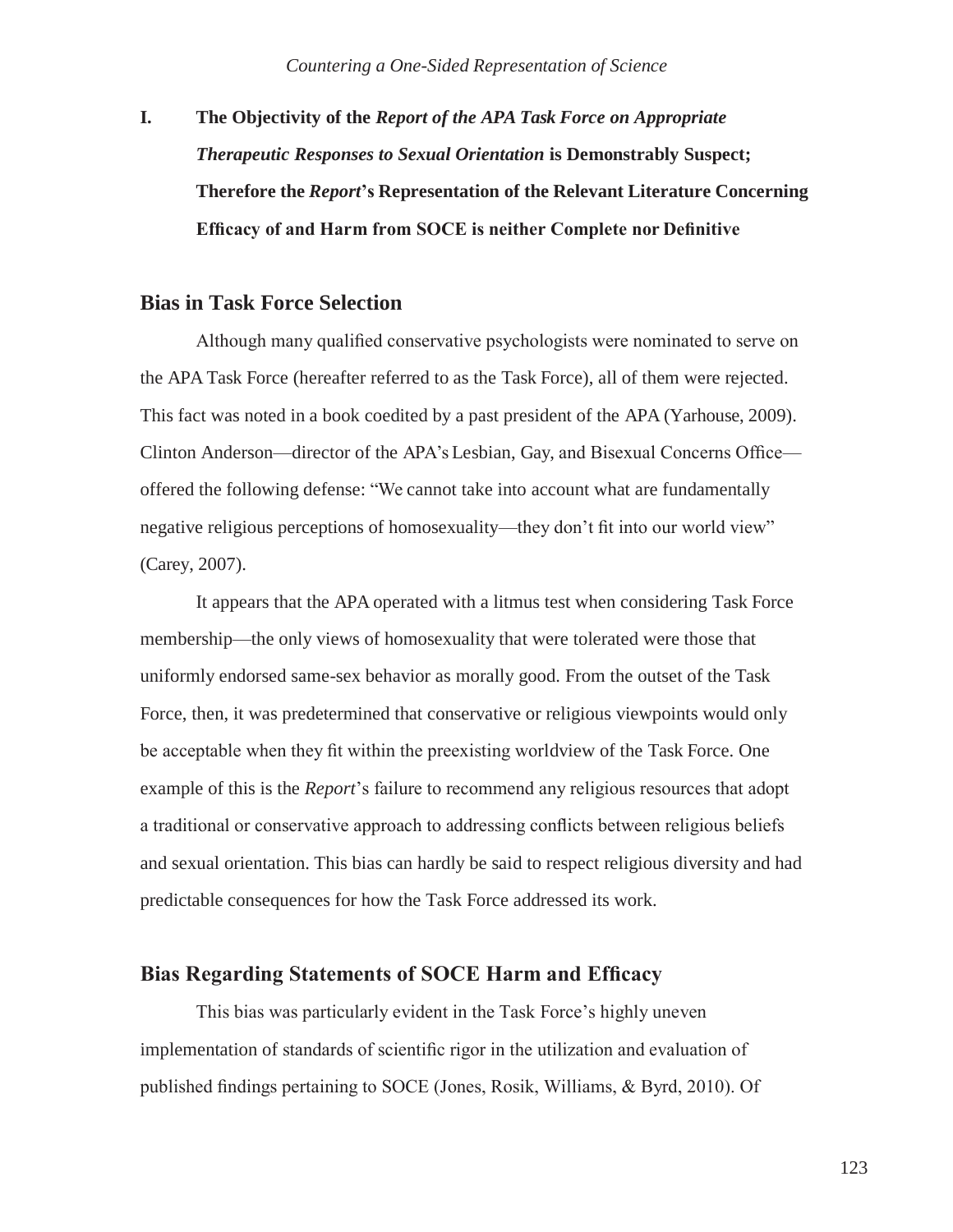particular note is the contrast between the exceptionally rigorous methodological standards applied to SOCE outcomes and the considerably less rigorous and uneven standards applied to the question of harm.

With regard to SOCE outcomes, the *Report* dismisses most of the relevant research because of methodological limitations that are outlined in great detail (APA, 2009, pp. 26–34). Studies pertaining to SOCE outcomes that fall short of the Task Force's rigorous standards are deemed unworthy of examination and are dismissed as containing no evidence of value to the questions at hand.

Meanwhile, the *Report* appears to adopt very different evidentiary standards for making statements about harms attributed to SOCE. The standard regarding efficacy is to rule out substandard studies as irrelevant; however, no such standards are employed in considering studies purporting to document harm. In addition, the *Report* uses the absence of evidence to argue that SOCE is unlikely to produce change and thus strongly questions the validity of SOCE, but shows no parallel reticence to endorse affirmative therapy despite acknowledging that "it has not been evaluated for safety and efficacy" (APA, 2009, p. 91).

The six studies deemed by the Task Force to be sufficiently methodologically sound to merit the focus of the *Report* targeted samples that would bear little resemblance to those seeking SOCE today; the studies also used long-outdated methods that no current practitioner of SOCE employs. This brings into question the *Report*'s willingness to move beyond scientific agnosticism (in other words, to admit that we do not know the prevalence of success or failure in SOCE) to argue affirmatively that sexual orientation change is uncommon or unlikely. The *Report* seems to affirm two incompatible assertions: a) we do not have credible evidence on which to judge the likelihood of sexual orientation change, and b) we know with scientific certainty that sexual orientation change is unlikely. However, the absence of conclusive evidence of effectiveness is not logically equivalent to positive evidence of ineffectiveness (Altman & Bland, 1995).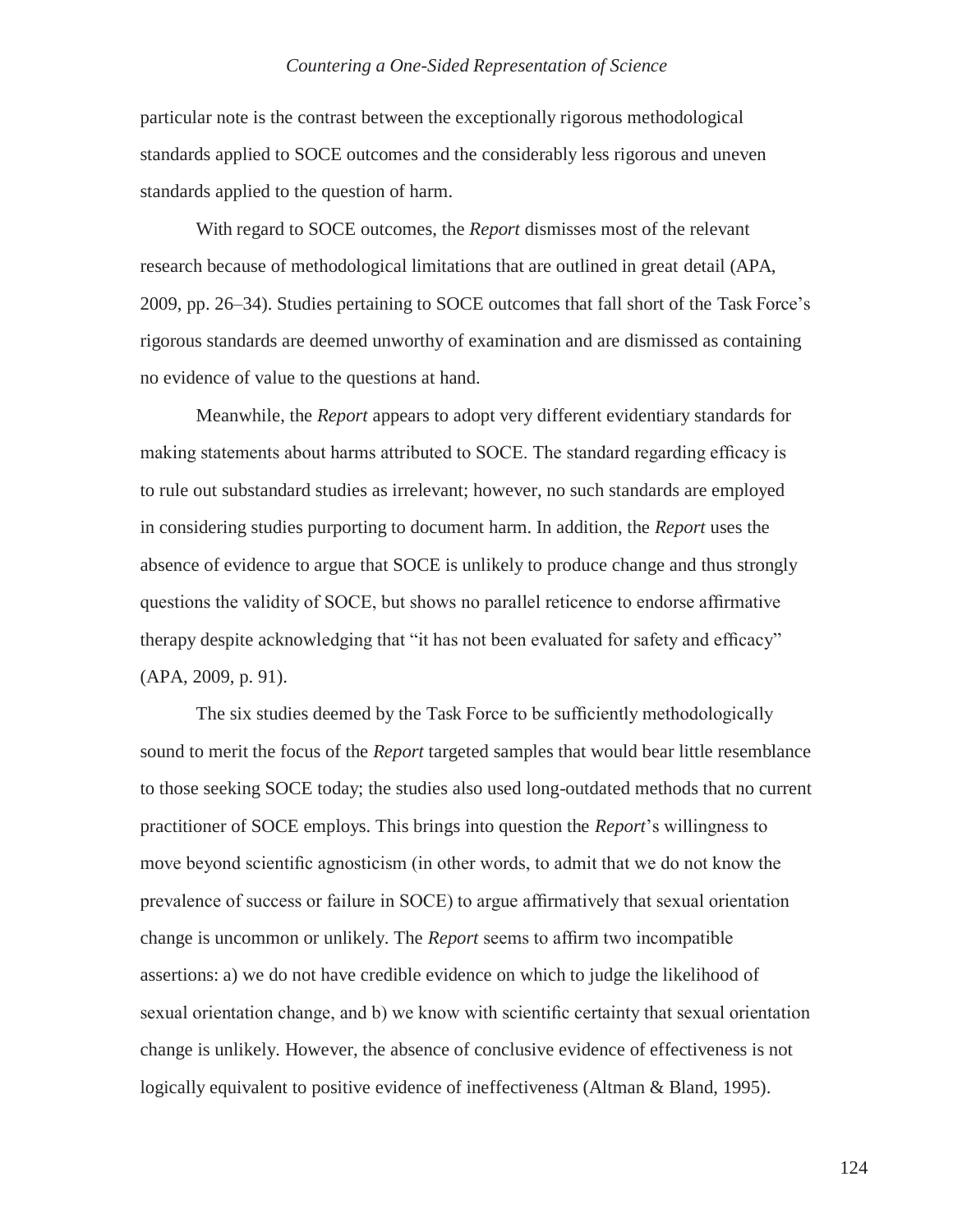There are places in the *Report* that do seem to acknowledge that, given their methodological standards, we really cannot know anything scientifically definitive about the efficacy of, or harms attributable to SOCE. For example, the *Report* states, "Thus, we cannot conclude how likely it is that harm will occur from SOCE" (APA, 2009, p. 42). Similarly, the *Report* observes, "Given the limited amount of methodologically sound research, we cannot draw a conclusion regarding whether recent forms of SOCE are or are not effective" (APA, 2009, p. 43). Similarly, "[T]here are no scientifically rigorous studies of recent SOCE that would enable us to make a definitive statement about whether recent SOCE is safe or harmful and for whom" (APA, 2009, p. 83; cf. p. 67, 120).

These expressions of agnosticism are justified by the Task Force but then are not adhered to in the *Report*'s conclusions. Instead, the *Report* argues at length that only the most rigorous methodological designs can clearly establish a causal relationship between SOCE methods and subsequent change, but the *Report* does not hesitate to make such causal attributions consistently regarding harm while repudiating any such claims for efficacy. From this highly uneven application of literature review methodology, the *Report* goes on to assert confidently that the success of SOCE is unlikely and that SOCE has the potential to be harmful. It is also telling that in subsequent references to the *Report*, the potential for harm has morphed into "the potential to cause harm to *many*  clients" (APA, 2012, p. 14; emphasis added). The harms from SOCE appear to grow greater the further one gets from the original *Report*.

## **Bias in Favor of Preferred Conclusions**

A few examples adequately illustrate that the Task Force utilized a far lower methodological standard in assessing harm and other aspects of the science than it did in assessing SOCE outcomes. The *Report* references the many varieties of methodological problems deemed sufficient to render useless most of the SOCE research. Yet the *Report*  is ready to overlook such limitations when the literature addresses preferred conclusions.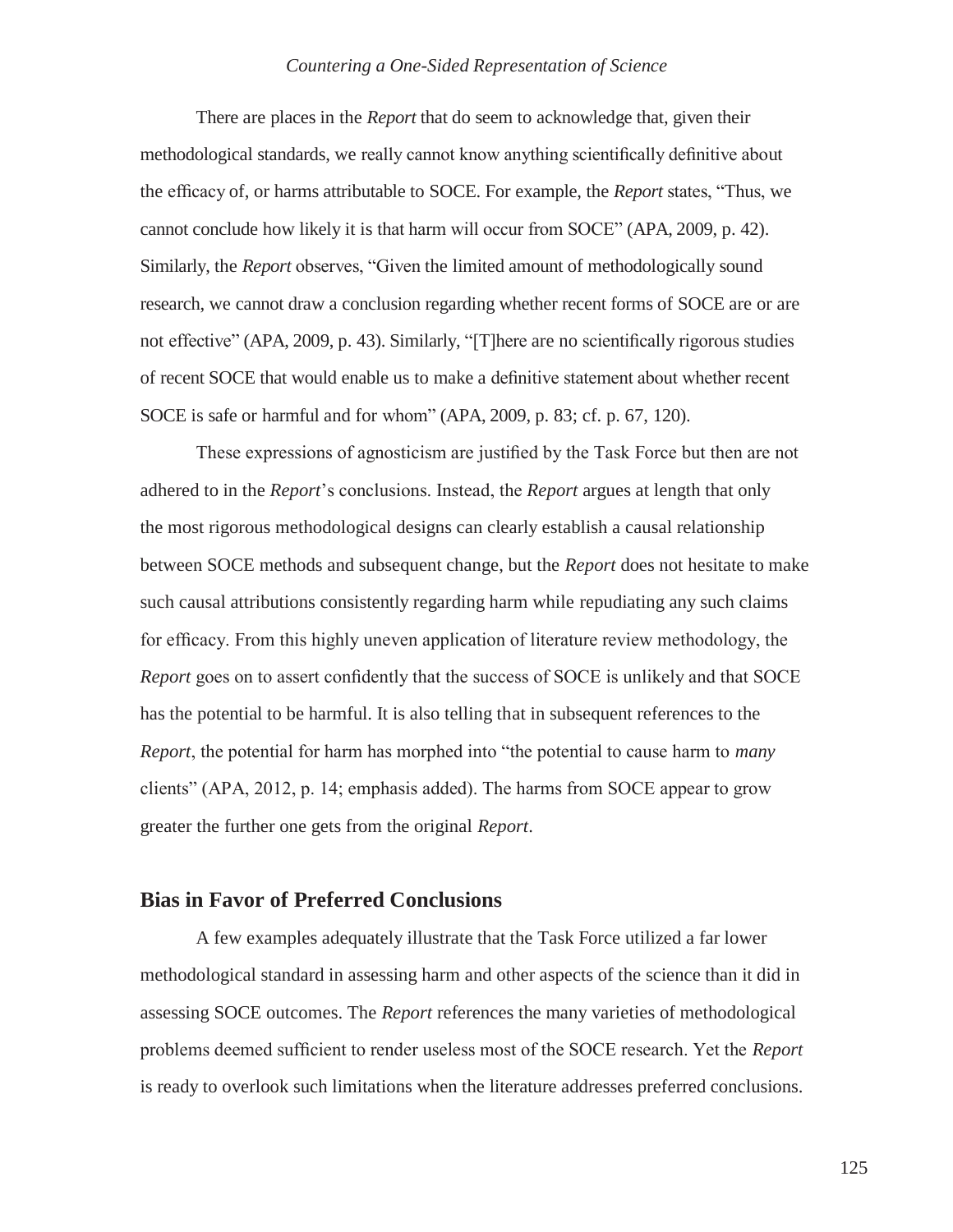First, consider the work of Hooker (1957), which is routinely touted as groundbreaking in the field; the *Report* and other APA publications affirmed Hooker's work as evidence indicating there are no differences in the mental health of heterosexual and gay men. However, this research contains such serious methodological flaws that it is inconceivable that an evenhanded methodological evaluation by the Task Force would have not have mentioned these problems. Among the many methodological problems noted by Schumm (2012), the control group was told the purpose of the study in advance, and clinical experts were not blind to the objectives of the study. There were other serious problems, including an imperfect matching of participants, low scale reliability, the use of a small and recruited control group rather than existent national standardized norms, the post hoc removal of tests that actually displayed differences, and the screening out of men from the study if they appeared to have preexisting psychological problems. Hooker (1993) herself wrote many years later, "I knew the men for whom the ratings were made, and I was certain as a clinician that they were relatively free of psychopathology."

Despite these serious methodological problems, which would never be tolerated by the Task Force were this SOCE-supportive research, APA experts such as Gregory Herek described Hooker's study as part of the "overwhelming empirical evidence" that there is no association of sexual orientation with psychopathology (Herek, 1991, p. 143; see also Herek, 2010). The point here is not to argue for such an association but to underscore that a consistent application of the methodological standards affirmed in the *Report* should have led to the dismissal of the Hooker study as supportive of the nodifferences hypothesis.

### **Bias Regarding Treatment of the Primary Study on Harm**

Perhaps the most egregious example of the Task Force's methodological double standard is evidenced in its heavy reliance on the Shidlo and Schroeder (2002) and Schroeder and Shidlo (2003) research regarding harm from SOCE. Several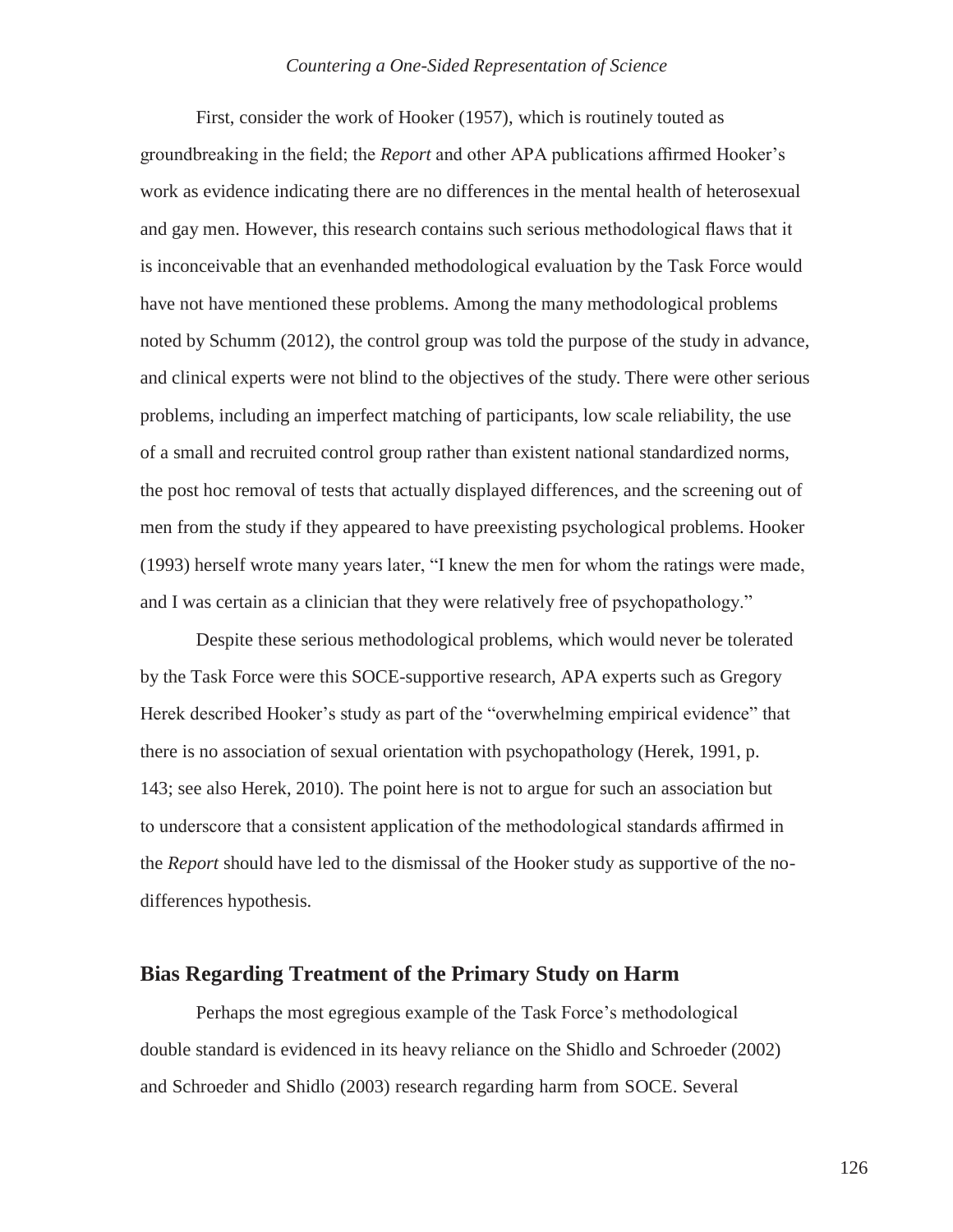methodological problems cited to dismiss the SOCE outcome literature complicate these studies:

- These studies were conducted in association with the National Gay and Lesbian Task Force, and researchers were given the explicit mandate to find clients who had been harmed and to document ethical violations by practitioners. This was abundantly clear in the study's original title: "Homophobic Therapies: Documenting the Damage" (see Exhibit A).
- More than 50% of the 202 sample participants were recruited through the GLB media, hardly a random or generalizable sampling procedure.
- Only 20 participants in this study were women, creating significant skew toward accounts and experiences of gay men.
- Twenty-five percent of study participants had already attempted suicide *before*  starting therapy, making very dubious the claim that suicide attempts were actually caused by the therapy.
- Finally, these subjects reported their experiences came from a mix of licensed therapists, nonlicensed peer counselors, and religious counselors, leaving open the reasonable suspicion that negative therapeutic experiences might differ significantly by level of training.

The Shidlo and Schroeder (2002) and Schroeder and Shidlo (2003) results thus are based on a nonrepresentative sample likely to be heavily biased in the direction of retrospectively reporting negative therapy experiences, some of which occurred decades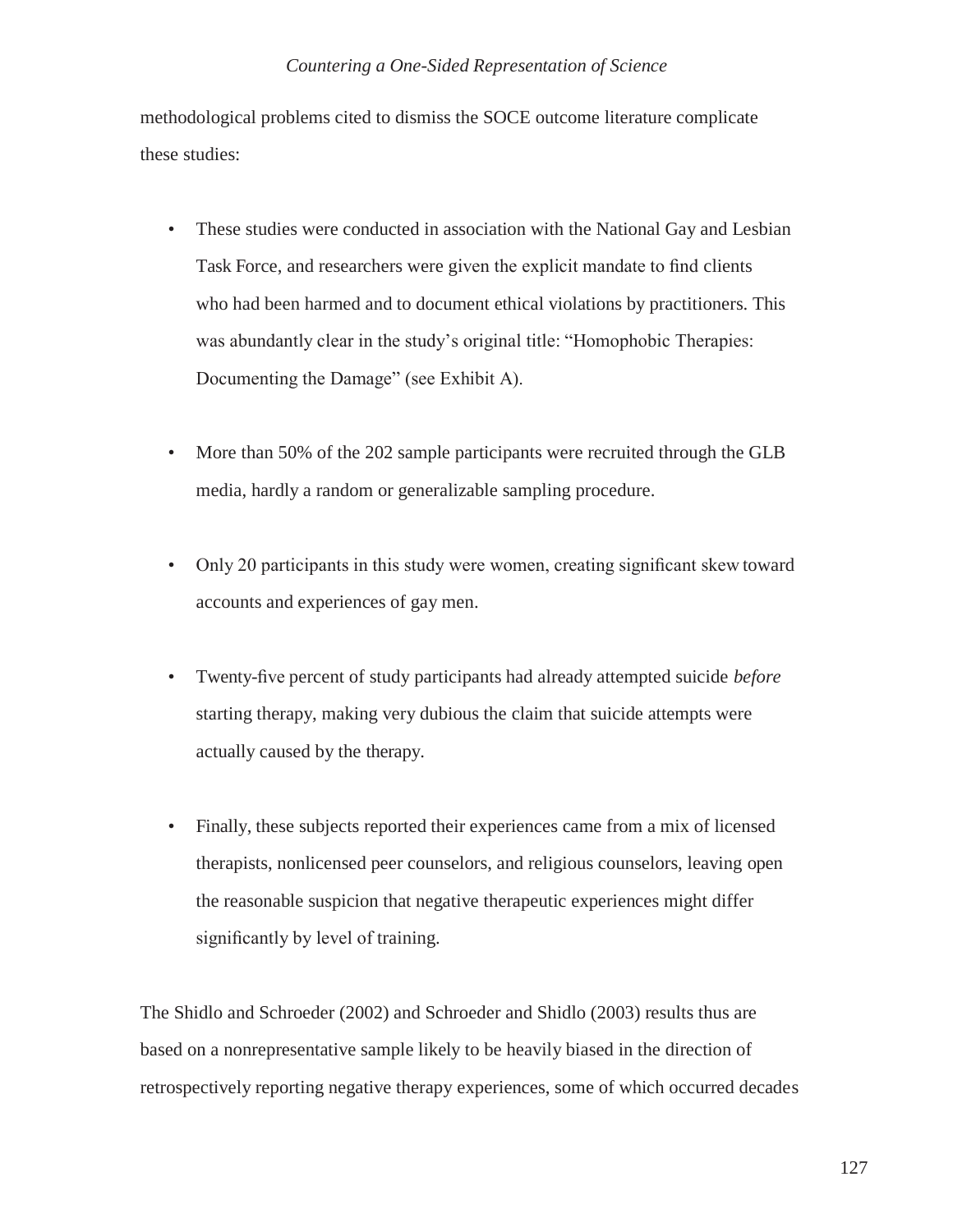ago. The Task Force appears to have ignored the warnings from the study's authors: "*The data presented in this study do not provide information on the incidence and prevalence of failure, success, harm, help, or ethical violations in conversion therapy*" (Shidlo & Schroeder, 2002, p. 250; emphases in the original). It is difficult to understand how this research can be cited without qualification or context as demonstrating likely harm from SOCE conducted by licensed medical and mental health professionals. What we *can* say with confidence is that some SOCE clients report harm and others report benefit—and the literature does not specify how often either outcome occurs. While harm may occur with any form of psychological care, the "evidence" provided in this study is essentially nothing more than unverifiable "hearsay." This is hardly a legitimate ground for legal prohibition.

## **Bias Regarding the Lack of Context Concerning Harm in Psychotherapy**

The APA and other professional bodies that utilize the *Report* are negligent if not fraudulent in giving a technically true warning that SOCE may potentially cause harm but failing to do so within a broader context: This warning certainly applies to all forms of psychological care for any and all problems or concerns. For example, regardless of theoretical orientation or treatment modality, some psychological or interpersonal deterioration or other negative consequences appear to be unavoidable for a small percentage of clients, especially those who begin therapy with a severe "initial level of disturbance" (Lambert & Ogles, 2004, p. 117). Clients who experience significant negative counter-transference or whose clinicians may lack empathy or may underestimate the severity of their problem may also be at greater risk for deterioration (Mohr, 1995).

Furthermore, it must be remembered that, on average, persons with same-sex attraction already experience and/or are at greater risk for experiencing a number of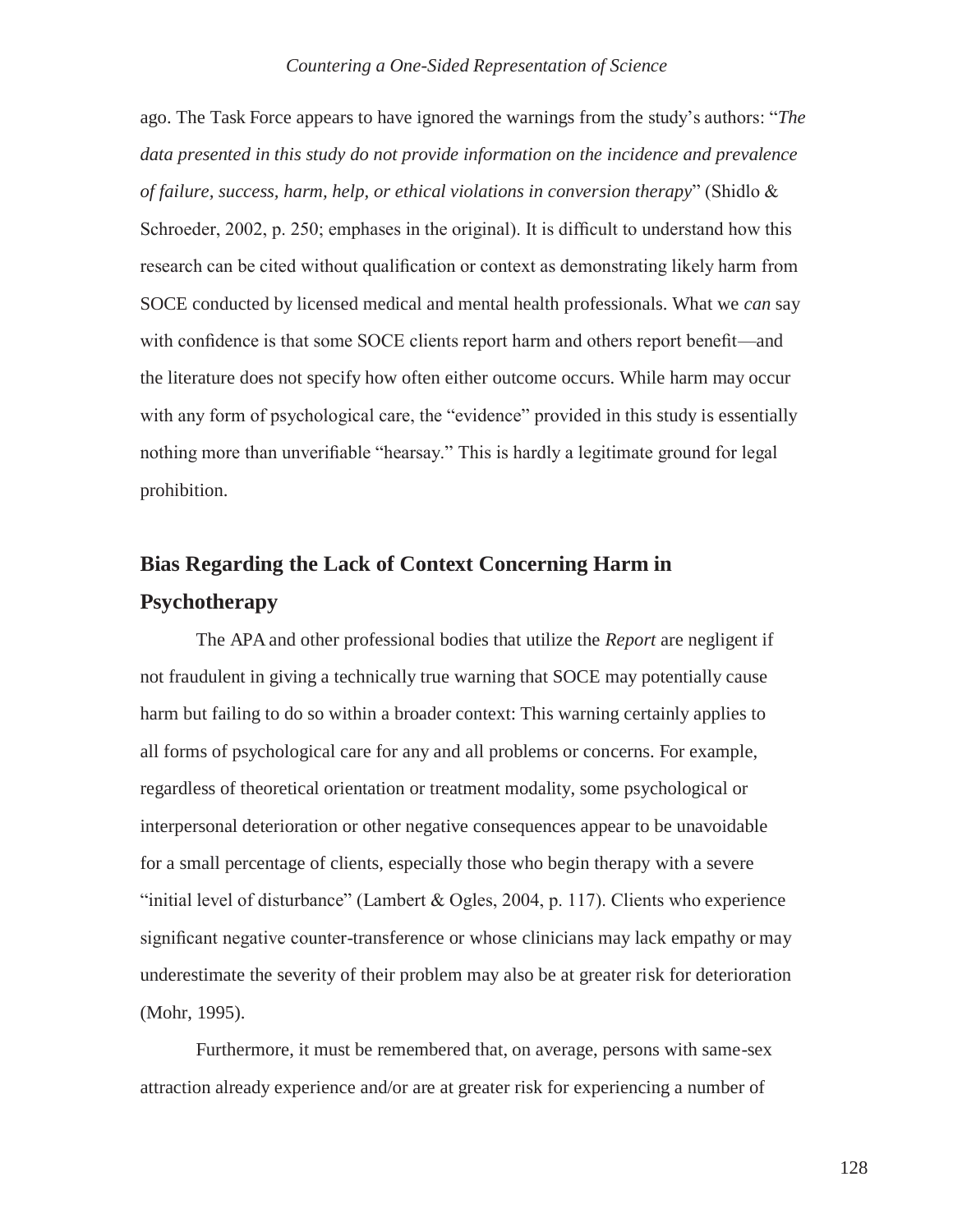medical and mental health difficulties *prior* to participating in any SOCE (Whitehead & Whitehead, 2010). This makes it extremely difficult to disentangle psychological distress directly attributable to SOCE from that which preceded commencement of SOCE. And since SOCE commonly involves helping clients become more aware of the stress and distress in their lives in order to manage or alleviate it, as do many approaches to mental health care, persons who leave therapy prematurely may have an increased awareness or experience of their (pre)existing stress and distress. In other words, they may "feel worse" as a consequence of not having allowed sufficient time for therapy to help resolve the difficulties. Anecdotal personal stories of harm certainly cannot scientifically establish the proportion of distress derived directly from SOCE, and high-quality research that might be able to distinguish such causation simply does not exist.

## **Bias in the Omission of Medical Outcomes Associated with Same-Sex Behavior**

It should also be mentioned in the discussions of harm and benefit from SOCE that the *Report* makes no mention of the well-documented medical outcomes associated with homosexual and bisexual behavior. For example, men having sex with men (MSM) comprise 48% of all individuals with HIV/AIDS in the United States, but make up only an estimated  $2-4\%$  of men in the population (Newcomb & Mustanski, 2011). Despite increasing cultural acceptance, MSM are reporting higher rates of sexual risk behaviors in recent years. Similarly, the prevalence of suicidal ideation and attempts for bisexual and lesbian girls has steadily increased since the mid-1990s (Savin-Williams & Ream, 2007).

Certainly whatever unclear risk of harm that might occur to an individual SOCE minor client must be weighed against the clear medical risks that arise from enacting homosexual behavior, particularly salient among adolescents. Yet a therapist's efforts to change or otherwise discourage even homosexual behavior among minors, if construed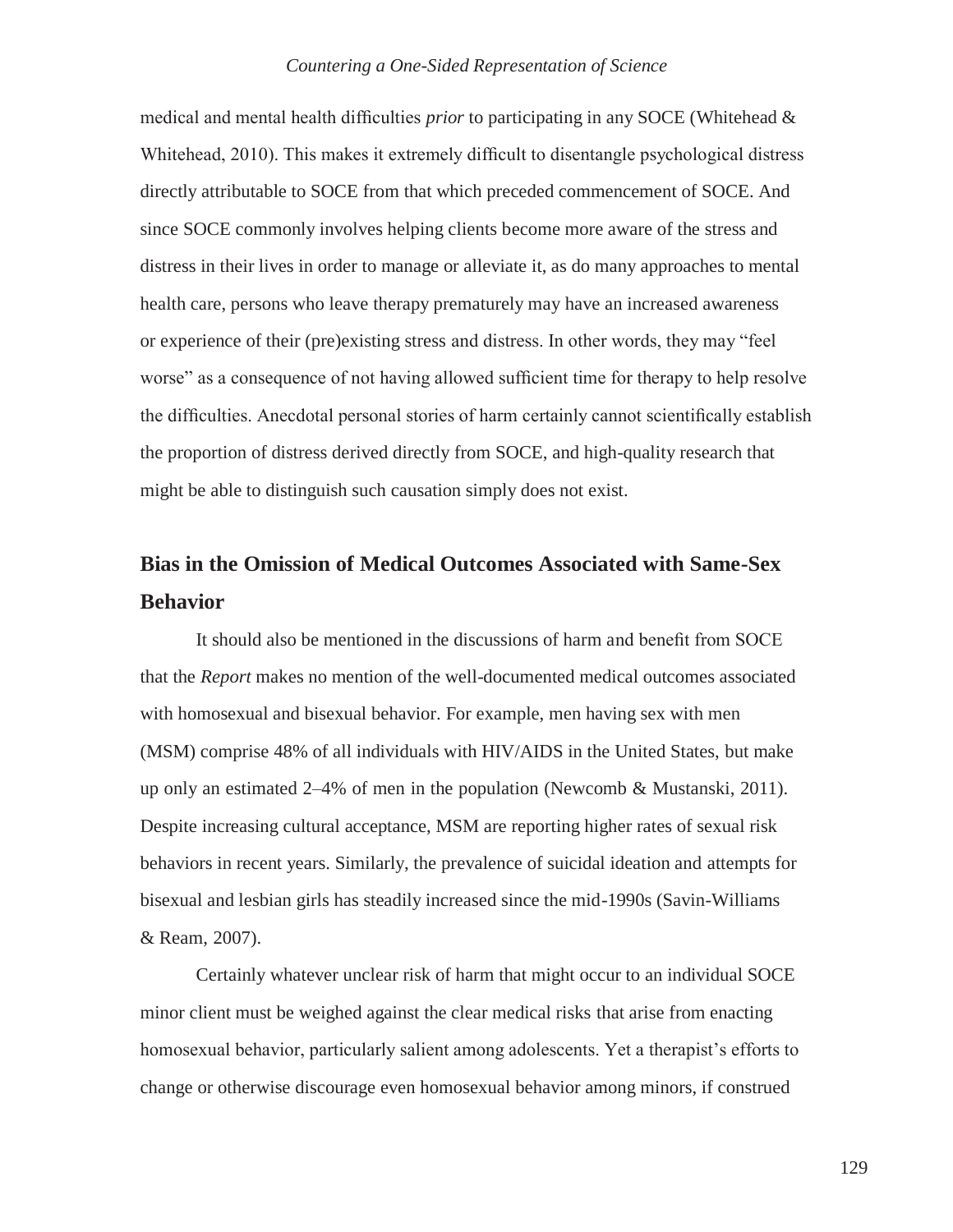by the client later as SOCE, could jeopardize the license of the therapist under California SB 1172 and New Jersey AB 3371.

### **Bias Regarding Research on the Origins of Same-Sex Attractions**

Another example of the Task Force's uneven application of methodological standards concerns the *Report*'s conclusion that "studies failed to support theoriesthat regarded family dynamics, gender identity, or trauma as factors in the development of sexual orientation" (APA, 2009, p. 23). Of the ten studies cited in support of this conclusion, three were not readily accessible on databases; another was a review article that was an interpretation, not an empirical study. An examination of the remaining six studies (Bell, Weinberg, & Hammersmith, 1981; Freund & Blanchard, 1983; McCord, McCord, & Thurber, 1962; Peters & Cantrell, 1991; Siegelman, 1981;Townes, Ferguson, & Gillam, 1976) revealed many of the same methodological flaws cited in the Task Force critique of SOCE (Rosik, 2012). For example, the Freud and Blanchard study is cited as evidence against any role of family dynamics or trauma in the origin of samesex attractions but contains many serious methodological problems, including unclear scale reliability, participants being known to the researchers as patients, the use of a convenience sample, and a narrow and therefore nongeneralizable sample composed of psychiatric patients. All of these problems were considered to be fatal flaws in the Task Force's appraisal of the SOCE outcome literature for documenting evidence of change.

Given that many of the methodological limitations used by the Task Force to assail the SOCE research exist in the literature exploring the possible causal influences for sexual orientation, questions have to be raised as to why the Task Force members chose to definitively dismiss this literature as "failing to support" developmental theories. It appears, based on the same criteria they used to dismiss SOCE, that their own conclusions have little support in the literature. A fairer rendering of the literature they reference in this regard would appear to be that this research is so methodologically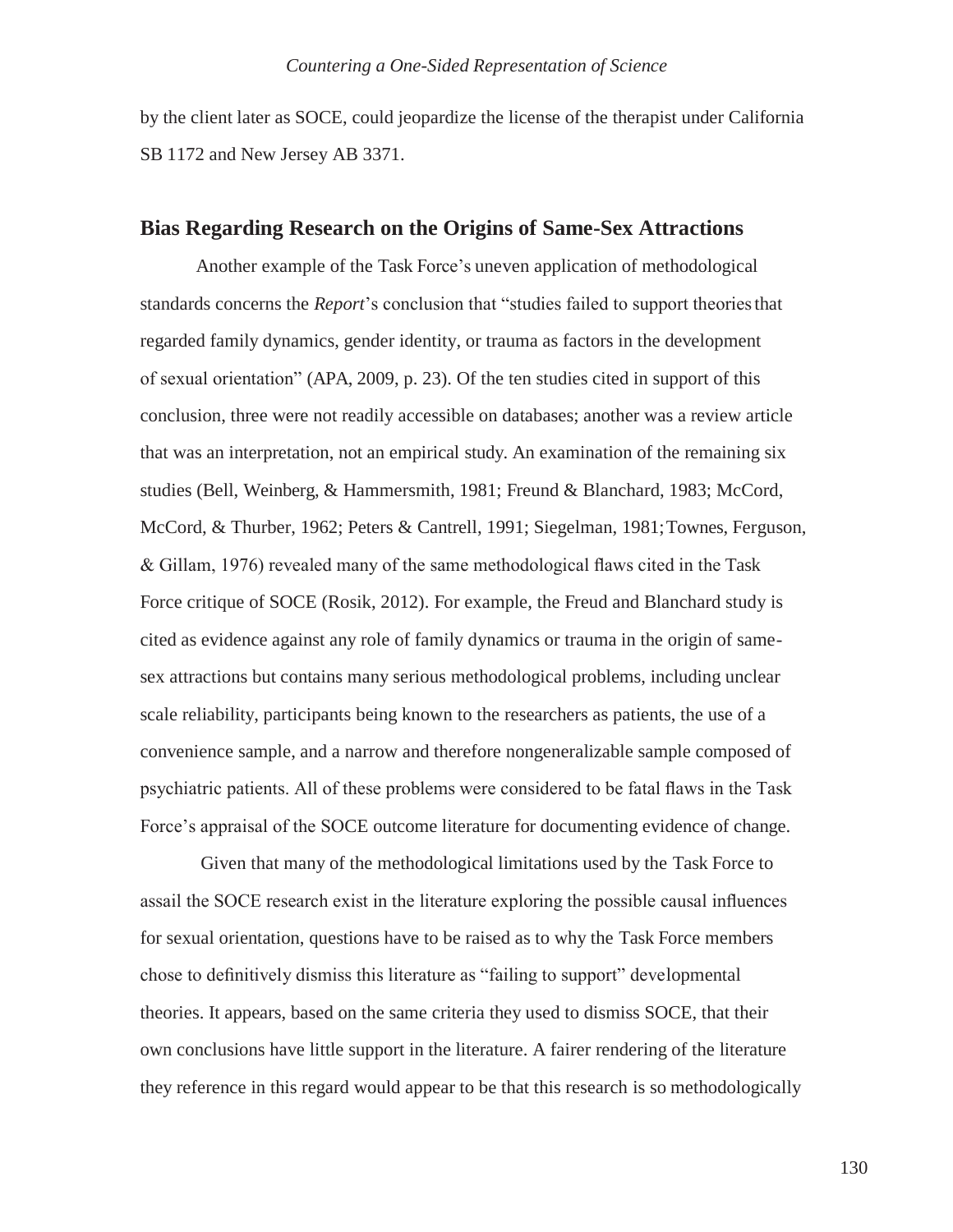flawed that one cannot make any conclusive statements concerning the applicability of developmental factors in the origin of homosexuality. Thus by the Task Force's own methodological standards, the literature they cite fails to support *or rule out* a role for these potential developmental influences in the genesis of sexual orientation.

If such ambiguity exists in the SOCE literature on methodological grounds, then by the Task Force's own criteria, this ambiguity is also present in the referenced etiological research. It appears that the Task Force has been inconsistent in the application of its methodological critique to the broader literature on homosexuality, and it has been willing to offer more definitive conclusions about theories it wishes to dismiss than is warranted by its own standards. In a word, there is again the appearance of substantial bias.

Contrary to the repeated claims of the *Report* that it is an established "scientific fact" that "no empirical studies or peer-reviewed research supports theories attributing same-sex sexual orientation to family dysfunction or trauma" (APA, 2009, p. 86), there currently exists recent, high-quality, and large-scale studies that provide empirical evidence consistent with the theory that familial or traumatic factors potentially contribute to the development of sexual orientation (Bearman & Bruckner, 2002; Francis, 2008; Frisch & Hviid, 2006; Roberts, Glymour, & Koenen, 2013; Wilson & Widom, 2010). Despite their significant relevance for scientific discussions on the etiology of same-sex attractions, these studies were ignored by the Task Force. It is perfectly reasonable to believe that *not* offering professional SOCE to some minors with unwanted same-sex attractions and behaviors who seek such care *may actually harm* them by *not* helping them deal with what is one of the possible consequences of sexual molestation and abuse.

## **Bias Regarding Use of the "Gray Literature"**

The uneven methodological implementation of standards is again seen in the *Report*'s treatment of the "gray literature," which is dismissed in favor of only peerreviewed scientific journal articles in the assessment of SOCE. No developed rationale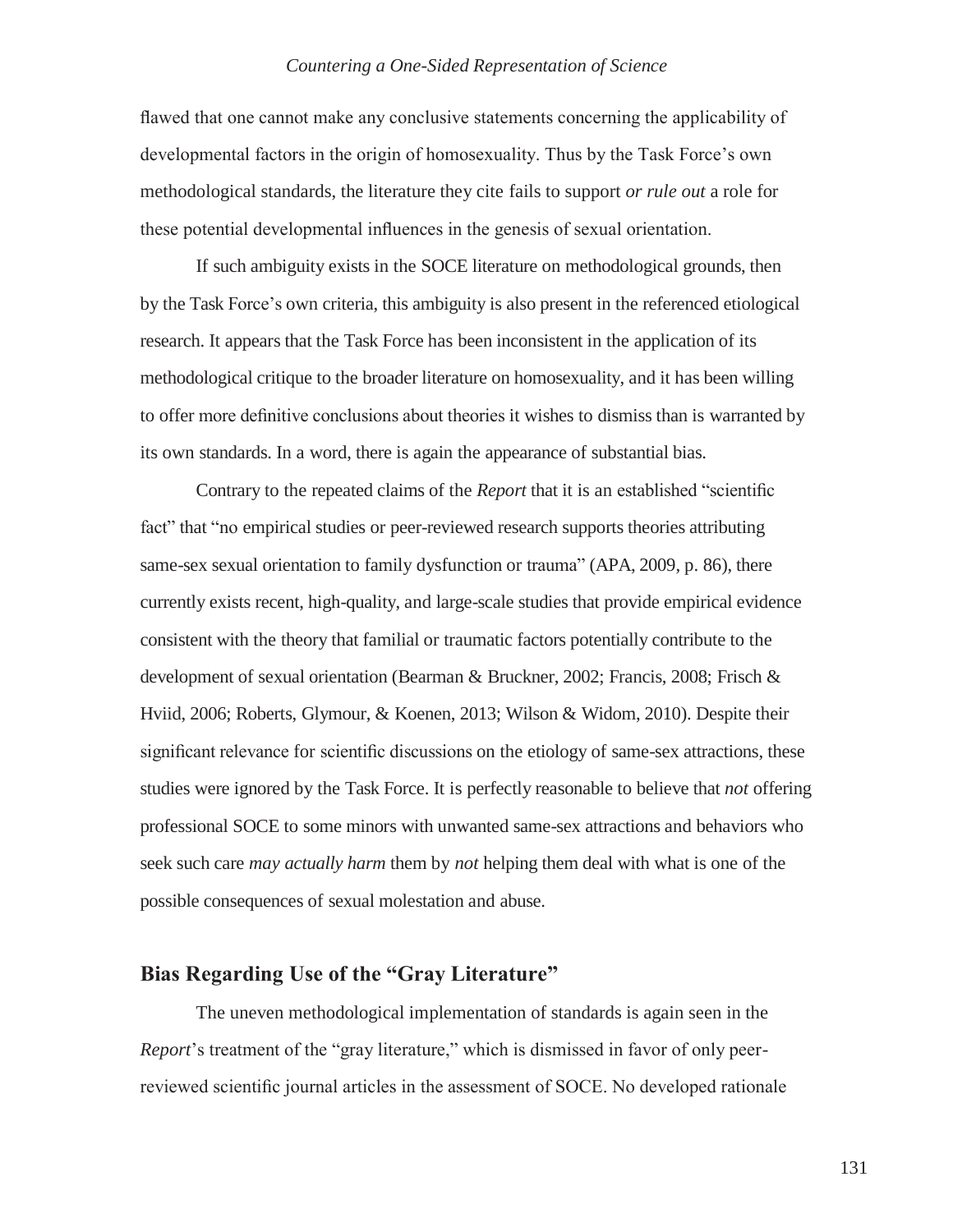is offered for this choice. Consequently, a highly scholarly study on SOCE supportive of change for some individuals is dismissed in a footnote (Jones & Yarhouse, 2007; the footnote is found on p. 90 of the *Report*). Yet the Task Force appears to have no compunction in citing the "gray literature" on other subjects, such as the demographics relating to sexual orientation (Laumann, Gagnon, Michael, & Michaels, 1994) or the issue of psychological and familial factors in the development of sexual orientation (Bell et al., 1981), even though the latter book utilizes a sample of questionable representativeness.

## **Bias in the APA's Broader Treatment of Sexual Orientation**

A sixth example of differential application of methodological critique highlights the systemic nature of this problem within the broader literature pertaining to homosexuality. A recent analysis of the fifty-nine research studies cited in the APA's brief supporting same-sex parenting (Marks, 2012) in essence applied methodological standards of similar rigor to those the Task Force applied to the SOCE literature. The Marks study concluded that

some same-sex parenting researchers seem to have contended for an "exceptionally clear" verdict of "no difference" between same-sex and heterosexual parents since 1992. However, a closer examination leads to the conclusion that strong, generalized assertions, including those made by the APA Brief, were not empirically warranted. As noted by Shiller (2007) in *American Psychologist*, "the line between science and advocacy appears blurred." (p. 748)

While Marks's analysis does not focus on SOCE, it is relevant in that it underscores that the APA's worldview regarding homosexuality appears to result in public policy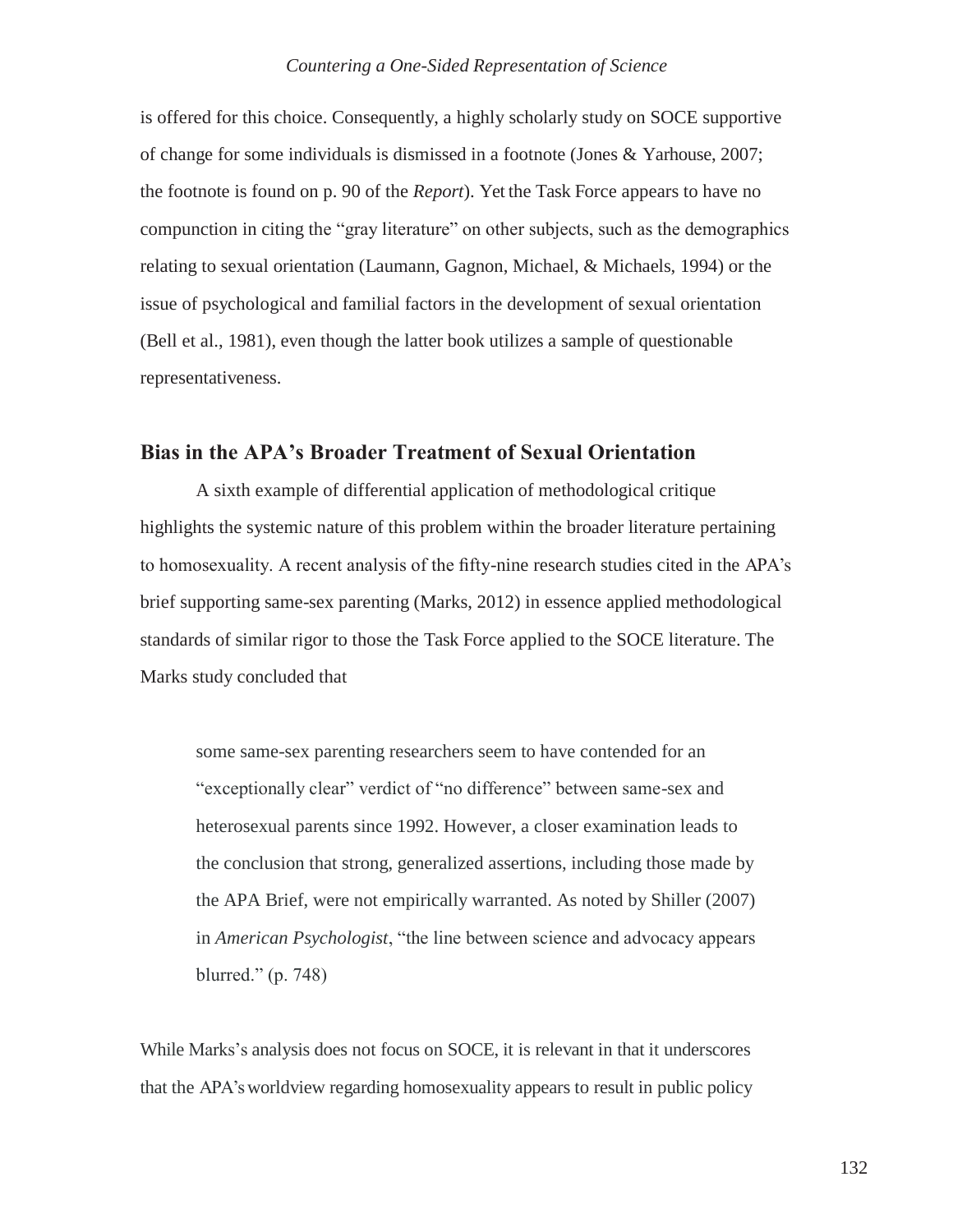conclusions (whether right or wrong) that go beyond what the data can reasonably support. This is precisely what appears to be occurring in linking the *Report* with the banning of professional SOCE as represented in California SB 1172 and New Jersey AB 3371.

### **Bias Regarding the Use of the Ryan et al. Study in SB 1172 and AB 3371**

A final example of the problem of differential rigor in methodological critique can in fact be found in AB 3371 itself. The bill cites a study by Ryan, Huebner, Diaz, and Sanchez (2009) in the respected journal *Pediatrics*, presumably as its best support for claims that SOCE with minors results in serious harm. It is evident that this study also contains many of the methodological limitations cited by the Task Force to invalidate the SOCE literature, including participants not being blind to the study purposes, apparent biases in the participant recruitment process, and the reliance on self-report measures that had participants recalling experiences from the distant past.

Generalization difficulties are also created by the sample composition of Ryan et al. (2009). The sample is limited to young-adult non-Latino and Latino LGB persons. The APA Task Force (2009) noted that research on SOCE has "limited applicability to non-Whites, youth, or women" (p. 33) and "no investigations are of children and adolescents exclusively, although adolescents are included in a very few samples" (p. 33). This means that even had Ryan and colleagues assessed for SOCE backgrounds among participants, it would be inappropriate to generalize their findings in a manner that would cast aspersions on all SOCE experiences of minors, which again is precisely what AB 3371 is determined to do. In addition, Ryan et al. (2009) acknowledge that "given the cross-sectional nature of this study, we caution against making cause-effect interpretations from these findings" (p. 351).

Presumably, this caution alone should have been enough to prevent the authors of AB 3371 from employing the Ryan et al. study. Even had the study findings been applicable to SOCE consumers, they would not have been able to indicate whether SOCE caused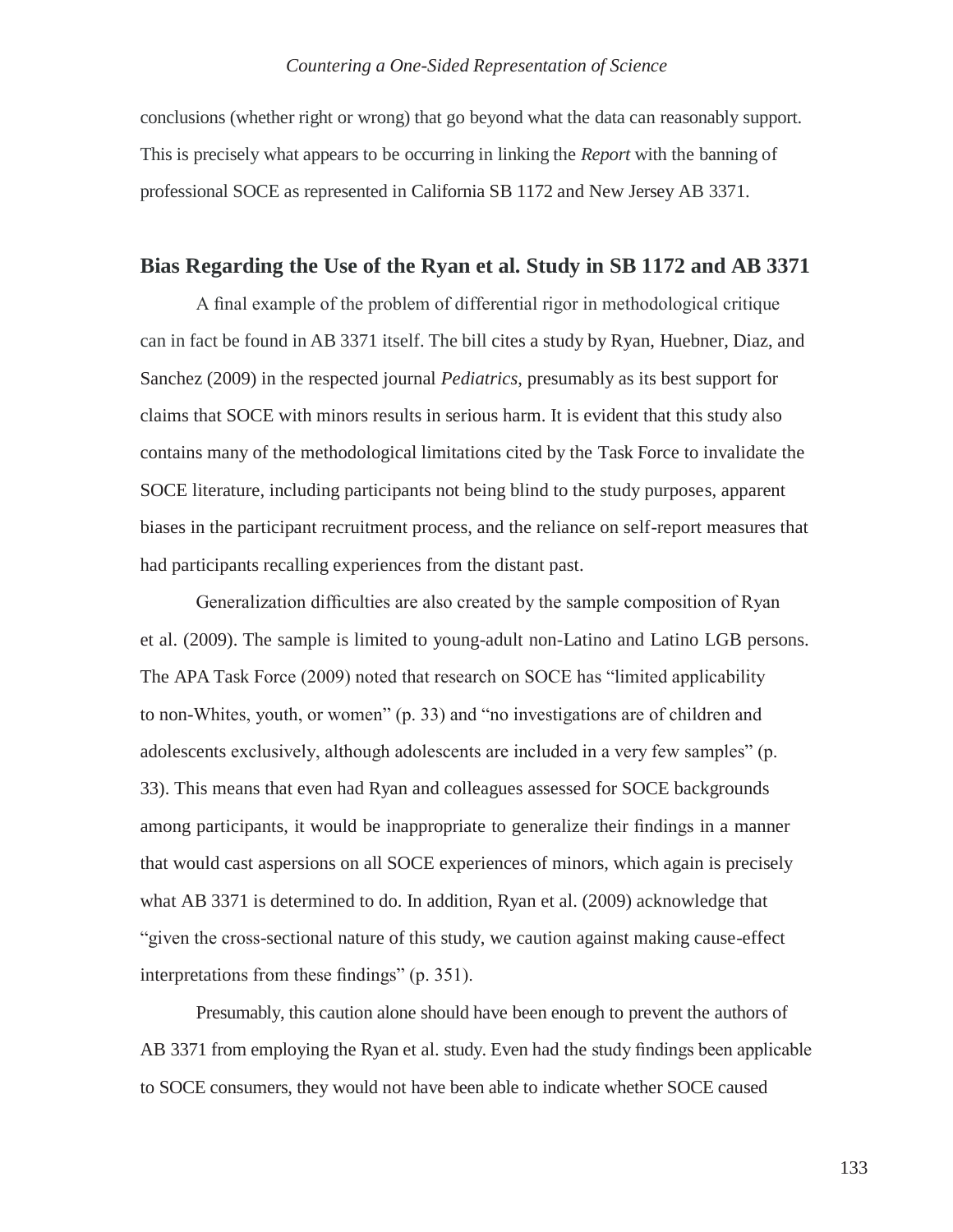the negative health outcomes or if youth with negative health markers disproportionately sought SOCE. Based on this analysis, there appear to be no scientific grounds for referencing the Ryan study as justification for a ban on SOCE to minors. The study's findings, while likely reflecting some underlying connection between family rejection and mental health outcomes, are not reliable and have no scientific justification for being generalized to minors who engage in SOCE with licensed therapists. It is troubling that AB 3371 utilizes Ryan et al.'s work when the internal and external validity limitations of the study make such claims profoundly misguided, as underscored by the APA Task Force.

The Task Force concludes that "none of the recent research (1999–2007) meets methodological standards that permit conclusions regarding efficacy or safety" (APA, 2009, p. 2). Taking this statement at face value—which is arguable, as noted above nevertheless only serves to underscore the enduring validity of comments from Zucker (2003), longtime editor of the *Archives of Sexual Behavior*, who observed:

From a scientific standpoint, however, the empirical database remains rather primitive and **any decisive claim about benefits or harms really must be taken with a grain of salt and without such data it is difficult to understand how professional societies can issue any clear statement that is not contaminated by rhetorical fervor**. Sexual science should encourage the establishment of a methodologically sound database from which more reasoned and nuanced conclusions might be drawn. (p. 400; emphasis added)

A scientific response as opposed to a response based largely on advocacy would encourage research that will allow for more nuanced conclusions about SOCE, not create a new law that sets the precedent of placing a blanket prohibition on an entire category of psychological care.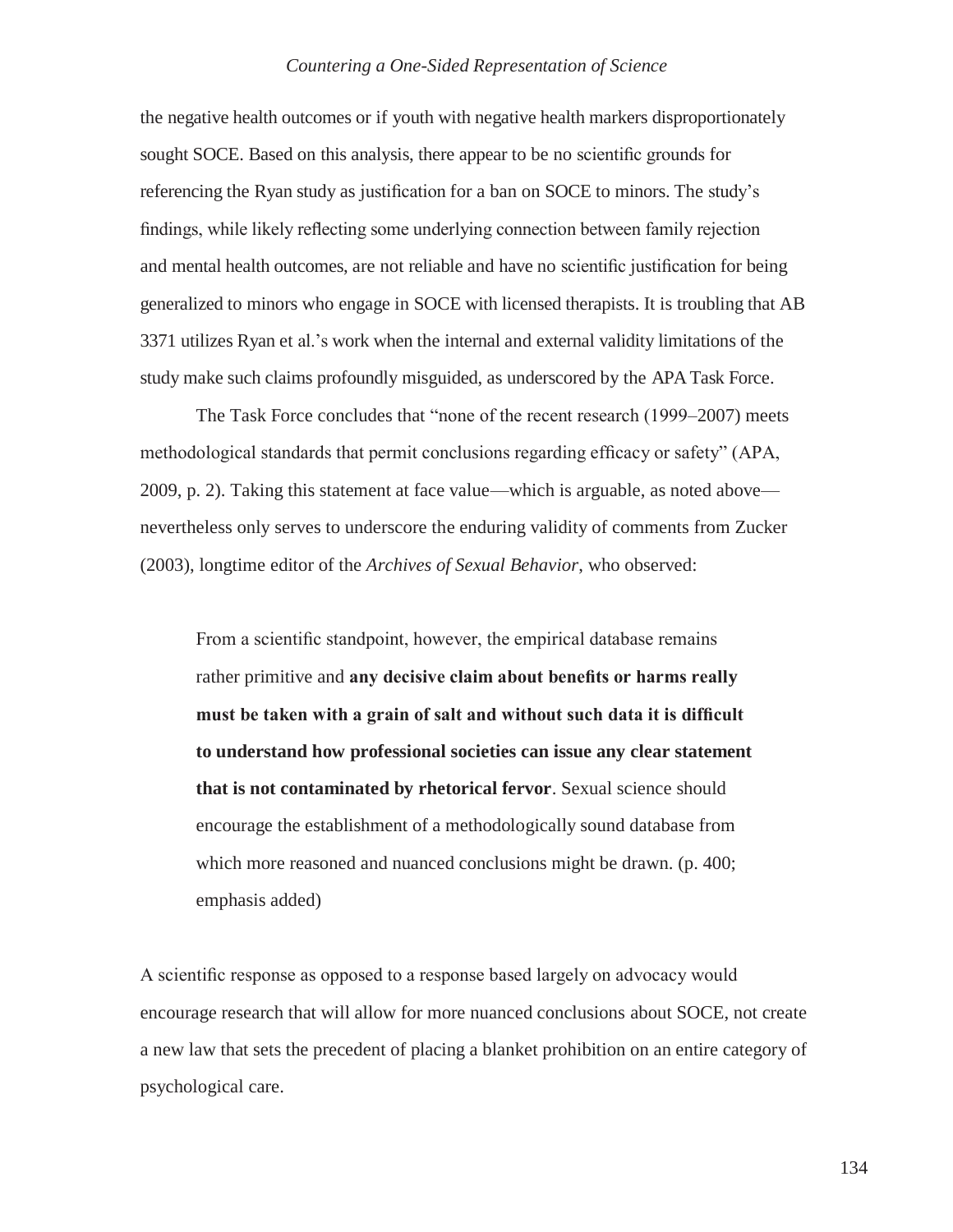## **II. Nonheterosexual Identities, Attractions, and Behaviors Are Subject to Change for Many People, Particularly among Youth**

Central to the notion that some individuals can and do report change on a continuum in their sexual orientation is the issue of *immutability*. Were all same-sex attractions and behaviors fixed and not subject to change, then sexual orientation would indeed be an enduring trait and SOCE would be a futile exercise, including among minors. However, there is solid data to suggest that same-sex attractions and behaviors are not fixed and are subject to varying degrees of change. As summarized by Ott et al. (2013), "Reported sexual identity, attraction, and behavior have been shown to change substantially across adolescence and young adulthood" (p. 466). This viewpoint has long been maintained within scientific circles. Klein, Sepekoff, and Wolf (1985) decades earlier affirmed "the importance of viewing sexual orientation as a process which often changes over time" and noted "the simplicity and inadequacy of the labels heterosexual, bisexual, and homosexual in describing a person's sexual orientation" (p. 43).

## **Nonheterosexuality Is Not a Fixed Trait**

The definitive study by Laumann, Michael, and Gagnon (1994), cited by the Task Force, involved several thousand American adults between the ages of eighteen and sixty. This report contains the most careful and extensive database ever obtained on the childhood experiences of matched homosexual and heterosexual populations. One of the major findings of the study that surprised even the authors was that homosexuality as a fixed trait scarcely seemed to exist (Laumann et al., 1994). Sexual identity is not fixed at adolescence but continues to change over the course of life. For example, the authors report:

This implies that almost 4 percent of the men have sex with another male before turning eighteen but not after. These men, who report samegender sex only before they turned eighteen, not afterward, constitute 42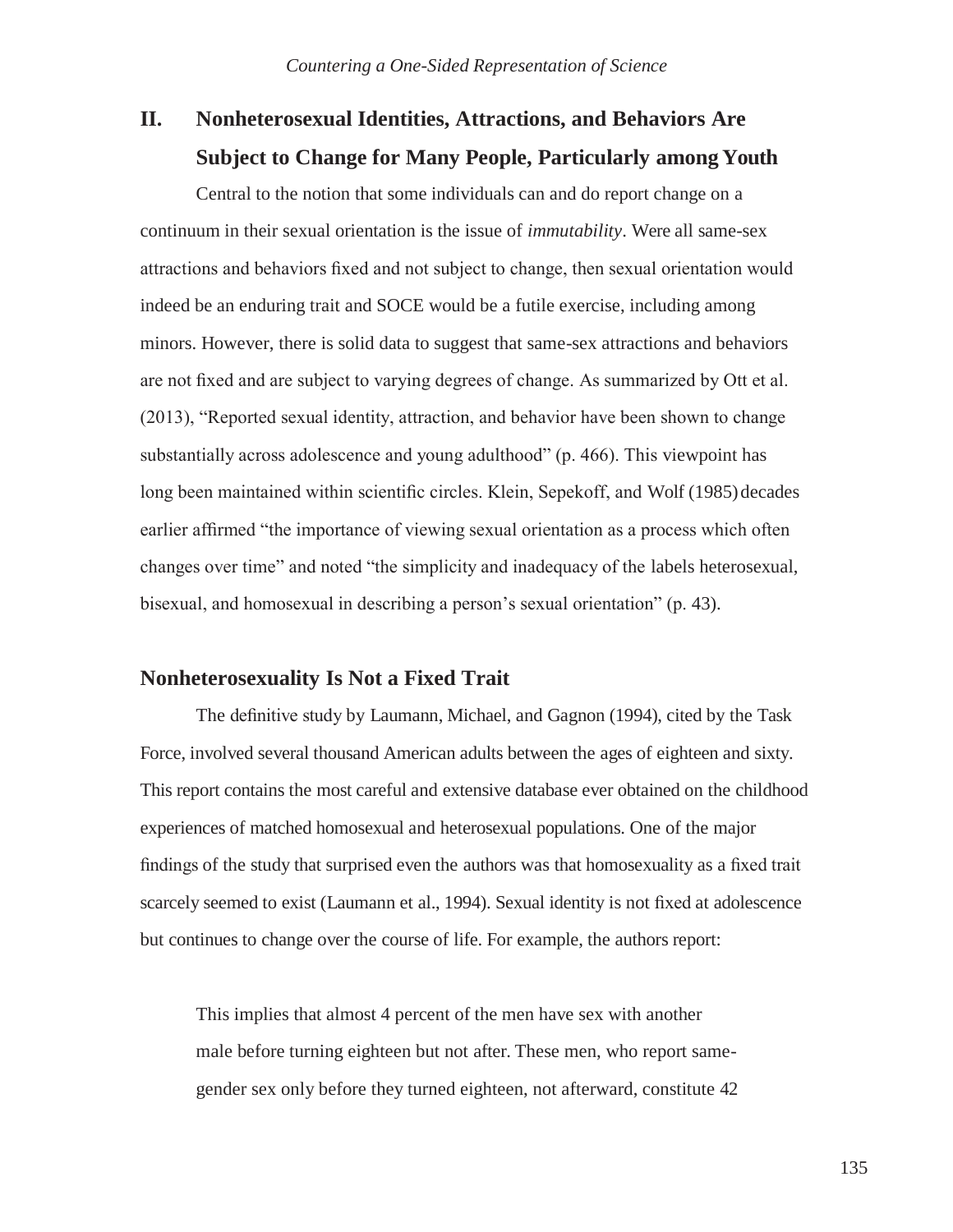percent of the total number of men who report ever having a same-gender experience. (Laumann et al., p. 296)

They also note that their findings comport well with other large-scale studies:

Overall we find our results remarkably similar to those from other surveys of sexual behavior that have been conducted on national populations using probability sample methods. In particular two very large-scale surveys . . . one in France [20,055 adults] and one in Britian [18,876 persons]. (p. 297)

This data seem to suggest that heterosexuality is normative even for those who at one point in the past reported a nonheterosexual sexual orientation. Sexual orientation stability appears to be greatest among those who identify as heterosexual (Savin-Williams, Joyner, & Rieger, 2012): "This limited empirical evidence based on four large-scale or nationally representative populations indicates that self-reports of sexual orientation are stable among heterosexual men and women, but less so among nonheterosexual individuals" (p. 104).

Heterosexuality likely exerts a constant, normative pull throughout the life cycle upon everyone. While admittedly Laumann attributes this reality to American society, the same findings have been found in other societies where it has been studied. A simpler explanation might look to human physiology, including the physiology of the nervous system, which is overwhelmingly sexually dimorphic—in other words, heterosexual. Therefore it is not surprising that the brain would self-organize behavior in large measure in harmony with its own physiological ecology, even if not in a completely deterministic fashion.

Whether measured by action, feeling, or identity, Laumann and colleagues' (1994) data concerning the prevalence of homosexuality before and after age eighteen reveal that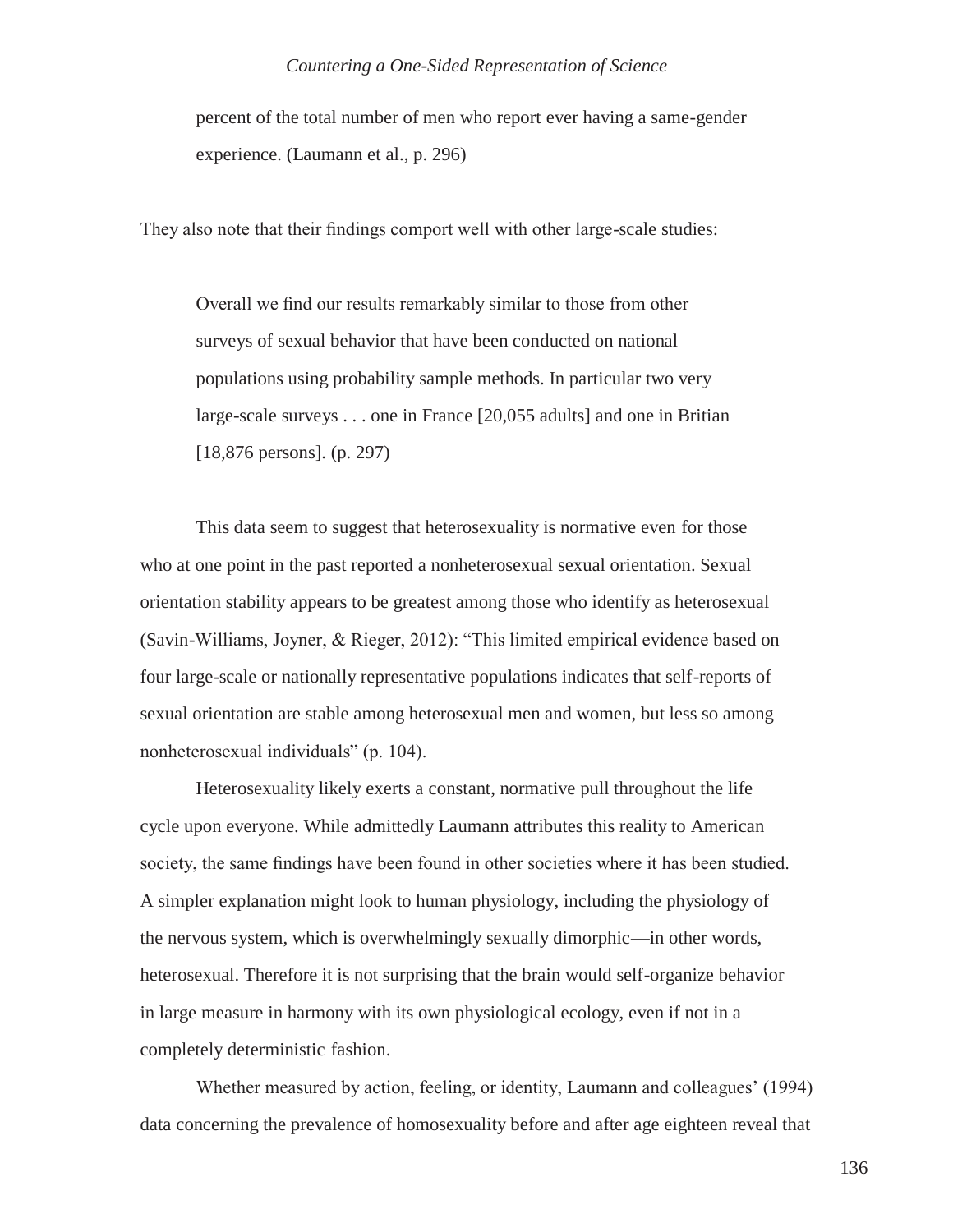its instability over the course of life occurred in one direction toward heterosexuality and reflected significant decline in nonheterosexual identities. This evidence of spontaneous change with the progression of time among both males and females is hardly the picture of sexual orientation stasis in adolescence assumed by California SB 1172 and New Jersey AB 3371. To be fair, we cannot tell from this data how many, if any, of those reporting change pursued SOCE. However, the data do provide a developmental context for the plausibility that SOCE could aid some individuals (including minors) in modifying same-sex attractions and behavior. It appears that the most common natural course for a young person who develops a nonheterosexual sexual identity is for it to spontaneously disappear unless such is discouraged or interfered with by extraneous factors. Conceivably, non-SOCE therapies that obstruct this process (in other words, those that are "gay-affirmative") could be interfering with normal sexual development.

Diamond's longitudinal studies of women with nonheterosexual identities revealed that 67% reported changing their identities over a ten-year period of time (Diamond, 2005, 2008). Diamond noted that, "hence, identity *change* is more common than identity *stability*, directly contrary to conventional wisdom" (p. 13; emphasis in original). While changes in same-sex physical and emotional attractions among these women were admittedly more modest, they nevertheless occurred to the point where the findings "demonstrate considerable fluidity in bisexual, unlabeled, and lesbian women's attractions, behaviors, and identities and contribute to researcher's understanding of the complexity of sexual-minority development over the life span" (Diamond, 2008, p. 12). Clearly, change in sexual attractions and behaviors on a continuum of change would appear possible for many women and adolescent girls, leaving no rational reason to preclude professionally conducted SOCE as one option for minor girls experiencing unwanted same-sex attractions and behaviors, provided parental and informed consent. Finally, echoing the earlier observation by Laumann et al. (1994), Diamond (2005) concluded that "in light of such findings, one might argue for an end to sexual categorization altogether, at least within the realm of social scientific research" (p. 125).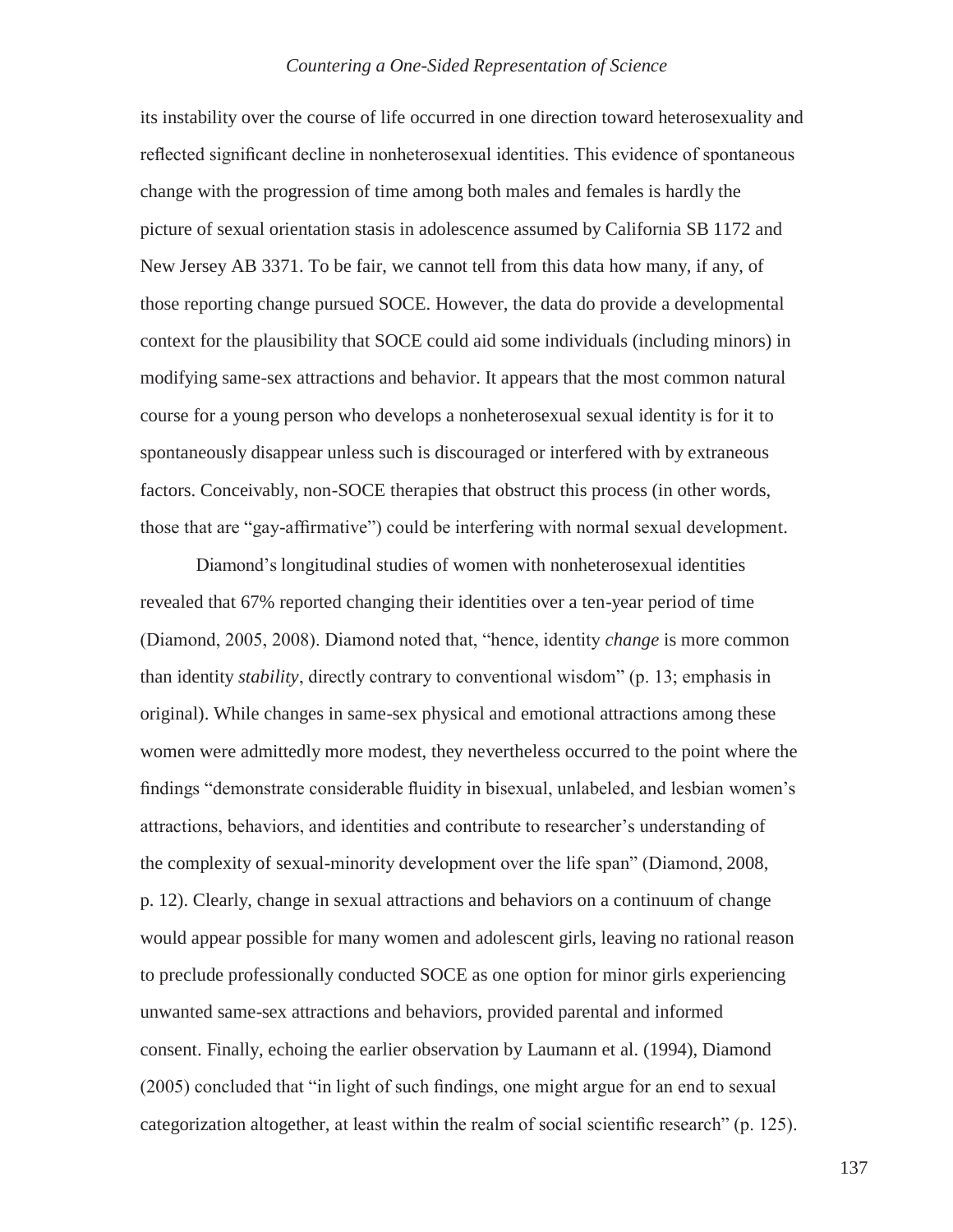## **Change Not Limited to Sexual Behavior**

A New Zealand study by Dickson, Paul, and Herbison (2003) further questions the claim that change might affect same-sex *behavior* but *not* same-sex *attraction*. This study found large and dramatic drops in homosexual attraction that occurred spontaneously for both sexes, a finding underscored even more by its occurrence in a country with a relatively accepting attitude toward homosexuality. Interestingly, the results also indicated a slight but statistically significant net movement toward homosexuality and away from heterosexuality between the ages of twenty-one and twenty-six, which suggests the influence of environment on sexual orientation, particularly for women. Specifically, it appears likely that the content of higher education in a politically liberal environment contributed to the upswing in homosexuality in this educated sample of twenty-somethings. This notion is further supported by the fact that this increase in homosexuality follows a much larger decrease that would have to have taken place in the years prior to twenty-one in order to account for the above findings. Additionally, once the educational effect wears off, the expected decline in homosexual identification resumed. The authors conclude that their findings are consistent with a significant (but by no means exclusive) role for the social environment in the development and expression of sexual orientation.

### **Change Particularly Evident for Youth and Bisexuals**

A large longitudinal study by Savin-Williams and Ream (2007) is also noteworthy, as it focused on the stability of sexual orientation components for adolescents and young adults. Three waves of assessment began when participants were on average just under sixteen years of age and concluded when participants were nearly twenty-two years old. The authors observed a similar decline in nonheterosexuality over the time of the study, specifying that "all attraction categories other than opposite-sex were associated with a lower likelihood of stability over time" (p. 389). For example, sixteen-year-olds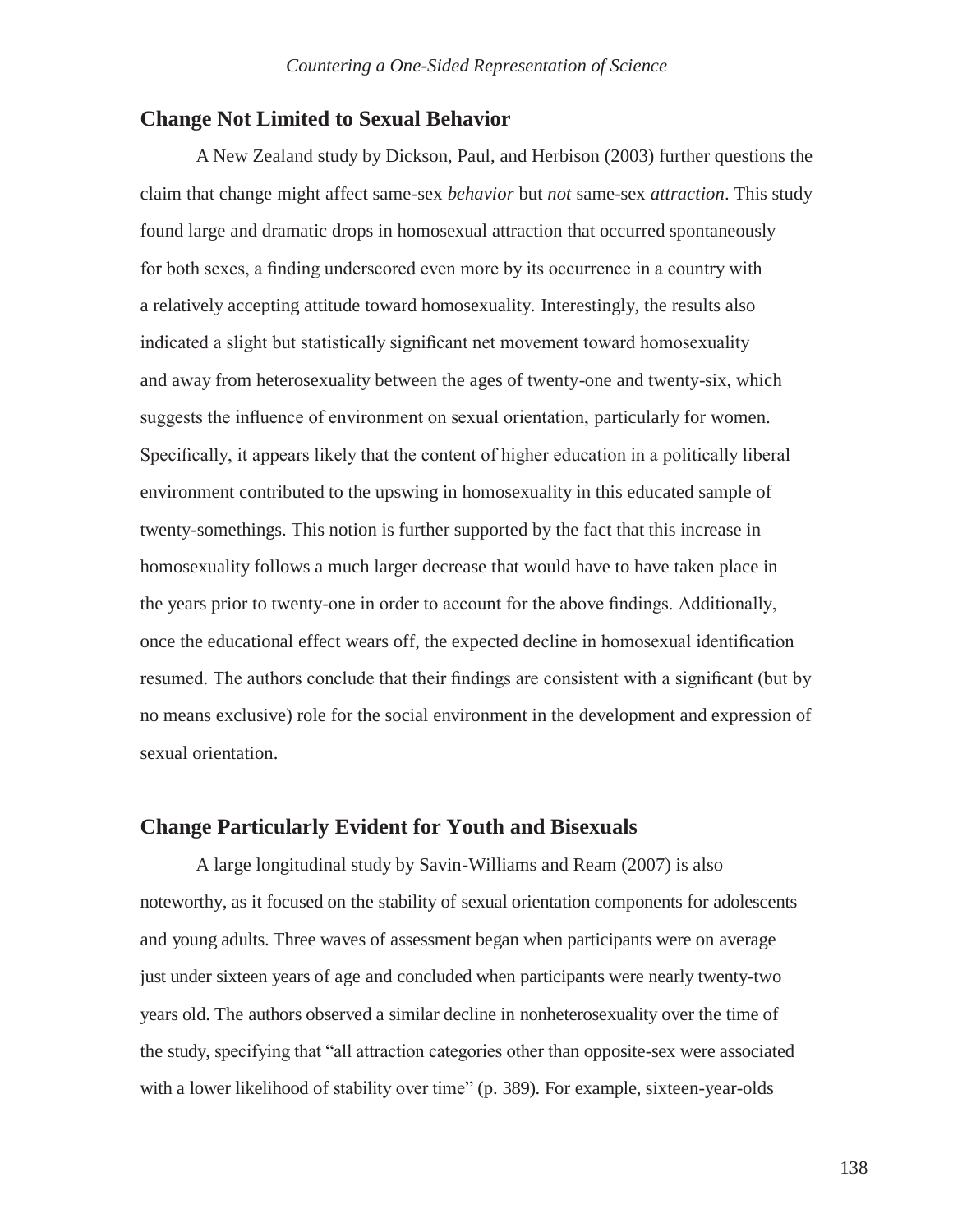who reported exclusive same-sex attractions or a bisexual pattern of attractions are approximately twenty-five times more likely to change toward heterosexuality at the age of seventeen than those with exclusively opposite-sex attractions are likely to move toward bisexual or exclusively same-sex attractions (Whitehead & Whitehead, 2010). Over the course of the study, 98% of sixteen- to seventeen-year-olds moved from homosexuality or bisexuality toward heterosexuality.

To be fair, such changes were more pronounced among bisexuals and women. But keep in mind that California SB 1172 and New Jersey AB 3371 do not discriminate in their prohibition between SOCE provided for exclusively same-sex-attracted minors and those whose unwanted same-sex attractions are part of a bisexual attraction pattern. Nor does the bill's ban distinguish between boys and girls. Savin-Williams and Ream observed that "the instability of same-sex attraction and behavior (plus sexual identity in previous investigations) presents a dilemma for sex researchers who portray nonheterosexuality as a stable trait of individuals" (p. 393). They acknowledged that developmental processes are involved even as they focused mostly on problems with measurement. The reality of such spontaneous changes in sexual orientation among teenagers is not in accord with a bill whose defenders contend sexual orientation is a universally enduring trait. In fact, these data suggest it is irresponsible to legally prevent access to SOCE and allow only affirmation of same-sex feelings in adolescence on the grounds that the feelings are intrinsic, unchangeable, and therefore the individual can be only homosexual.

The intent of SB 1172 and AB 3371 for a blanket prohibition on SOCE for all minors with unwanted same-sex attractions and behaviors is akin to doing heart surgery with a chainsaw: it is unable to address the complex realities of sexual orientation. For example, a study by Herek, Norton, Allen, and Sims (2010) reported that "only" 7% of gay men reported experiencing a small amount of choice about their sexual orientation and slightly more than 5% reported having a fair amount or great deal of choice. Lesbian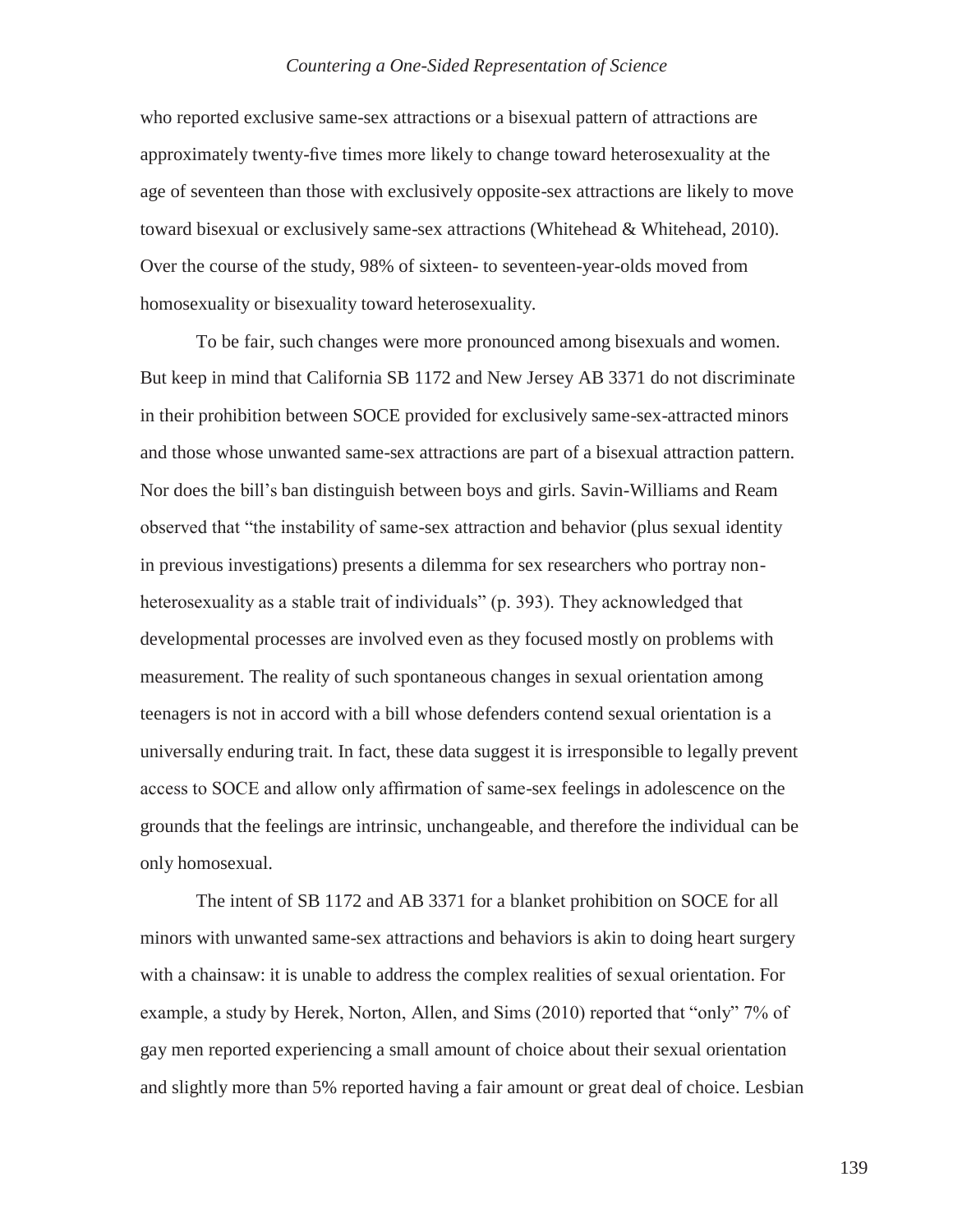women reported rates of choice at 15% and 16%, respectively. It is worth noting that these statistics, which are not inconsequentially small, do suggest that sexual orientation is not immutable for all people and again suggest the plausibility that modification of same-sex attractions and behaviors could occur in SOCE for some individuals.

Even more important, however, are the findings for bisexuals: 40% of bisexual males and 44% of bisexual females reported having a fair amount or great deal of choice in the development of their sexual orientation. This is in addition to 22% of male bisexuals and 15% of female bisexuals who reported having at least a small amount of choice about their sexual orientation. Other studies confirm the particular instability of a bisexual sexual orientation (Savin-Williams et al., 2012). These numbers create a significantly different impression about the enduring nature of sexual orientation than the picture often painted by proponents of SB 1172 and AB 3371. At a minimum, such data suggest that proponents of this legislation would have done better to exclude bisexuality from the scope of this bill. If such a large minority of individuals (albeit mostly bisexuals) experience a self-determinative choice as being involved in the development of their sexual orientation, why would it not be conceivable that SOCE might augment this process for some individuals with unwanted same-sex attractions and behaviors?

### **Identification of the Mostly Heterosexual Orientation**

Further evidence that SB 1172 and AB 3371 ignore distinctions in sexual orientation relevant to SOCE is the recent identification of the "mostly heterosexual" orientation. This orientation has been reported by 2 to 3% men and 10 to 16% of women over time, and constituted a sexual orientation larger than all other nonheterosexual identities combined (Savin-Williams et al., 2012). Moreover, it appears to be a highly unstable sexual orientation in comparison to other nonheterosexual identities. The reality of the "mostly heterosexual" orientation category has been additionally supported by recent physiological evidence in a sample of men (Savin-Williams et al., 2013). This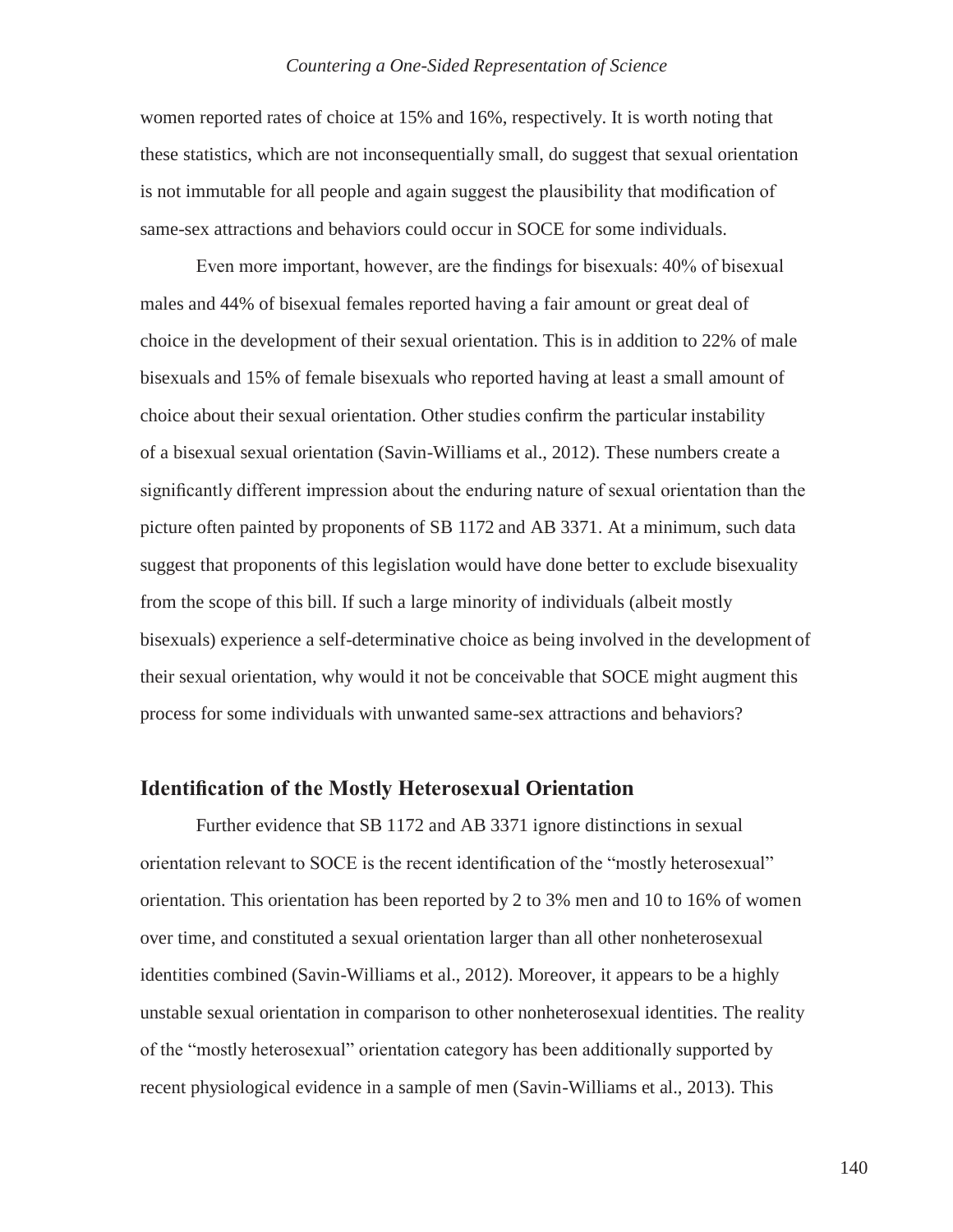apparently viable and unique group of nonheterosexuals raises serious questions for the scope of AB 3371—for example, are "mostly heterosexual" minors exempt from the law's ban on SOCE? The fact that SB 1172 and AB 3371 appear to have been outdated even before they were signed into law highlights the folly of politicians attempting to adjudicate the complex scientific matters surrounding SOCE at the behest of activists within and outside of professional organizations.

All of the above evidence of fluidity and change in sexual orientation strongly suggests that change in the dimensions of sexual orientation does take place for some people (and likely more so for youth). It also suggests that this change is best conceptualized as occurring on a continuum and not as an all-or-nothing experience. The experience of NARTH clinicians is that while some clients report complete change and some indicate no change, many clients report achieving sustained, satisfying, and meaningful shifts in the direction and intensity of their sexual attractions, fantasy, and arousal as well as behavior and sexual orientation identity.

Descriptions of licensed SOCE therapists as trying to "cure" their clients of homosexuality are either ignorant or willfully slanderous of how these therapists conceptualize their care (National Association for Research and Therapy of Homosexuality, 2010). Professional SOCE practitioners recognize that change of sexual orientation typically occurs on a continuum, and this is consistent with how change is understood to occur for most, if not all, other psychological and behavioral conditions addressed in psychotherapy.

## **Genetics and Biology Are at Best Partial Explanations for Same-Sex Attractions**

Moreover, such fluidity and change makes clear that simple causative genetic or biological explanations are inappropriate. The later development of same-sex attractions and behaviors is not determined at birth, and there is no convincing evidence that biology is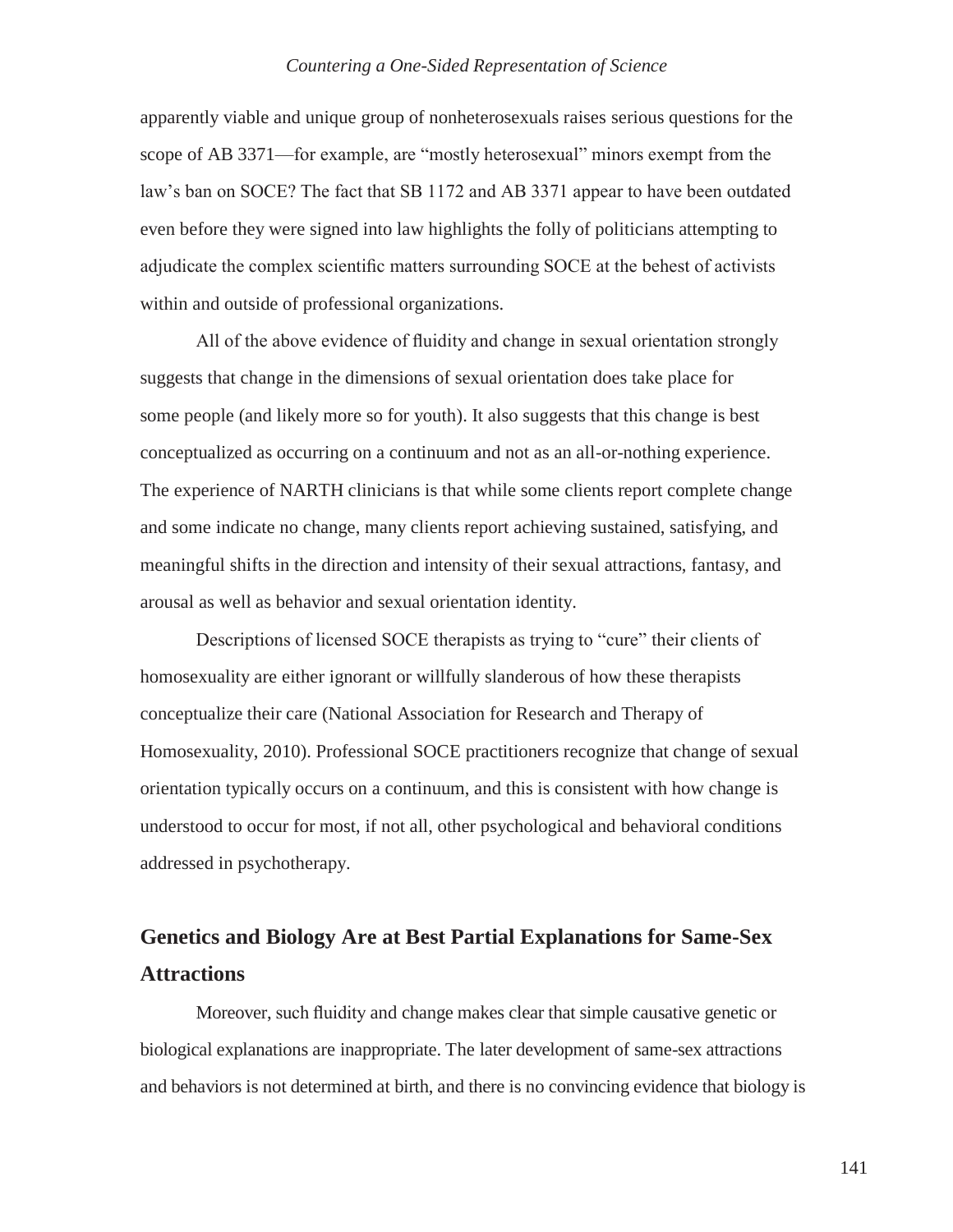decisive for many, if not most, individuals. The American Psychiatric Association has observed that "to date there are no replicated scientific studies supporting any specific biological etiology for homosexuality" (American Psychiatric Association, 2013). Peplau, Spalding, Conley, and Veniegas (1999) earlier summarized, "To recap, more than 50 years of research has failed to demonstrate that biological factors are a major influence in the development of women's sexual orientation ........Contrary to popular belief, scientists have not convincingly demonstrated that biology determines women's sexual orientation" (p. 78).

It is important to note in this regard that the APA's own stance on the biological origin of homosexuality has softened in recent years. In 1998, the APA appeared to support the theory that homosexuality is innate and people were simply "born that way": "There is considerable recent evidence to suggest that biology, including genetic or inborn hormonal factors, play a significant role in a person's sexuality" (APA, 1998). But in 2008, the APA described the matter differently:

There is *no consensus among scientists about the exact reasons that an individual develops a heterosexual, bisexual, gay, or lesbian orientation*. Although much research has examined the possible genetic, hormonal, developmental, social, and cultural influences on sexual orientation, no findings have emerged that permit scientists to conclude that sexual orientation is determined by any particular factor or factors. Many think that *nature and nurture both play complex roles*." (APA, 2008a; emphasis added)

Yet the APA has made minimal effort to publicize the change in its official position on such causation or to correct the accompanying popular misconception—often promoted by the media—that persons with same-sex attractions are simply "born that way." It is difficult not to perceive this as significant professional neglect.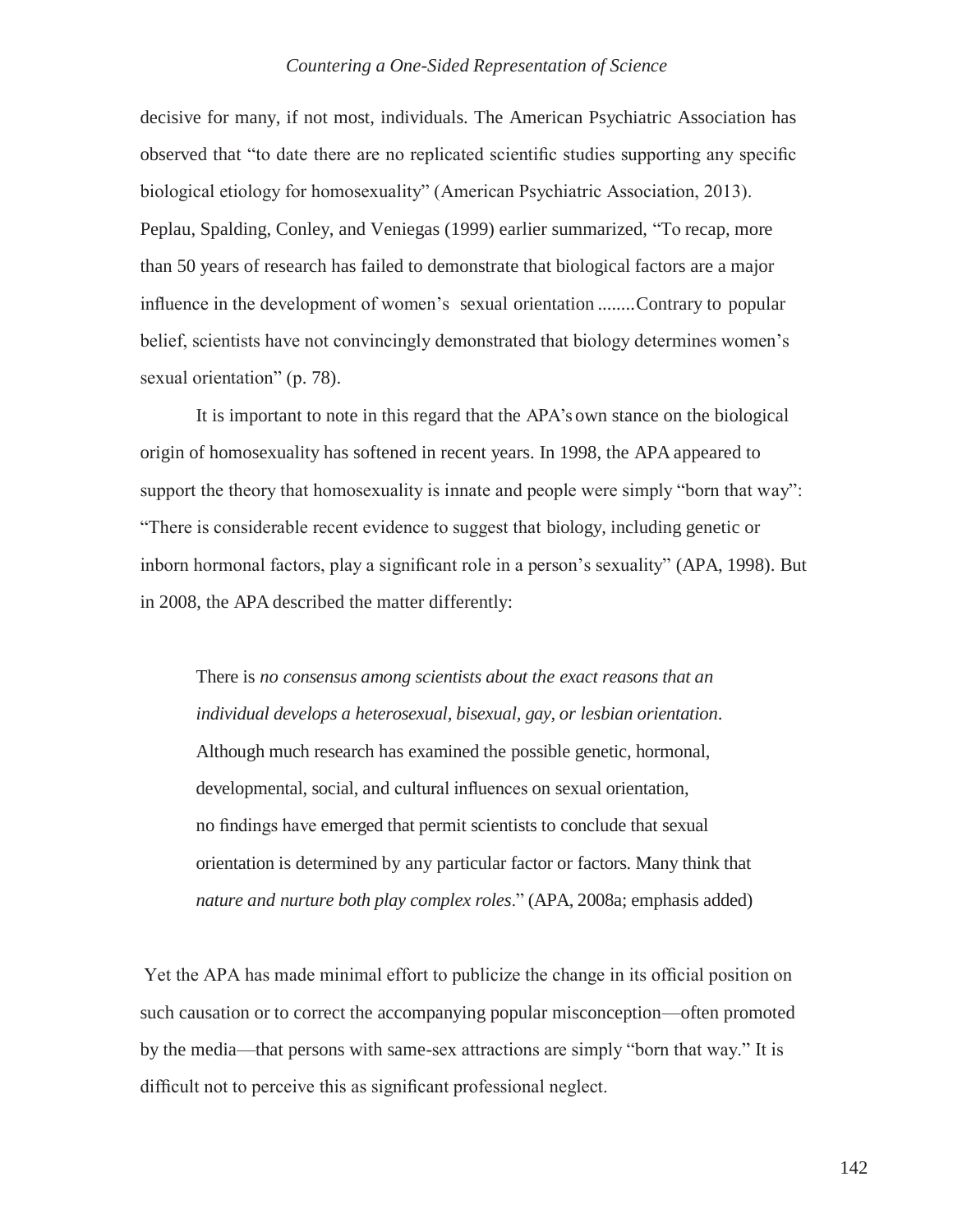The absence of genetic or biological determinism in sexual orientation is underscored and clarified by large-scale studies of identical twins. These studies indicate that if one twin sibling has a nonheterosexual orientation the other sibling shares this orientation only about 11% of the time (Bailey, Dunne, & Martin, 2000; Bearman & Bruckner, 2002; Langstrom, Rahman, Carlstrom, & Lichtenstein, 2010). If factors in common like genetics or conditions in the womb overwhelmingly caused same-sex attractions, then identical twins would *always* be identical for same-sex attraction. These studies instead suggest that the largest influence on the development of same-sex attractions are environmental factors that affect one twin sibling but not the other, such as unique events or idiosyncratic personal responses.

Causatively, then, sexual orientation is by no means comparable to a characteristic—such as race or biological sex—that is thoroughly immutable. Thus, while same-sex attractions may not be experienced as chosen, it is reasonable to hold that they can be subject to conscious choices, such as those that might be facilitated in SOCE. Same-sex attractions and behaviors are not strictly or primarily determined by biology or genetics and are naturalistically subject to significant change, particularly in youth and early adulthood. This should raise serious questions about the legitimacy of SB 1172's and AB 3371's portrayal of same-sex attractions and behaviors as static traits to be embraced only by those minors who might otherwise pursue SOCE.

# **III. There Is No Scientific Basis for Blaming SOCE for theHarmful Stigma and Discrimination Reportedly Experienced by Persons with a Nonheterosexual Sexual Orientation**

Proponents of California SB 1172 and New Jersey AB 3371 frame a significant degree of their arguments concerning harm and SOCE on the negative consequences of stigma and discrimination. While these factors certainly can have deleterious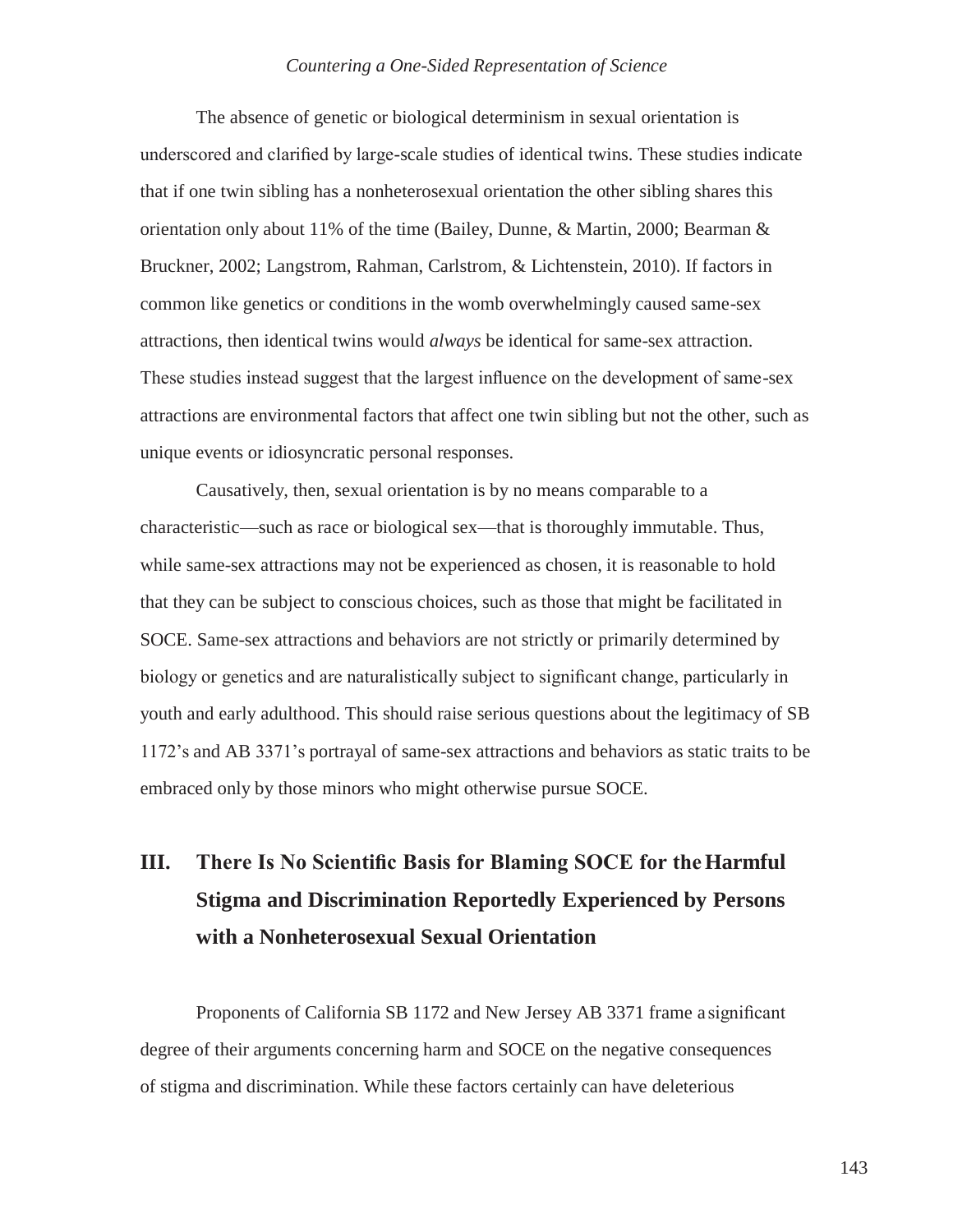consequences for those with nonheterosexual sexual orientations, this possibility must be placed within a broader context and balanced by additional considerations.

#### **The Limited Understanding of the Dynamics of Stigma and Discrimination**

From an overall perspective, the meta-analytic research (that summarizes results over multiple studies) on the association between perceived discrimination and health outcomes indicates that the strength of this relationship is significant but small (Pascoe & Richman, 2009). Furthermore, research into what influences this association has most typically found no significant role for theoretically linked factors such as social support and identification with one's group. For example, data suggest that the impact of "internalized homophobia" for understanding risk behavior among MSM is now negligible, and "the current utility of this construct for understanding sexual risk taking of MSM is called into question" (Newcomb & Mustanski, 2011, p. 189). By contrast, polydrug use by these men continued to be a strong predictor of risky sexual behavior. Such findings should be sufficient to indicate that there is a great deal left to be understood about this entire field of study.

Other lines of inquiry suggest that stigma and discrimination alone are far from a complete explanation for greater psychiatric and health risks among nonheterosexual orientations. Mays and Cochran (2001) reported that discrimination experiences attenuated but did not eliminate associations between psychiatric morbidity and sexual orientation. In Holland, men with same-sex attractions and behaviors were found to have a higher risk for suicidal ideation and acute mental and physical health symptoms than heterosexual men, despite that country's highly tolerant attitude toward homosexuality (de Graaf, Sandfort, & ten Have, 2006; Sandfort, Bakker, Schellevis, & Vanwesenbeeck, 2006).

Research in this area is almost entirely reliant on self-reports of *perceived*  discrimination, and the relation of this to objective discrimination is not well understood. Recent literature also finds that particular emotion/avoidant-based coping mechanisms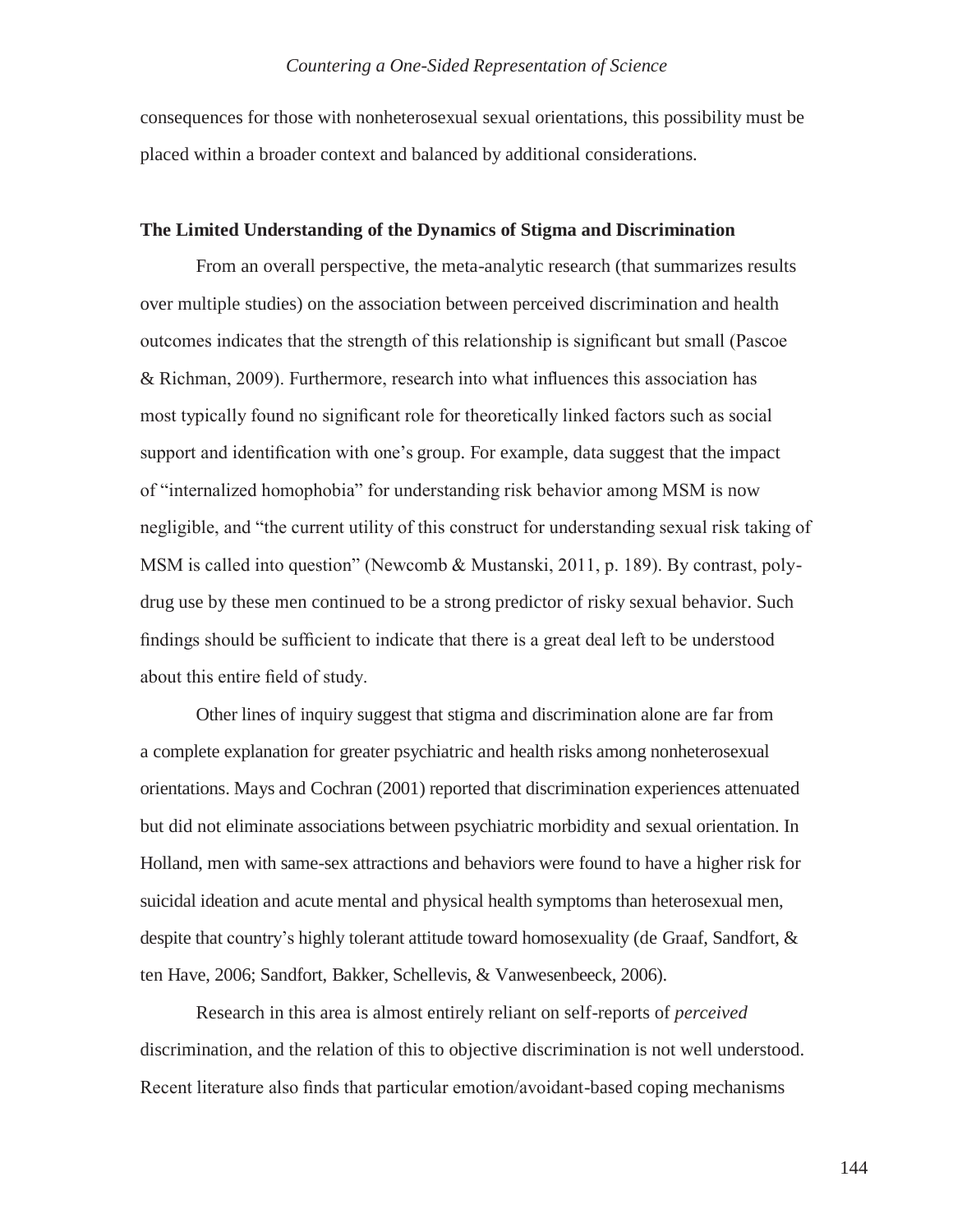used by people reporting SSA almost entirely account for the effects of this perceived discrimination (Whitehead, 2010). For example, differential rates of health problems resulted from sexual orientation-related differences in coping styles among men, with an emotion-oriented coping style mediating the differences in mental and physical health between heterosexual and homosexual men (Sandfort et al., 2009).

#### **Some Health Outcomes Are Likely Based in Anatomy More Than Stigma**

In addition, some health risks, such as HIV transmission among gay men, may be influenced by stigma but are ultimately grounded in biological reality. A recent comprehensive review found an overall 1.4% per-act probably of HIV transmission for anal sex and a 40.4% per-partner probability (Beyer et al., 2012). The authors noted, "The 1.4% per-act probability is roughly 18-times greater than that which has been estimated for vaginal intercourse" (p. 5). Recent CDC statistics indicate the rate of new HIV diagnoses in the United States among men who have sex with men is more than fortyfour times that of other men (Centers for Disease Control, 2011). Young gay and bisexual men age thirteen to twenty-nine accounted for 27% of all new HIV infections in 2009 and were the only group for whom new HIV infections increased between 2006 and 2009 (Prejean et al., 2011). Sharing such information with prospective SOCE clients is not inherently manipulative but rather, when balanced with other considerations, constitutes an ethically obligated aspect of informed consent.

### **SOCE Not a Proxy for Stigma or Discrimination**

The lessening of stigma associated with "coming out" need not imply an affirmation of a gay, lesbian, or bisexual identity or the enactment of same-sex behavior. SOCE practitioners often encourage the client's acceptance of his or her unwanted samesex attractions and the disclosure of this reality with safe others as a potential aid in the pursuit of change or, in cases where change does not occur, behavioral management of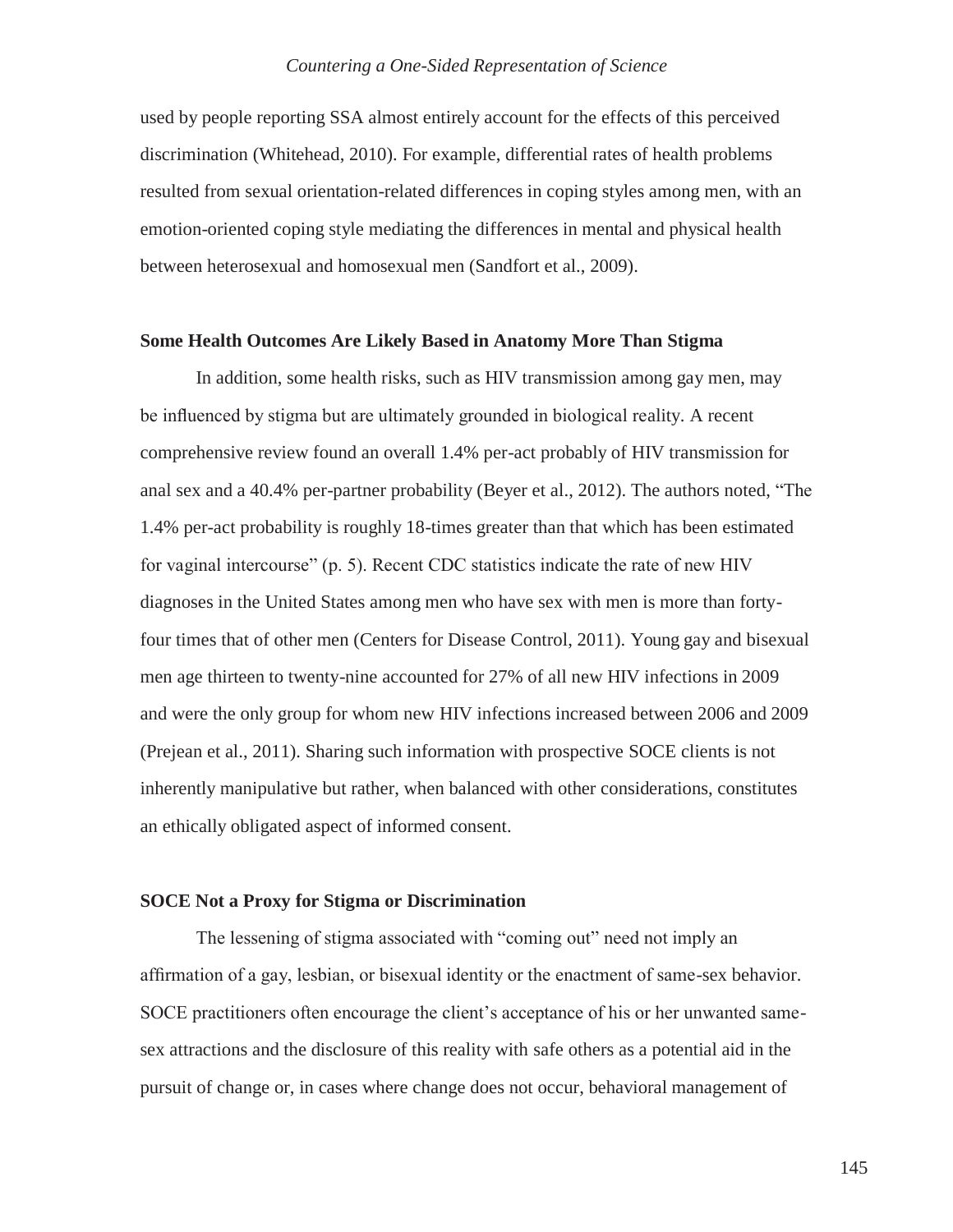sexual identity. This typically occurs when clients desire to live within the boundaries of their conservative religious values and beliefs. While it is often assumed that conservative religious environments are stigmatizing and harmful for sexual minorities by definition, this is by no means a universal finding. One study of black lesbian, gay, and bisexual young adults, 86% of whom were open about their sexual identity, found that "participants who reported lower religious faith scores and lower internalized homonegativity scores reported the lowest resiliency, while those reporting higher religious faith scores and higher internalized homonegativity reported the highest resiliency scores" (Walker & Longmire-Avital, 2012, p. 5).

Referral for SOCE therefore cannot be designated as a proxy for harm-inducing family rejection and stigma, as the proponents of SB 1172 and AB 3371 seem to assume. Only a few studies have directly examined the link between family rejection and health risk among minors (Saewyc, 2011). The derived findings from those studies can be contrary to expected theories, such as the discovery that same-sex-attracted boys who participated in more shared activities with their parents were *more likely* to run away from home and use illegal drugs than those who participated in fewer shared activities (Pearson & Wilkinson, 2013). Even more importantly, no studies have examined family relationships in the context of SOCE participation (APA, 2009). Thus, SB 1172 and AB 3371 would unnecessarily and without scientific warrant eliminate the potential role of conservative religious values for ameliorating the effects of stigma in the context of SOCE. This would prevent clients from one means of prioritizing their religious values above their same-sex attractions when these factors are in conflict. The contention that a desire to modify same-sex attractions and behaviors can only be an expression of selfstigma reflects a serious disregard for and misunderstanding of conservative religious and moral values (Jones et al., 2010).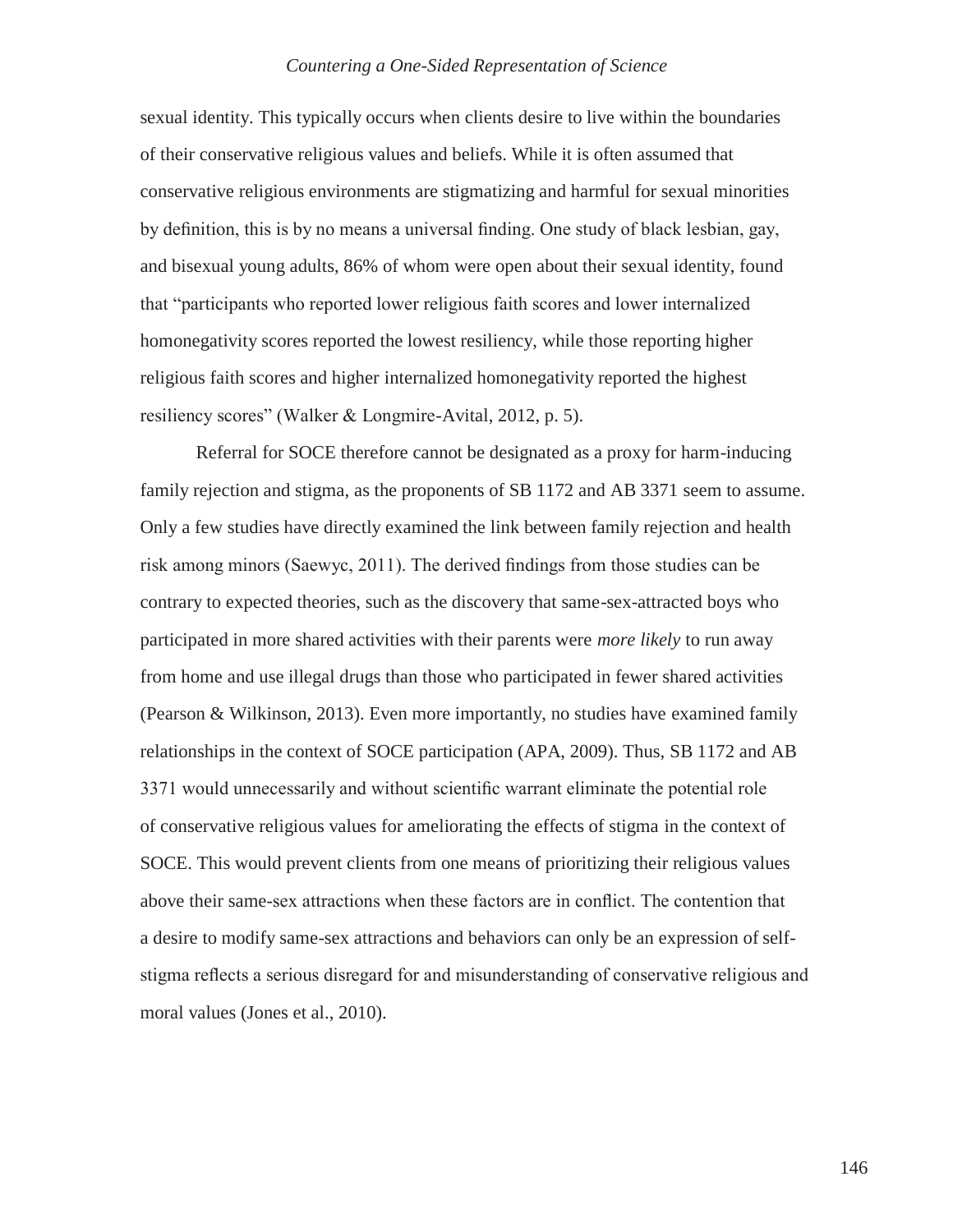## **Encouraging Same-Sex Behavior May Result in Risk-Justifying Attitudes**

Finally, new research is raising the possibility that some widely accepted theories germane to the discussion of stigma, discrimination, and health outcomes may in fact have gotten things backward. A longitudinal study of gay and bisexual men by Heubner, Neilands, Rebchook, and Kegeles (2011) found that

in contrast to the causal predictions made by most theories of health behavior, attitudes and norms did not predict sexual risk behavior over time. Rather, sexual risk behavior at Time 1 was associated with changes in norms and attitudes at Time 2. These findings are more consistent with a small, but growing body of investigations that suggest instead that engaging in health behaviors can also influence attitudes and beliefs about those behaviors. (p. 114)

Thus, safe-sex norms and attitudes did not lead to reduced unprotected anal intercourse; rather, participants' engagement in such HIV-risk behavior appeared to change how they thought and felt about the behavior and enhanced their willingness to engage in it. Such findings raise serious concerns about the impact of SB 1172 and AB 3371: A law that allows only for the affirmation and ultimate enactment of same-sex attractions may in fact increase HIV risk and negative health outcomes for some minors who might otherwise have sought SOCE.

While stigma and discrimination are real concerns, they are not universal explanations for greater psychiatric and health risks among sexual minorities, some of which are likely to be grounded in the biology of certain sexual practices. Moreover, the effects of stigma and discrimination can be addressed significantly within SOCE for many clients, though this is no doubt hard to comprehend for those not sharing the religious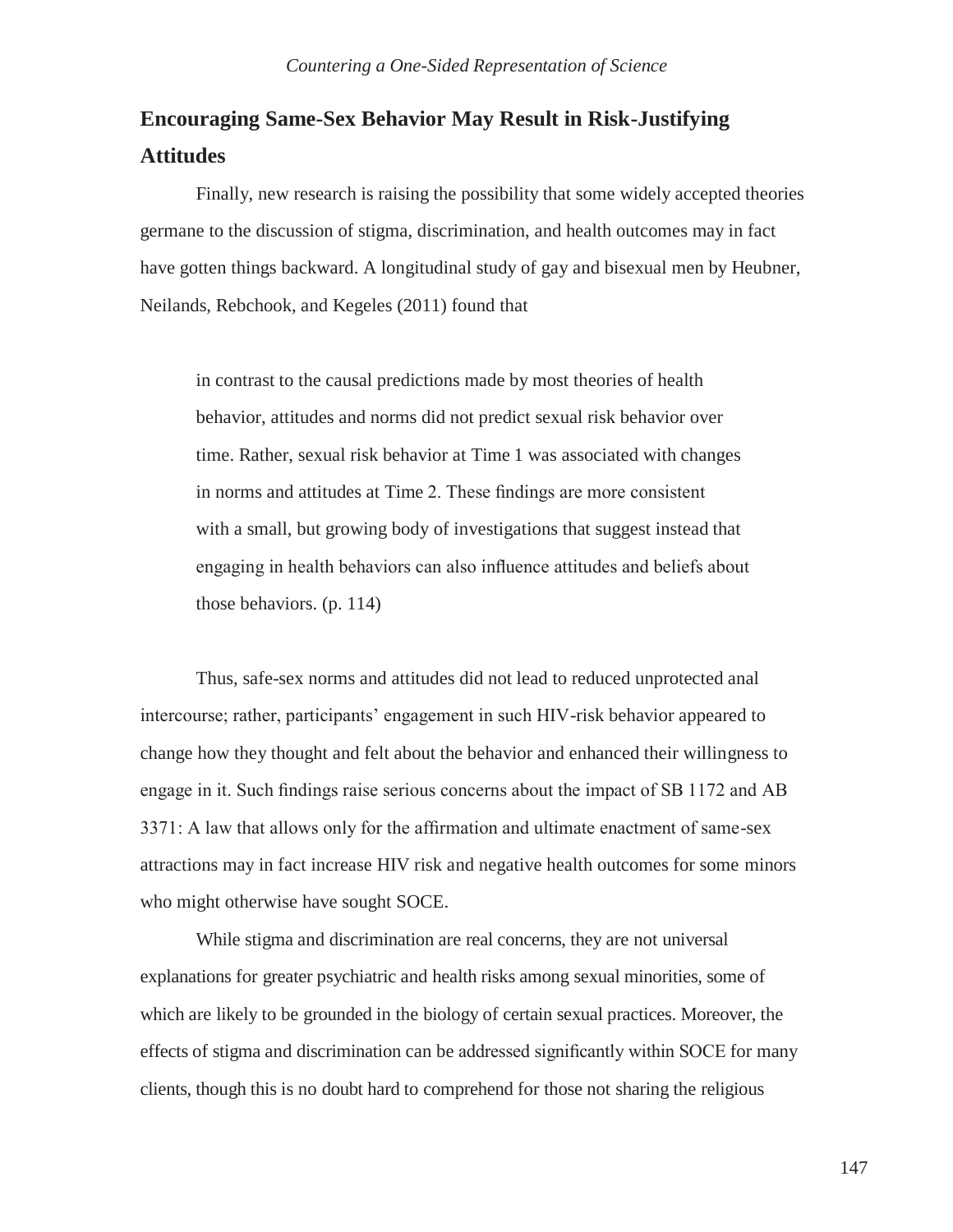values of SOCE consumers. There is no longitudinal research involving consumers of SOCE that links the known effects of stigma and discrimination to the practice of SOCE. SOCE is simply *ipso facto* presumed to constitute a form of stigma and discrimination. This is in keeping with the persistently unfavorable manner in which SOCE is portrayed by mental health associations. SOCE practitioners and consumers are associated with poor practices as a matter of course (APA, 2009, 2012; Jones et al., 2010). This arguably is a form of stigma and discrimination toward practitioners of SOCE, whohave ironically developed their own set of practice guidelines that, when followed, can be expected to reduce the risk of harm to SOCE consumers (NARTH, 2010).

# **IV. Spitzer's Reassessment of His** *Interpretation* **of the Results of His 2003 Study on SOCE Does** *Not* **Invalidate the Results He Reported**

Finally, proponents of New Jersey's AB 3371 have understandably pointed out that Robert Spitzer, MD—author of one of the primary studies conducted on SOCE (Spitzer, 2003)—has recently changed his assessment of the study and believes that it does not provide clear evidence of sexual orientation change (Spitzer, 2012). It appears that he may have originally wished to retract the 2003 study, but Kenneth Zucker, PhD the editor of the journal in which the study was published—denied this request. Zucker has been quoted regarding his exchange with Spitzer as observing:

You can retract data incorrectly analyzed; to do that, you publish an erratum. You can retract an article if the data were falsified—or the journal retracts it if the editor knows of it. As I understand it, he's [Spitzer] just saying ten years later that he wants to retract his interpretation of the data. Well, we'd probably have to retract hundreds of scientific papers with regard to interpretation, and we don't do that. (Dreger, 2012)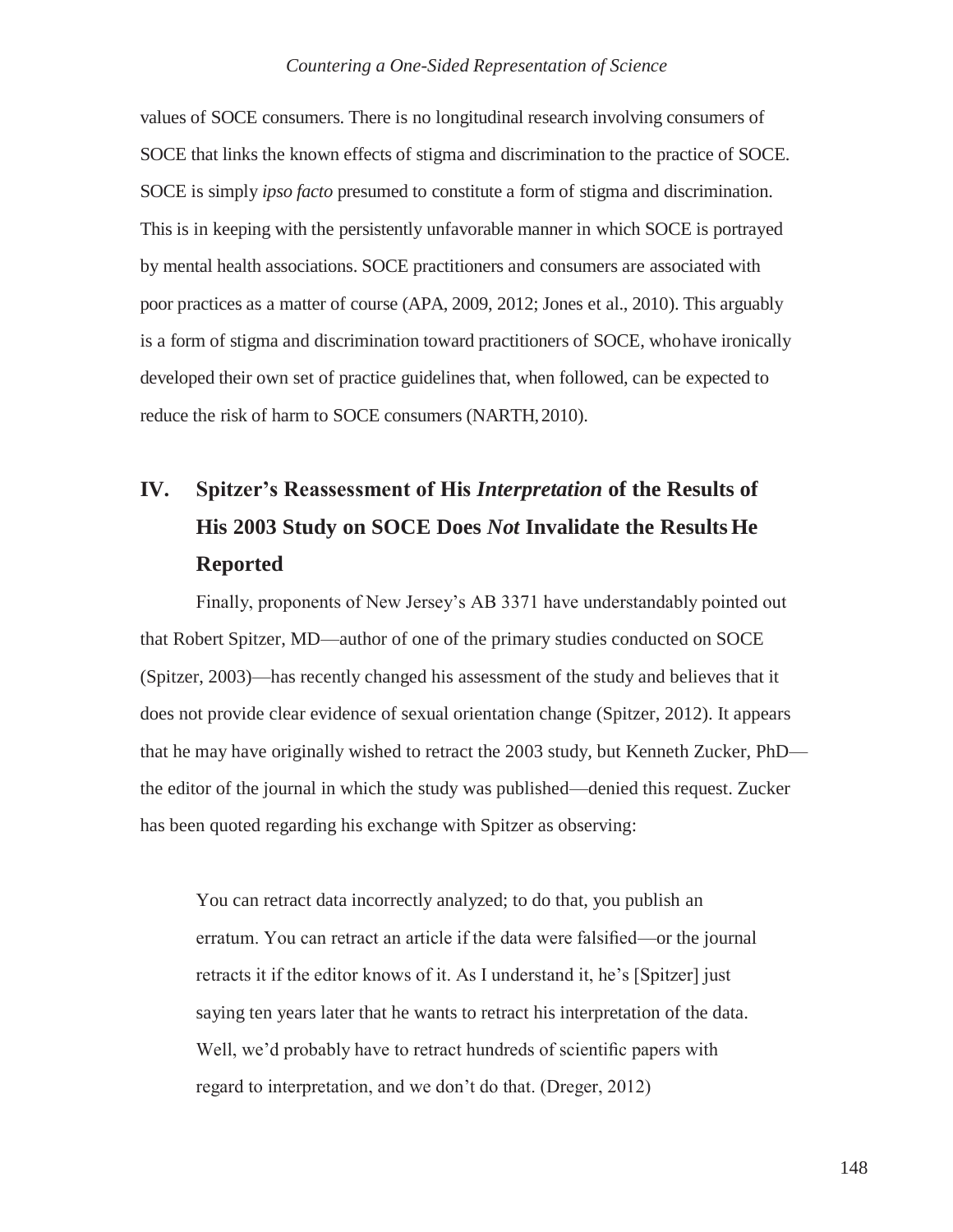What Zucker is essentially saying is that there is nothing in the science of the study that warrants retraction, so all that is left for one to change is his interpretation of the findings, which is what Spitzer appears to have done. Spitzer's change of interpretation hinges on his new belief that reports of change in his research were not credible, an assertion made by others at the time of the study. Instead, he now asserts that participants' accounts of change may have involved "self-deception or outright lying" (Spitzer, 2012).

It is curious that Spitzer's (2012) apology seems to imply that he earlier claimed his researched proved the efficacy of SOCE. As was understood at the time, the design of Spitzer's study ensured his research would not definitively *prove* that SOCE can be effective. Certainly it did not prove that all gays and lesbians can change their sexual orientation or that sexual orientation is simply a choice. The fact that some people inappropriately drew such conclusions appears to be a factor in Spitzer's reassessment. Yet the fundamental interpretive question did and still does boil down to one of plausibility: Given the study limitations, is it *plausible* that some participants in SOCE reported actual change?

Since nothing has changed regarding the scientific merit of the Spitzer study, the interpretive choice one faces regarding the limitations of self-report in this study also remains. Either all of the accounts across all of the measures of change across participant and spousal reports are self-deceptions and/or deliberate fabrications, or they suggest it is possible that some individuals actually do experience change in the dimensions of sexual orientation. Good people can disagree about which of these interpretive conclusions they favor, but assuredly it is not unscientific or unreasonable to continue to believe the study supports the plausibility of change.

In fact, the reasonableness of this position has been bolstered recently by the willingness of some of the participants in Spitzer's research to speak up in defense of their experience of change (Armelli, Moose, Paulk, & Phelan, 2013). They expressed clear disappointment in Spitzer's new claims: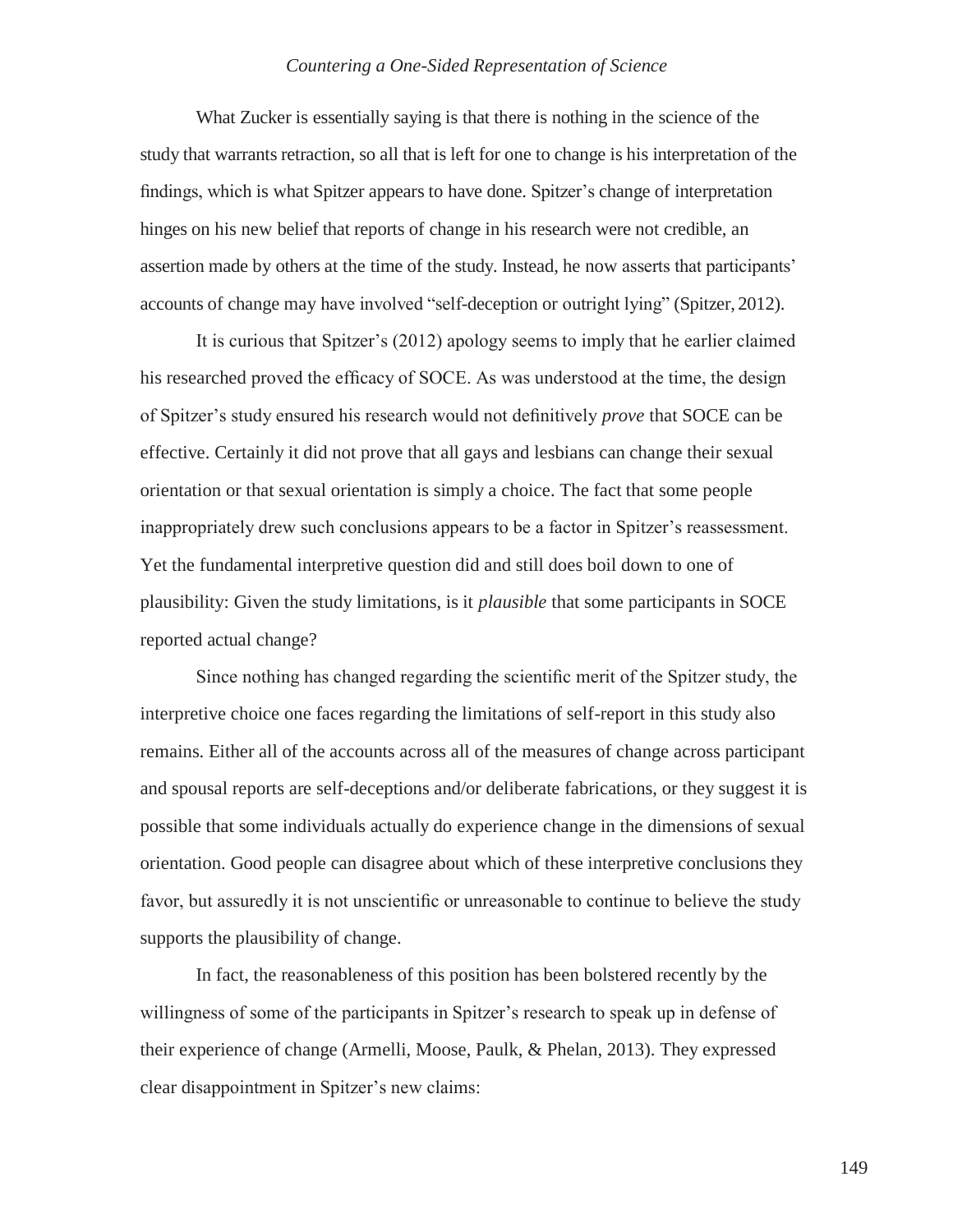Once thankful to Spitzer for articulating our experience and those of others, we are now blindsided by his "reassessment," without even conducting empirical longitudinal follow-up. We know of other past participants who also feel disappointed that they have been summarily dismissed. Many are afraid to speak up due to the current political climate and potential costs to their careers and families should they do so. (p. 1336)

It seems clear, then, that unless one postulates initial and ongoing self-deception and fabrication by participants to an incredulous degree, Spitzer's study still has something to contribute regarding the possibility of change in sexual orientation.

## **Concluding Statements**

There should be no doubt that licensed mental health professionals who practice some form of SOCE care deeply about the well-being of sexual minority youth and see SOCE as a valid option for psychological care, while simultaneously affirming the client's right to pursue gay-affirmative forms of psychotherapy. While it is not possible here to respond to all the accusations that are typically leveled against SOCE, the information in the present document should be sufficient to question the scientific (not to mention Constitutional) merits of California SB 1172 and New Jersey AB 3371.

As we noted at the outset:

(1) The science as pertains to SOCE efficacy and harm is not nearly as conclusive and definitive as proponents of SB 1172 and AB 3371 portray them to be. Their onesided presentation of the science is a byproduct of a pervasive lack of viewpoint diversity within professional organizations and their constituent social scientists regarding sexual orientation research.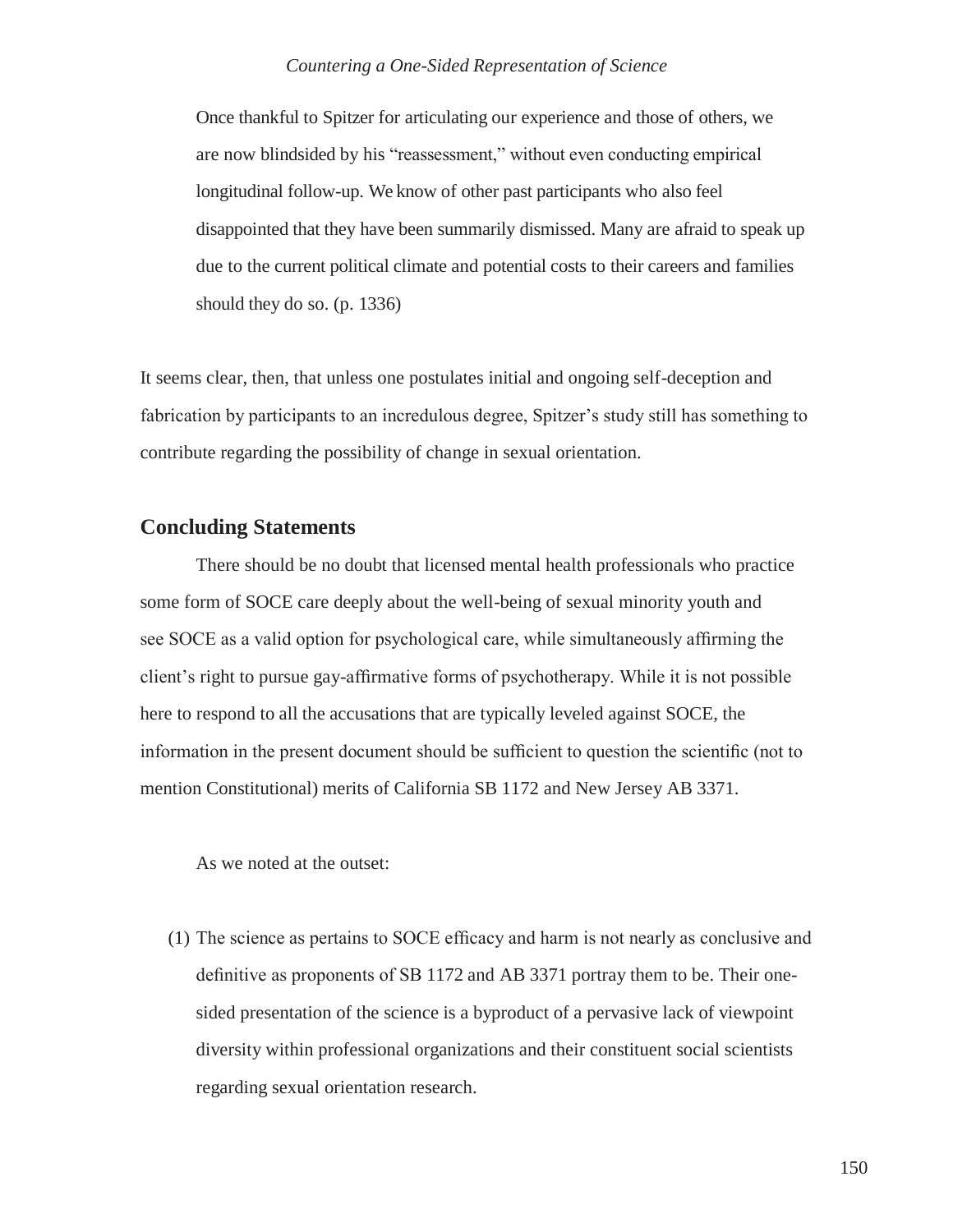- (2) Professional activism and related advocacy interests have superseded allegiance to the process of scientific discovery regarding SOCE, as is evident in the highly discrepant methodological standards professional organizations have utilized to evaluate efficacy and harm.
- (3) An impressive body of scientific data indicates that nonheterosexual sexual orientations should not be viewed as always immutable but are often, though not always, subject to change, especially among youth.
- (4) The role of stigma and discrimination on negative health outcomes among nonheterosexual identities is real but provides only a small and partial understanding of these concerns. Most importantly, applying this literature uncritically to SOCE is scientifically and ethically dubious.
- (5) The proper course of action for politicians and the courts to take given the current limited scientific base of knowledge regarding SOCE should be to encourage further and ideologically diverse research, not to place a ban on its professional practice that supersedes existing regulatory oversight and may create unintended consequences for licensed therapists.

As this brief has documented, there is reasonable evidence to suggest that professional associations such as the APA do not approach the SOCE literature in an objective manner, but rather with an eye to their advocacy interests. This is seen in the purposeful exclusion of conservative and SOCE-sympathetic psychologists from the APA Task Force as well as the clearly uneven application of methodological standards in assessing evidence of SOCE efficacy and harm.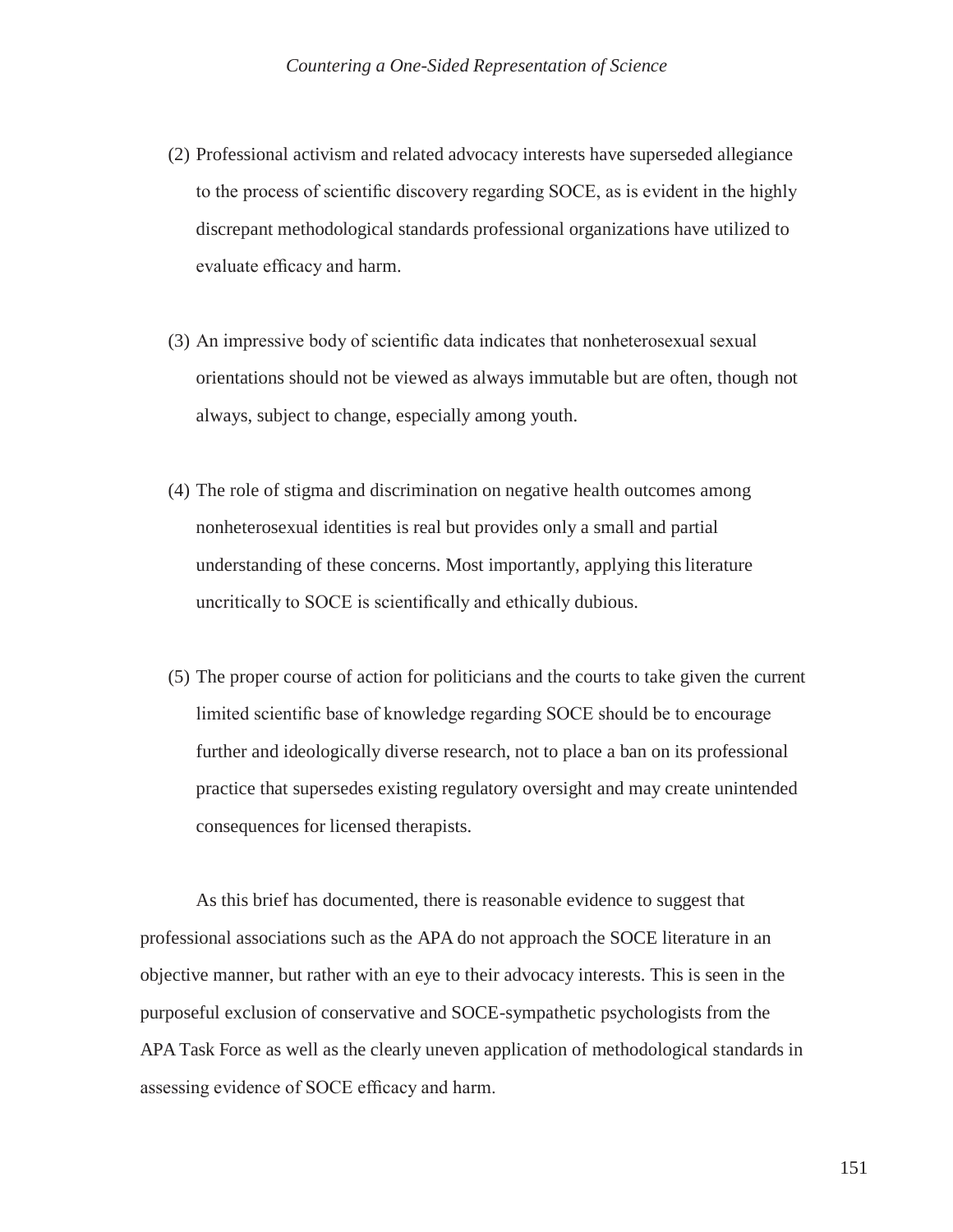As the Task Force noted, the prevalence of success and harm from SOCE cannot be determined at present. Anecdotal accounts of harm, which are a focal point of attention by supporters of SB 1172 and AB 3371, cannot serve as a basis for the blanket prohibition of an entire form of psychological care, however meaningful they may be on a personal level. While such "hearsay" evidence is "not nothing," it is negligent if not fraudulent that APA and other professional organizations accept such unverified claims that experiences of SOCE were "harmful" while dismissing much better-documented claims that experiences of SOCE were "beneficial" and were not "harmful" (Phelan, Whitehead, & Sutton, 2009). Indeed, it is not difficult to find counterbalancing anecdotal accounts of benefit from SOCE (see [http://www.voices-of-change.org/\).](http://www.voices-of-change.org/)) Furthermore, accounts of harm cannot tell us if the prevalence of reported harm from SOCE is any greater than that from psychotherapy in general, where research demonstrates that 5 to 10% of clients report deterioration while up to 50% experience no reliable change during treatment (Hansen, Lambert, & Forman, 2002; Lambert & Ogles, 2004).

The normative occurrence of spontaneous change in sexual orientation among youth, the nontrivial degree of choice reported by some in the development of sexual orientation, and the questionable blanket application of the literature on stigma and discrimination to SOCE further bring into question the appropriateness of SB 1172 and AB 3371. Sexual orientation is not a stable and enduring trait among youth, and this lends plausibility to the potential for professionally conducted SOCE to assist in change in unwanted same-sex attraction and behaviors with some minors. Granted, high-quality research is needed to confirm this suspicion. However, it should be mentioned in this regard that SB 1172 and AB 3371 would make further research on SOCE with minors impossible in California and New Jersey, respectively, despite the APA Task Force'sclear mandate that such research be conducted (APA, 2009).

Any genuine harm that results from SOCE practice with minors can most appropriately be remedied by the application of ethical principles of practice, including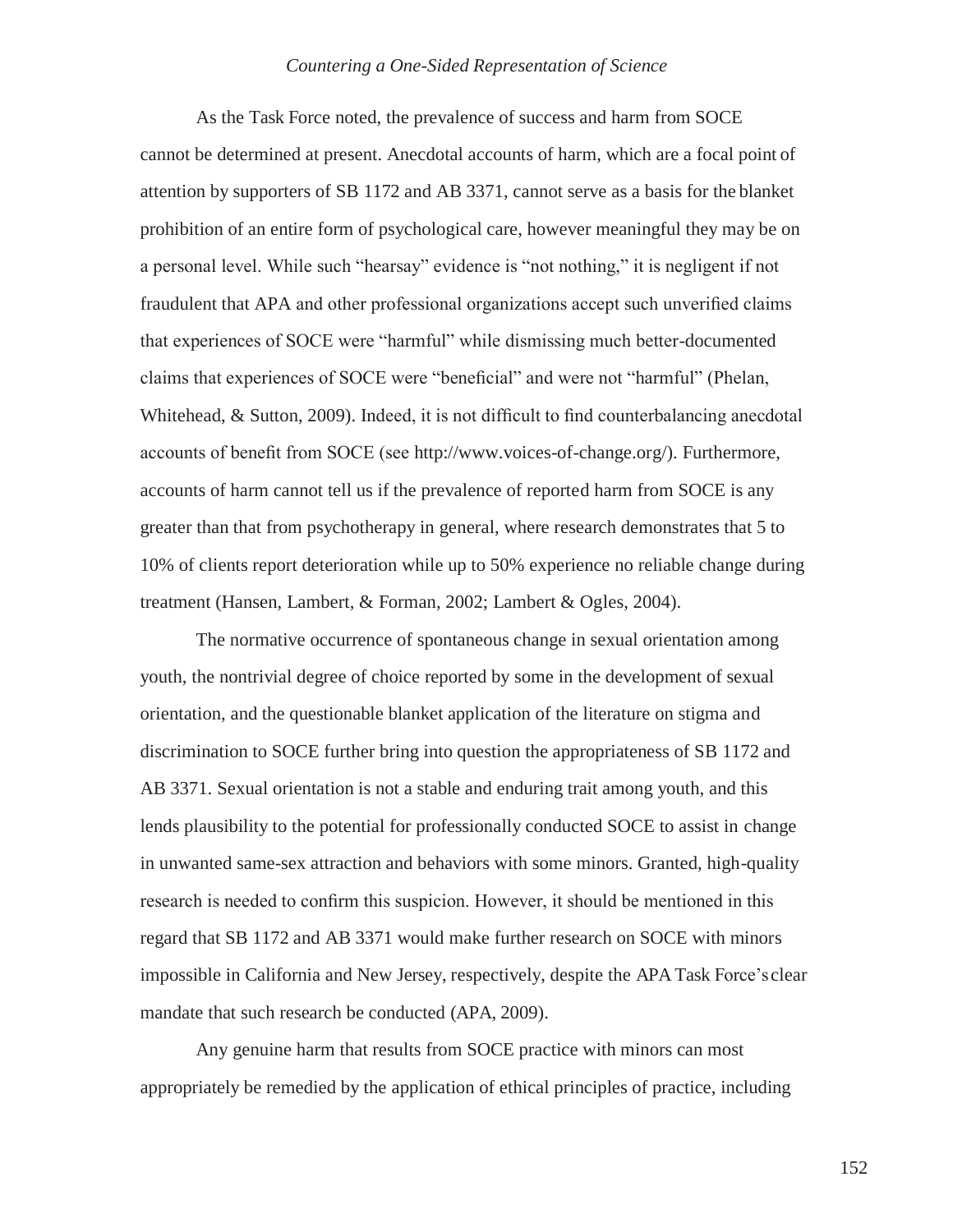informed consent, and addressed through the existing oversight functions of state regulatory boards and state mental health associations. It is questionable and unlikely that the tangible, prosecutable harms from SOCE are as widespread as SB 1172 and AB 3371 sponsors claim. If such harms did exist, why have we heretofore not seen SOCE practitioners losing their licenses and mental health association memberships in droves? Both SB 1172 and AB 3371 are a legislative overreach that takes an overly broad and absolute approach to SOCE harm and success despite evidence suggesting age, gender, and nonheterosexual sexual orientation differences in the experience and degree of change in sexual orientation. In particular, it is fair to ask whether bisexual and mostly heterosexual youth are well served by SB 1172 and AB 3371, a distinction these laws do not make.

Proponents of SB 1172 and AB 3371 reason that because homosexuality is no longer considered to be a disorder, providing professional SOCE to minors with unwanted same-sex attractions and behaviors is at best unnecessary and at worst unethical. However, this reasoning betrays a profound misrepresentation of the scope of psychotherapeutic practice, as there are numerous examples of professionally sanctioned targets of treatment that are not considered to be disorders. These include relationship distress, normal grief reactions, and unplanned pregnancy. Clients often pursue psychological care for such difficulties due to deeply held religious and moral beliefs such as beliefs that divorce or abortion are wrong—and may experience significant emotional distress in addressing these issues. In this context, the selective attention that SB 1172 and AB 3371 give to SOCE again hints at political advocacy rather than science as a primary inspiration for this law.

The religiously conservative faith community will not be well served if SOCE among minors is judged *never* to be an appropriate modality for psychological care, especially when the affirmative interventions include the correction of the client's "false assumptions." Should the court agree with this line of argument, then the court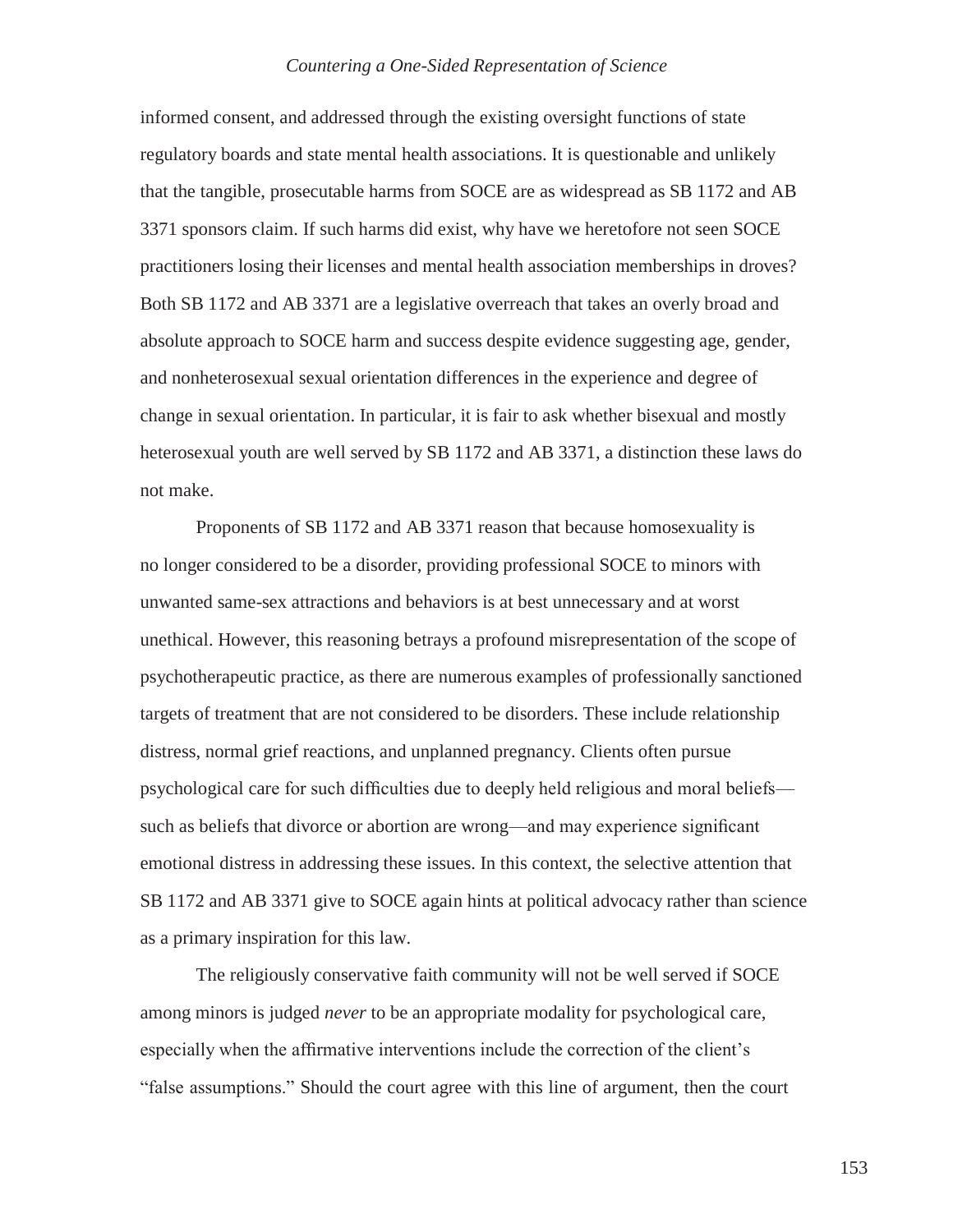is unconstitutionally taking a stand on the validity of certain forms of religious belief. By implying that there is always a better method than any form of SOCE, backers of SB 1172 and AB 3371 presume to know what form of psychological care for unwanted same-sex attractions and behaviors is best for the religiously motivated minor clients and their parents. Neither the courts nor the APA should be substituting their judgment for that of a seventeen-year-old who is calculating a cost-benefit analysis in deciding whether to undergo SOCE despite the risks. The APA is quite clear that it supports the competence of a seventeen-year-old girl to give consent to an abortion. Why does the seventeen-year-old lose competence when it comes to SOCE? Similarly, the APA is on record as supporting the availability of sexual reassignment surgery for adolescents (APA, 2008b), and AB 3371 explicitly protects this option. Is it reasonable that seventeen-year-olds who believe themselves to be the wrong biological sex be allowed to surgically alter genitalia while others with unwanted same-sex attractions and behavior be prohibited from even *talking* to a licensed therapist in a manner that could be construed as promoting the pursuit of change? This question is especially relevant in light of recent high-quality longitudinal research that suggests sexual reassignment surgery does not remedy high rates of morbidity and mortality among transgendered individuals (Dhejne et al., 2011).

The Task Force *Report* (APA, 2009) and the mental health associations that subsequently relied on it for their resolutions on SOCE provide one viewpoint into research and reasoning that likely has some merit but must be considered incomplete and therefore not definitive enough to justify a complete ban on SOCE with minors. Currently, there is a lack of sociopolitical diversity within mental health associations (Redding, 2001) that has an inhibitory influence on the production of scholarship in controversial areas such as SOCE that might run counter to preferred worldviews and advocacy interests. An authentically scientific approach to a contentious subject must proceed in a different direction in order to give confidence that the relevant database is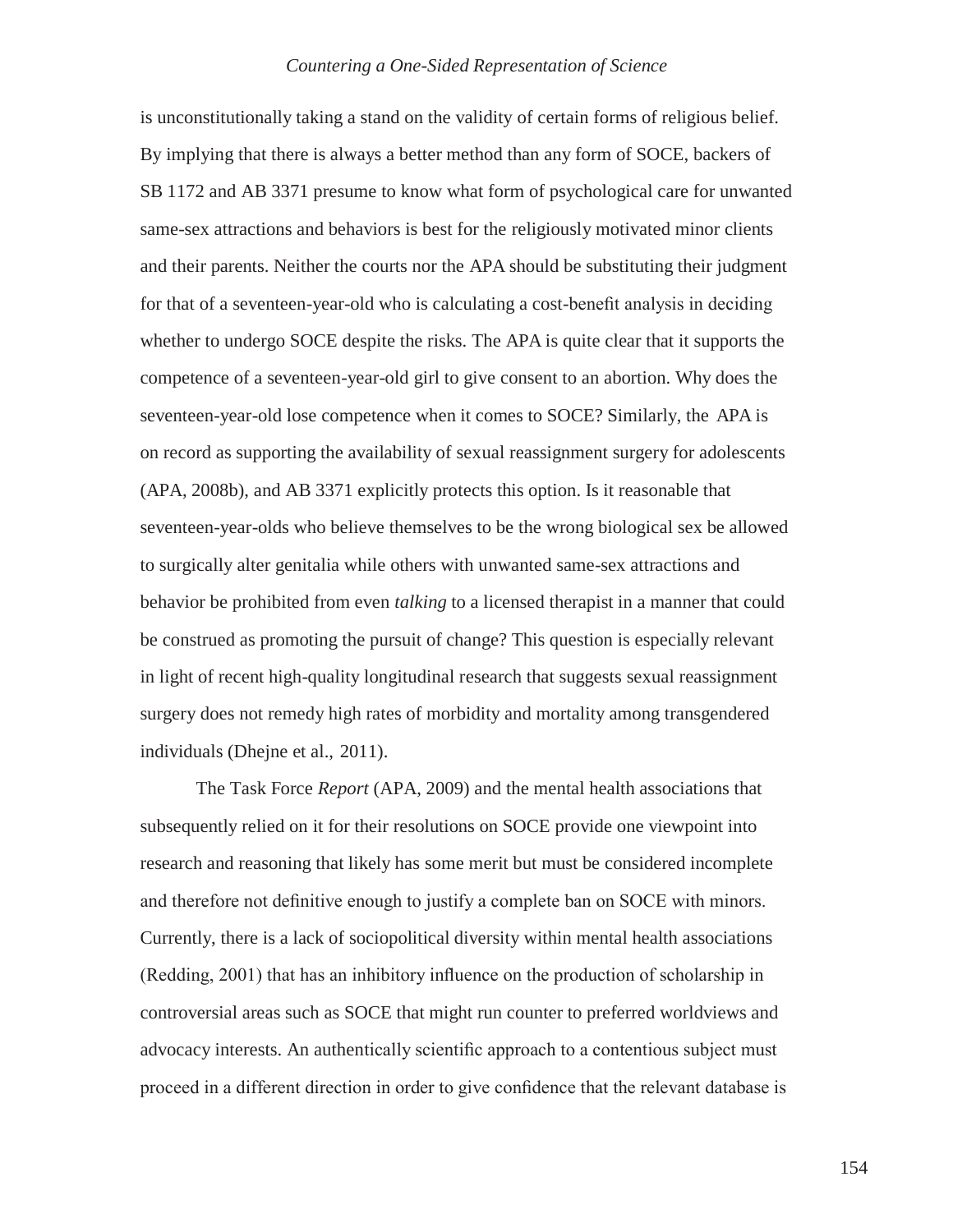a sufficiently complete one on which to base public policy. As Haidt (2012) observed, genuine diversity of perspective is absolutely necessary:

In the same way, each individual reasoner is really good at one thing:finding evidence to support the position he or she already holds, usually for intuitive reasons This is why it's so important to have intellectual andideological diversity within any group or institution whose goal is to find truth (such as an intelligence agency or a community of scientists) or to produce good public policy (such as a legislature or advisor board). (p. 90)

Such diversity is precisely what is currently lacking in professional mental health organizations and their associated scientific communities when it comes to the study of contested social issues related to sexual orientation, including SOCE (Wright & Cummings, 2005). If this were not true, it would be hard to understand how the American Psychological Association's leadership body—the Council of Representatives—could vote 157-0 to support same-sex marriage, a result that undoubtedly represents a "statistically impossible lack of diversity" (Jayson, 2011; Tierney, 2011).

To repeat a final time, a truly scientific response to the concerns of the sponsors of California SB 1172 and New Jersey AB 3371 would be to encourage bipartisan research into SOCE with minors that could provide sound data to answer questions of harm and efficacy that currently are only primitively understood. SOCE practitioners would assuredly embrace such an opportunity (Jones et al., 2010). Unfortunately, the approach taken by SB 1177 and AB 3371 sponsors represented only one political and legislative perspective on how to best address the challenges that come with the psychological care of unwanted same-sex attractions and behaviors. That approach is therefore a scientifically premature—and unjust—curtailment of the rights of current and potential SOCE consumers, their parents, and their therapists and should not be allowed to stand.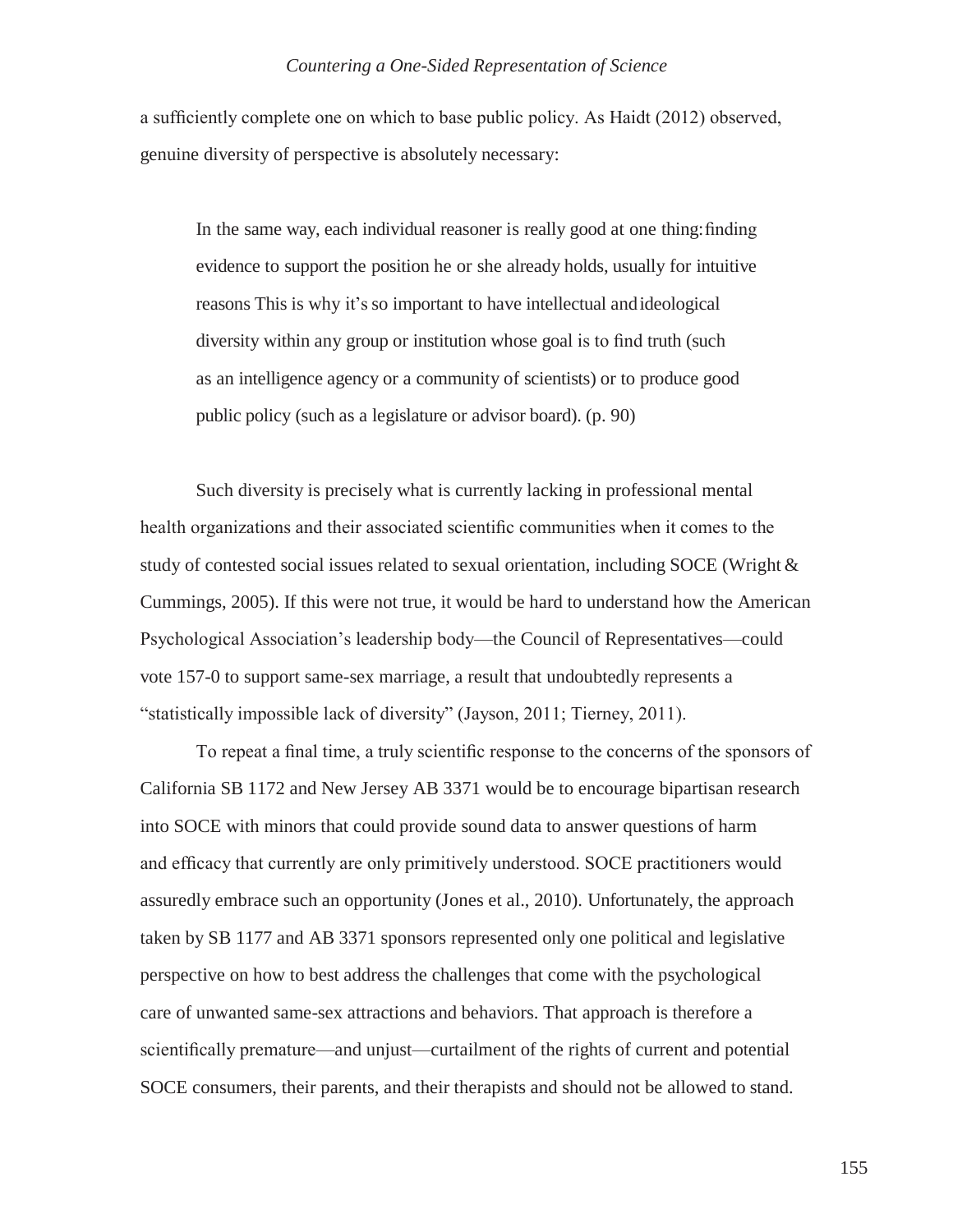## **References**

- Altman, D., & Bland, J. M. (1995). Statistics notes: Absence of evidence is not evidence of absence. *British Medical Journal*, *311*, 485.
- American Psychological Association. (1998). *Answers to your questions for a better understanding of sexual orientation and homosexuality*. Washington, DC: Author.
- American Psychological Association (2008a). *Answers to your questions for a better understanding of sexual orientation and homosexuality*. Washington, DC: Author. Retrieved from [www.apa.org/topics/sorientation.pdf](http://www.apa.org/topics/sorientation.pdf)
- American Psychological Association. (2008b). *Transgender, gender identity, and gender expression non-discrimination.* Retrieved from<http://www.apa.org/about/policy> /transgender.espx
- American Psychological Association. (2009). *Report of the APA Task Force on Appropriate Therapeutic Responses to Sexual Orientation*. Retrieved from http:// [www.apa.org/pi/lgbt/resources/therapeuticresponse.pdf](http://www.apa.org/pi/lgbt/resources/therapeuticresponse.pdf)
- American Psychological Association. (2012). Guidelines for psychological practice with lesbian, gay, and bisexual clients. *American Psychologist*, *67*(1), 10–42. doi:10.1037/a0024659
- American Psychiatric Association. (2013). *LGBT-sexual orientation*. Retrieved from <http://www.psychiatry.org/mental> health/people/lgbt-sexual-orientation
- Armelli, J. A., Moose, E. L., Paulk, A., & Phelan, J. E. (2013). A response to Spitzer's (2012) reassessment of his 2003 study of reparative therapy of homosexuality. *Archives of Sexual Behavior*, *41*, 1335–1336*.* doi:10.1007/s10508-012-0032-6
- Bailey, J. M., Dunne, M. P., & Martin, N. G. (2000). Genetic and environmental influences on sexual orientation and its correlates in an Australian twin sample. *Journal of Personality and Social Psychology*, *78*, 524–536. doi:10.1037//0022- 3514.78.3.524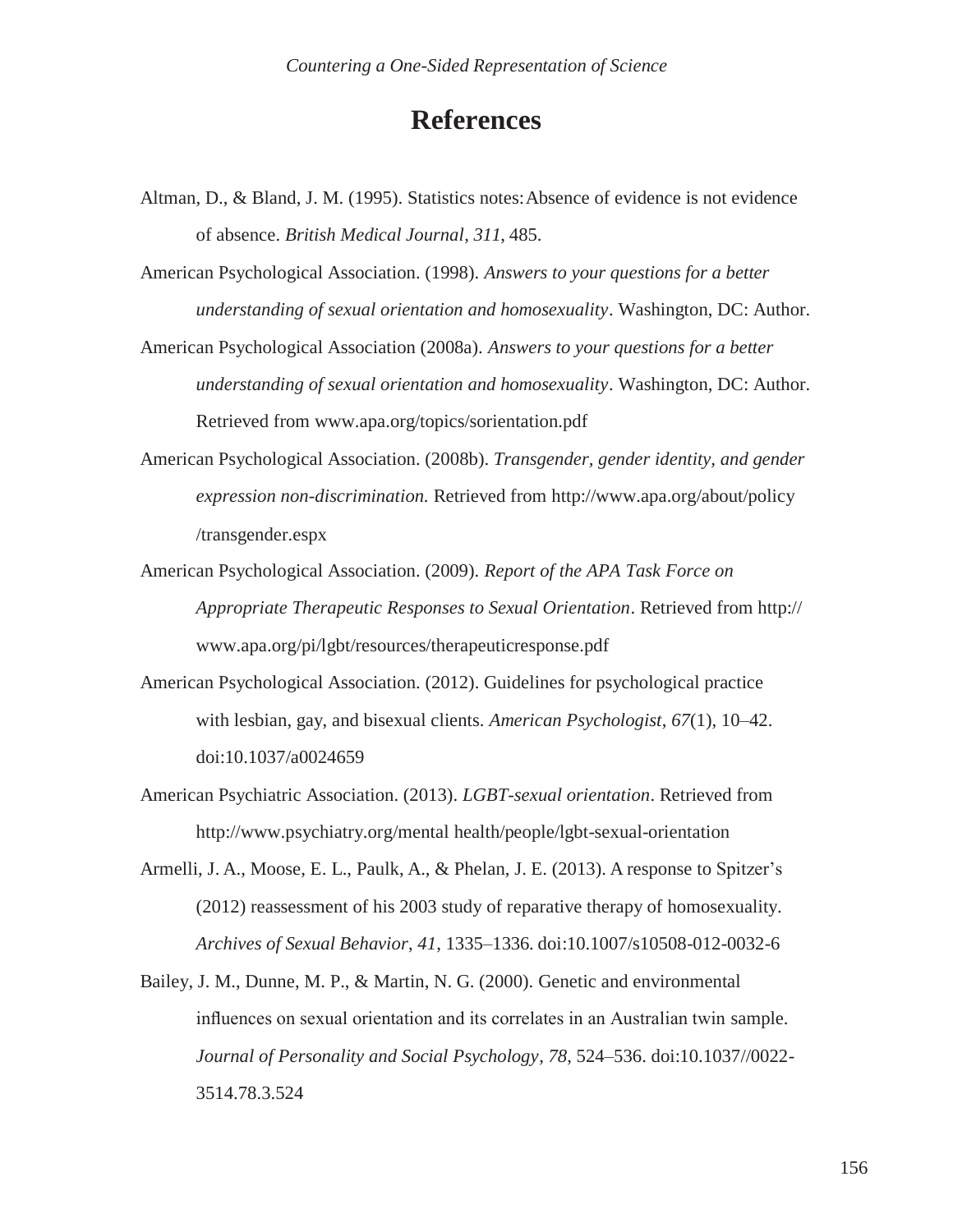- Bearman, P. S., & Bruckner, H. (2002). Opposite-sex twins and adolescent same-sex attraction. *American Journal of Sociology, 107*, 1179–1205.
- Bell, A. P., Weinberg, M., & Hammersmith, S. K. (1981). *Homosexuality: A study of diversity among men and women*. New York: Simon & Schuster.
- Beyer, C., Baral, S. D., van Griensven, F., Goodreau, S. M., Chariyalertsak, S., Wirtz, A., and Brookmeyer, R. (2012, July 28). Global epidemiology of HIV infection in men who have sex with men. *The Lancet*, *380,* 366–377.
- Carey, D. (2007, September 20). Group to review therapy stance. *Oakland Tribune*. Retrieved from [http://findarticles.com/p/articles/mi\\_qn4176/is\\_20070711/ai\\_](http://findarticles.com/p/articles/mi_qn4176/is_20070711/ai_) n19358074
- Centers for Disease Control. (2011). *HIV and AIDS among gay and bisexual men*. Retrieved from<http://www.cdc.gov/nchhstp/newsroom/docs/2012/CDC-MSM> -0612-508.pdf
- de Graaf, R., Sandfort, T. G. M., & ten Have, M. (2006). Suicidality and sexual orientation: Differences between men and women in a general populationbased sample from the Netherlands. *Archives of Sexual Behavior*, *35,* 253–262. doi:10.1007/s10508-006-9020-z
- Dhejne, C., Lichtenstein, P., Boman, M., Johansson, A. L. V., Langstrom, N., & Landen, M. (2011). Long-term follow-up of transsexual persons undergoing sex reassignment surgery: Cohort study in Sweden. *PLoS ONE*, *6*(2), 1–8. doi:10.1371/journal.pone.0016885
- Diamond, L. M. (2005). A new view of lesbian subtypes: Stable versus fluid identity trajectories over an 8-year period. *Psychology of Women Quarterly*, *29*, 119–128.
- Diamond, L. M. (2008). Female bisexuality from adolescence to adulthood: Results from a 10-year longitudinal study. *Developmental Psychology, 44*, 5–14. doi:10.1037/0012-1649.44.1.5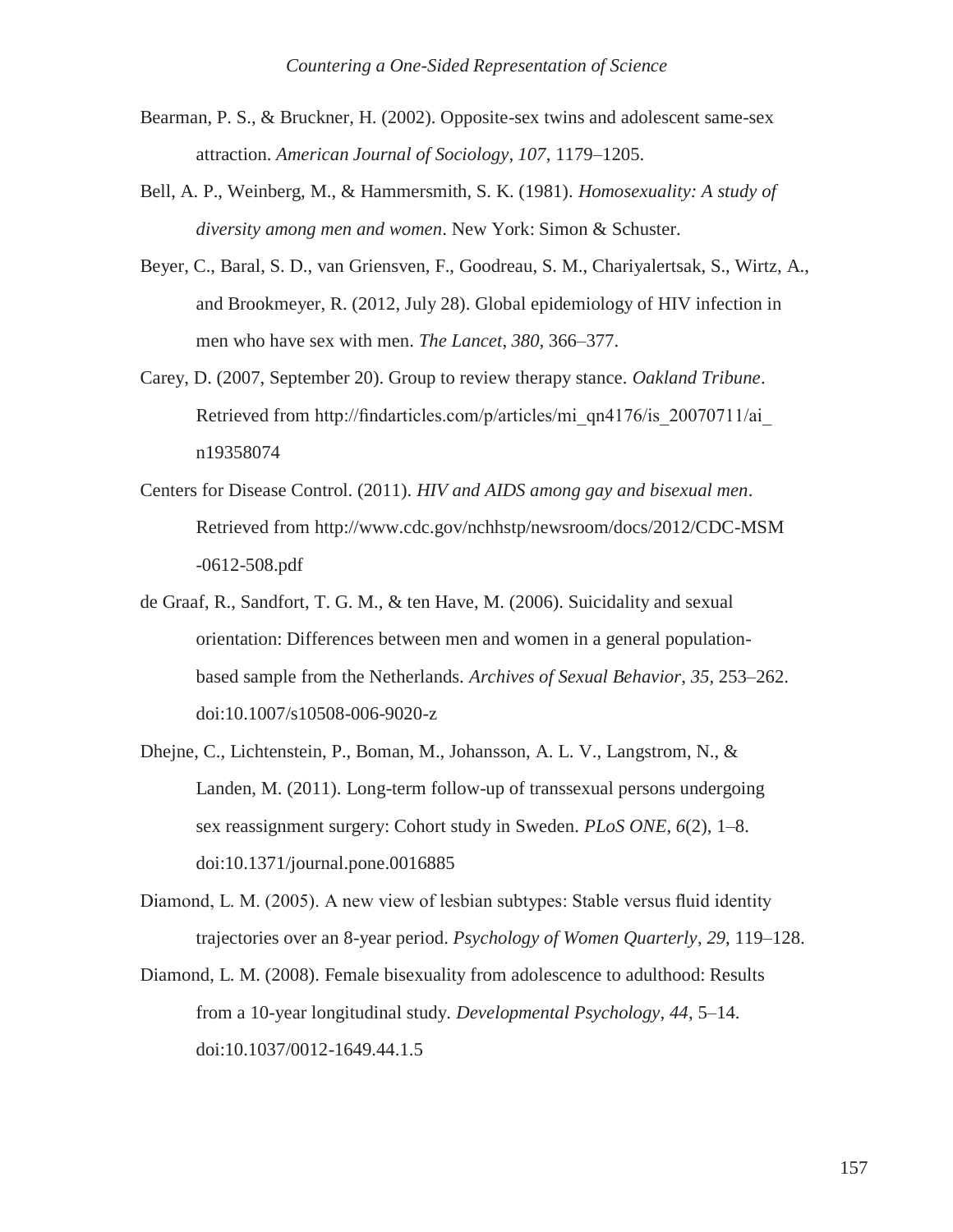- Dickson, N., Paul, C., & Herbison, P. (2003). Same-sex attraction in a birth cohort: Prevalence and persistence in early adulthood. *Social Science & Medicine*, *56*, 1607–1615. doi:10.1016/S0277-9536(02)00161-2
- Dreger, A. (2012, April 11). How to ex an "ex-gay" study. Retrieved from http:// psychologytoday.com/blog/fetishes-i-dont-get/201204/how-ex-ex-gay-study
- Francis, A. M. (2008). Family and sexual orientation: The family-demographic correlates of homosexuality in men and women. *Journal of Sex Research*, *45*, 371–377. doi:10.1080/00224490802398357
- Freund, K., & Blanchard, R. (1983). Is the distant relationship of fathers and homosexual sons related to the sons' erotic preference for male partners, or to the sons' atypical gender identity, or both? *Journal of Homosexuality*, *9*, 7–25.
- Frisch, M., & Hviid, A. (2006). Childhood family correlates of heterosexual and homosexual marriages: A national cohort study of two million Danes. *Archives of Sexual Behavior*, *35*, 533–547.
- Haidt, J. (2012). *The righteous mind: Why good people are divided by politics and religion*. New York: Pantheon Books.
- Hansen, N. B., Lambert, M. J., & Forman, E. M. (2002). The psychotherapy doseresponse effect and its implications for treatment delivery services. *Clinical Psychology: Science and Practice*, *9*, 329–343. doi:10.1093/clipsy.9.3.329
- Herek, G. M. (1991). Myths about sexual orientation: A lawyer's guide to social science research. *Law and Sexuality*, *1*, 133–172.
- Herek, G. M. (2010). Sexual orientation differences as deficits: Science and stigma in the history of American psychology. *Perspectives on Psychological Science*, *5*, 693–699. doi:10.1177/1745691610388770
- Herek, G. M., Norton, A. T., Allen, T. J., & Sims, C. L. (2010). Demographic, psychological, and social characteristics of self-identified lesbian, gay, and bisexual adults in a US probability sample*. Sexuality Research and Social Policy*, *7*, 176–200.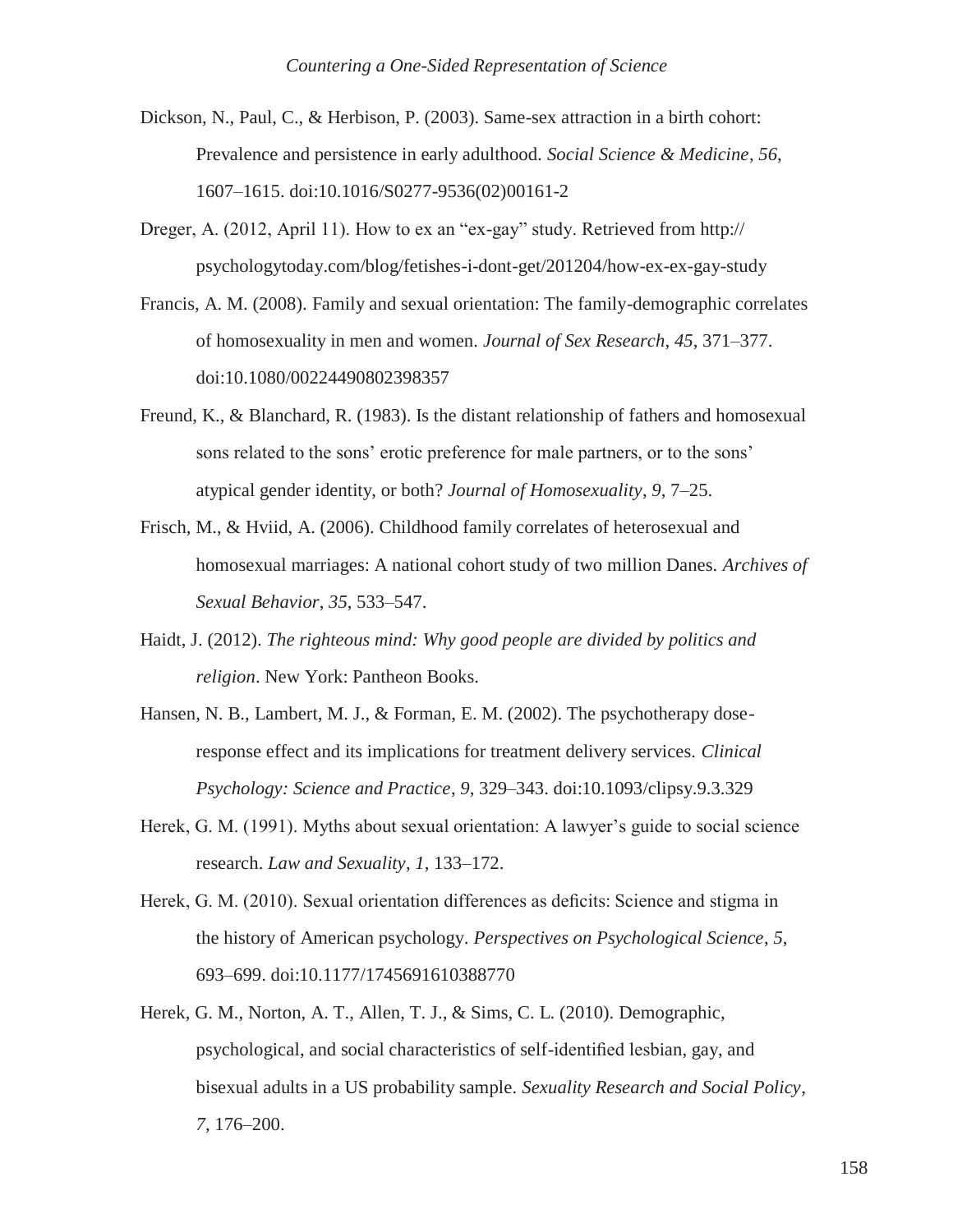- Hooker, E. (1957). The adjustment of the male overt homosexual. *Journal of Projective Techniques*, *21*, 18–31.
- Hooker, E. (1993). Reflections of a 40-year exploration. *American Psychologist*, *48*, 450– 453.
- Huebner, D. M., Neilands, T. B., Rebchook, G. M., & Kegeles, S. M. (2011). Sorting through chickens and eggs: A longitudinal examination of the associations between attitudes, norms, and sexual risk behaviors. *Health Psychology*, *30* (1), 110–118. doi:10.1037.a0021973
- Jayson, S. (2011, August 5). Citing new research, psychology group supports gay marriage. *USA Today*. Retrieved from<http://usatoday30.usatoday.com/news> /health/wellness/marriage/story/2011/08/Citing-new-research-psychology-group -supports-gay-marriage/49798054/1
- Jones, S. L., Rosik, Christopher H., Williams, R. N., & Byrd, A. D. (2010). A scientific, conceptual, and ethical critique of the report of the APA Task Force on Sexual Orientation. *The General Psychologist*, *45*(2), 7–18. Retrieved May 31, 2011, from<http://www.apa.org/divisions/div1/news/fall2010/Fall%202010%20TGP.pdf>
- Jones, S. L., & Yarhouse, M. A. (2007). *Ex-gays?: A longitudinal study of religiously mediated change in sexual orientation.* Downers Grove, IL: InterVarsity Press Academic.
- Klein, F., Sepekoff, B., & Wolf, T. J. (1985). Sexual orientation: A multi-variable dynamic process. *Journal of Homosexuality*, *11,* 35–49.
- Lambert, M. J., & Ogles, B. M. (2004). *The efficacy and effectiveness of psychotherapy.* New York, NY: Wiley.
- Langstrom, N., Rahman, Q., Carlstrom, E., & Lichtenstein, P. (2010). Genetic and environmental effects on same-sex sexual behavior: A population study of twins in Sweden. *Archives of Sexual Behavior*, *39*, 75–80. doi:10.1007/s10508-008-9386-1
- Laumann, E. O., Gagnon, J. H., Michael, R. T., & Michaels, S. (1994). *The social organization of sexuality.* Chicago, IL: University of Chicago Press.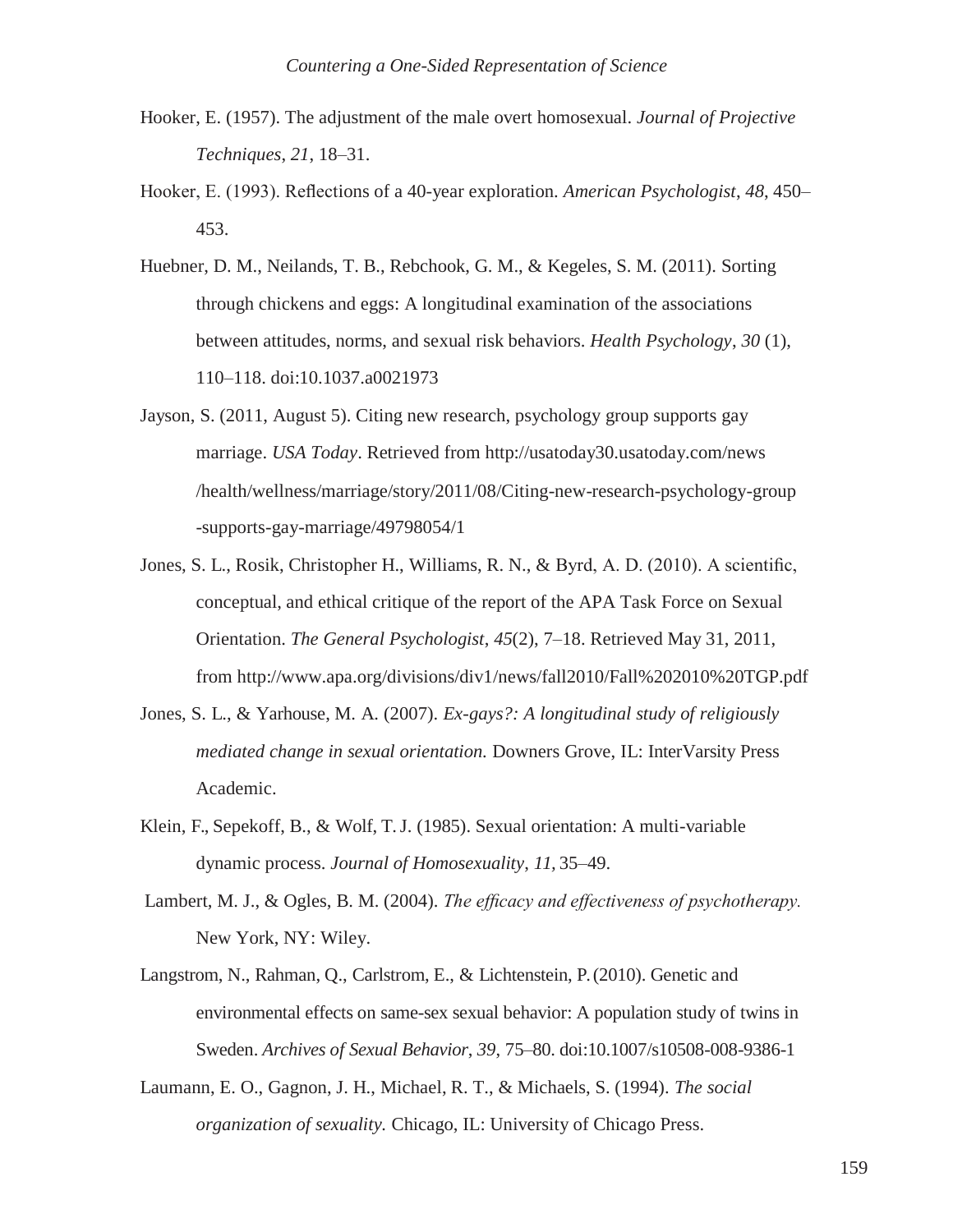- Laumann, E. O., Michael, R. T., & Gagnon, J. H. (1994). A political history of the national sex survey of adults. *Family Planning Perspectives*, *26*, 34–38.
- Marks, L. (2012). Same-sex parenting and children's outcomes: A closer examination of the American Psychological Associations brief on lesbian and gay parenting. *Social Science Research*, *41,* 735–751. Retrieved from<http://dx.doi.org/10.1016> /j.ssresearch.2012.03.006
- Mays, V. M., & Cochran, S. D. (2001). Mental health correlates of perceived discrimination among lesbian, gay, and bisexual adults in the United States. *American Journal of Public Health*, *91*, 1869–1876.
- McCord, J., McCord, W., & Thurber, E. (1962). Some effects of paternal absence on male children. *Journal of Abnormal and Social Psychology*, *64*, 361–369.
- Mohr, D. C. (1995). Negative outcome in psychotherapy: A critical review. *Clinical Psychology: Science and Practice*, *2*, 1–27.
- National Association for Research and Therapy of Homosexuality. (2010). Practice guidelines for the treatment of unwanted same-sex attractions and behaviors. *Journal of Human Sexuality*, *2*, 5–65. Retrieved from [http://www.scribd.com](http://www.scribd.com/) /doc/115506183/Journal-of-Human-Sexuality-Vol-2
- Newcomb, M. E., & Mustanski, B. (2011). Moderators of the relationship between internalized homophobia and risky sexual behavior in men who have sex with men: A meta-analysis. *Archives of Sexual Behavior*, *40*, 189–199. doi:10.1007 /s10508-009-9573-8
- Ott, M. Q., Wypij, D., Corliss, H. L., Rosario, M., Reisner, S. L., Gordon, A. R., . . . . Bryn, S. (2013). Repeated changes in reported sexual orientation identity linked to substance use behaviors in youth. *Journal of Adolescent Health*, *52*, 465–472. doi:10.1016/j.jadohealth.2012.08.004
- Pascoe, E. A., & Richman, L. S. (2009). Perceived discrimination and health: A metaanalytic review. *Psychological Bulletin*, *135*, 531–554. doi:10.1037/a0016059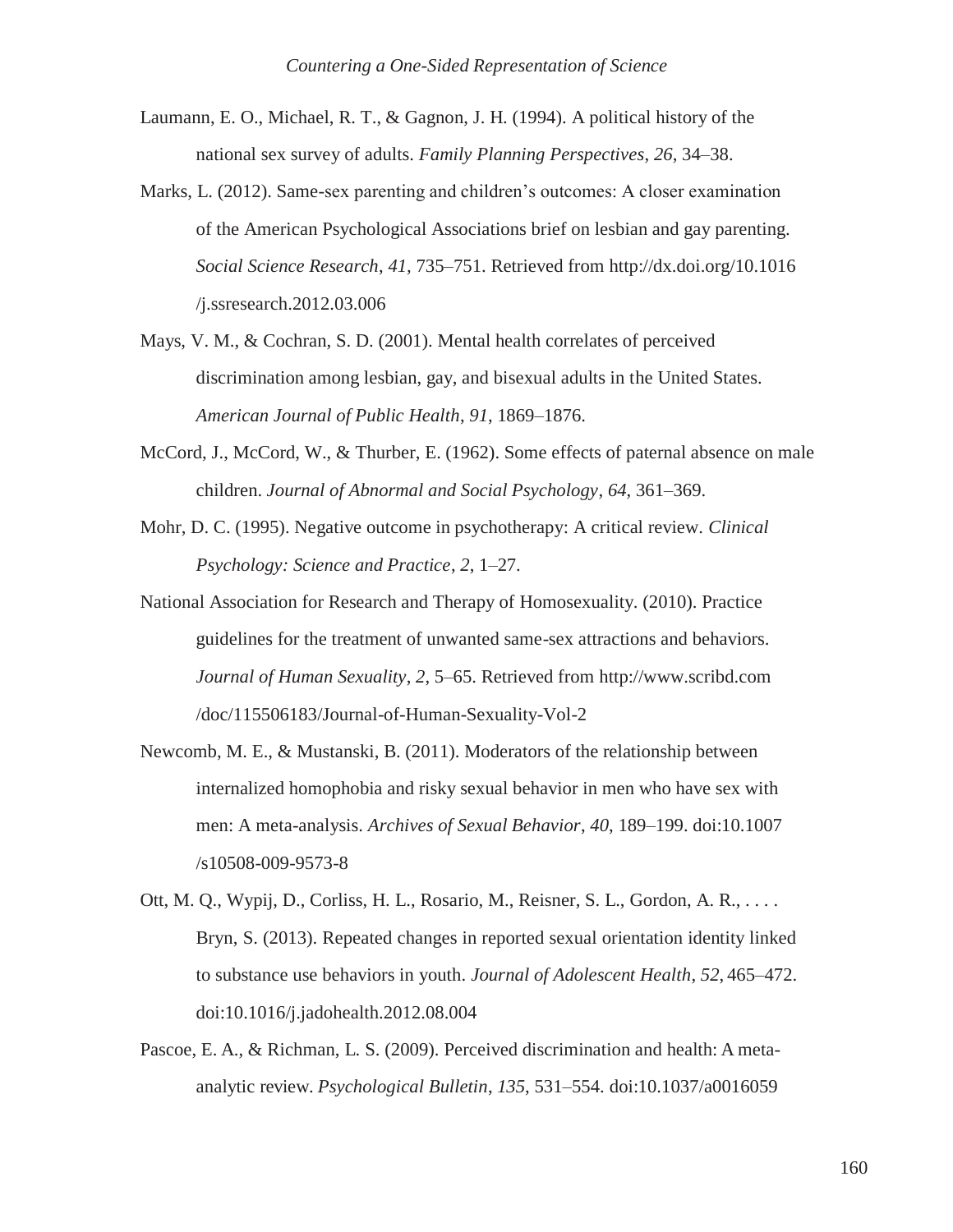- Pearson, J., & Wilkinson, L. (2013). Family relationships and adolescent well-being: Are families equally protective for same-sex attracted youth? *Journal of Youth and Adolescence*, *42*, 376–393*.* doi:10.1007/s10964-012-9865-5
- Peplau, L., Spalding L. R., Conley, T. D., & Veniegas, R. C. (1999). The development of sexual orientation in women. *Annual Review of Sex Research*, *10*, 70–99.
- Peters, D. K., & Cantrell, P. J. (1991). Factors distinguishing samples of lesbian and heterosexual women. *Journal of Homosexuality*, *2*, 1–15.
- Phelan, J. E., Whitehead, N., & Sutton, P. M. (2009). What the research shows: NARTH's response to the APA claims on homosexuality. *Journal of Human Sexuality*, *1*, 5– 118. Retrieved from<http://www.scribd.com/doc/115507777/Journal-of-Human> -Sexuality-Vol-1
- Prejean, J., Song, R., Hernandez, A., Ziebell, A., Green, T., Walker, F., .......... Hall, H. I. (2011). Estimated HIV incidence in the United States, 2006–2009. *PLos ONE*, *6*, 1–13. doi:10.1371/journal.pone.0017502
- Redding, R. E. (2001). Sociopolitical diversity in psychology. *American Psychologist*, *56*, 205–215. doi:10.1037//0003-066X.6.3.205
- Roberts, A. L., Glymour, M. M., & Koenen, K. C. (2013). Does maltreatment in childhood affect sexual orientation in adulthood? *Archives of Sexual Behavior*, *42*, 161–171. doi:10.1007/s10508-012-0021-9
- Rosik, Christopher H. (2012). Did the American Psychological Association's *Report on Appropriate Therapeutic Responses to Sexual Orientation* apply its research standards consistently? A preliminary examination. *Journal of Human Sexuality*, *4*, 70–85.
- Ryan, C., Huebner, D., Diaz, R. M., & Sanchez, J. (2009). Family rejection as a predictor of negative health outcomes in white and Latino lesbian, gay, and bisexual young adults. *Pediatrics*, *123*, 346–352. doi:10.1542/peds.2007-3524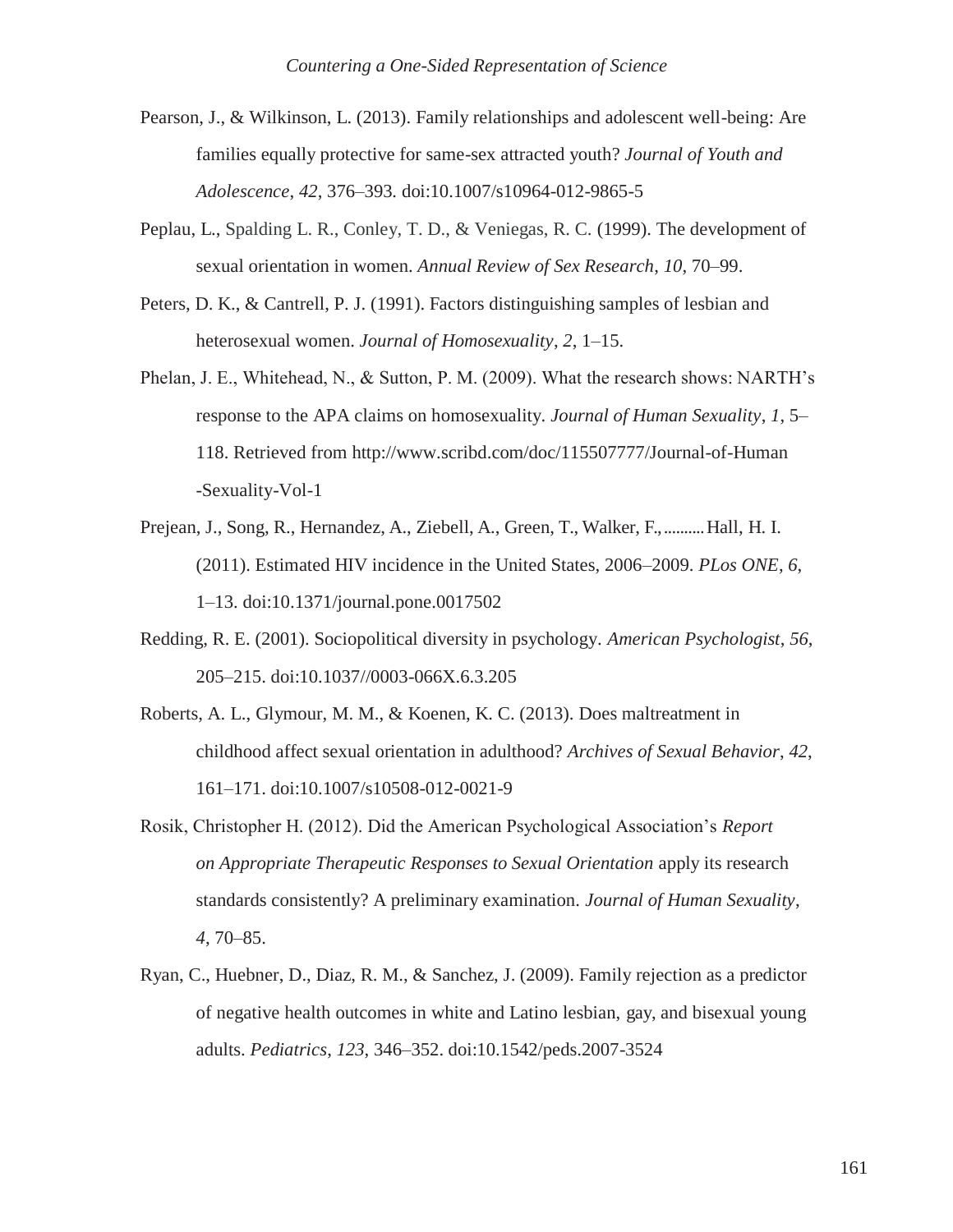- Sandfort, T. G. M., Bakker, F., Schellevis, F. G., & Vanwesenbeeck, I. (2006). Sexual orientation and mental and physical health status: Findings from a Dutch population survey. *American Journal of Public Health, 96*, 1119–1125.
- Sandfort, T. G. M., Bakker, F., Schellevis, F. G., &Vanwesenbeeck, I. (2009). Coping styles as mediator of sexual orientation-related health differences. *Archives of Sexual Behavior*, *38*, 253–263. doi:10.1007/s10508-007-9233-9
- Savin-Williams, R. C., Joyner, K., & Rieger, G. (2012). Prevalence and stability of selfreported sexual orientation identity during young adulthood. *Archives of Sexual Behavior*, *41*, 103–110. doi:10.1007/s10508-012-9913-y
- Savin-Williams, R. C., & Ream, G. L. (2007). Prevalence and stability of sexual orientation components during adolescence and young adulthood. *Archives of Sexual Behavior*, 36, 385–349. doi:10.10007/s10508-006-9088-5
- Savin-Williams, R. C., Rieger, G., & Rosenthal, A. M. (2013). Physiological evidence for a mostly heterosexual orientation among men. *Archives of Sexual Behavior*. Advance online publication. doi:10.1037/s10508-013-0093-1
- Saewyc, E. M. (2011). Research on adolescent sexual orientation: Development, health disparities, stigma, and resilience. *Journal of Research on Adolescence*, *21*, 256– 272. doi:10.1111/j.1532-7795.2010.00727.x
- Schroeder, M., & Shildo, A., (2002). Ethical issues in sexual orientation conversion therapies. In A. Shildo, M. Schroeder, & J. Drescher (Eds.), *Sexual conversion therapy: Ethical, clinical and research perspectives* (pp. 131–166). New York: Haworth.
- Schumm, W. R. (2012). Re-examining a landmark research study: A teaching editorial. *Marriage & Family Review*, *48*, 465–489. doi:10.1080/01494929.2012.677388
- Shildo, A., & Schroeder, M. (2002). Changing sexual orientation: A consumer's report. *Professional Psychology: Research and Practice*, *33*, 249–259. doi:10.1037//0735-7028.33.3.249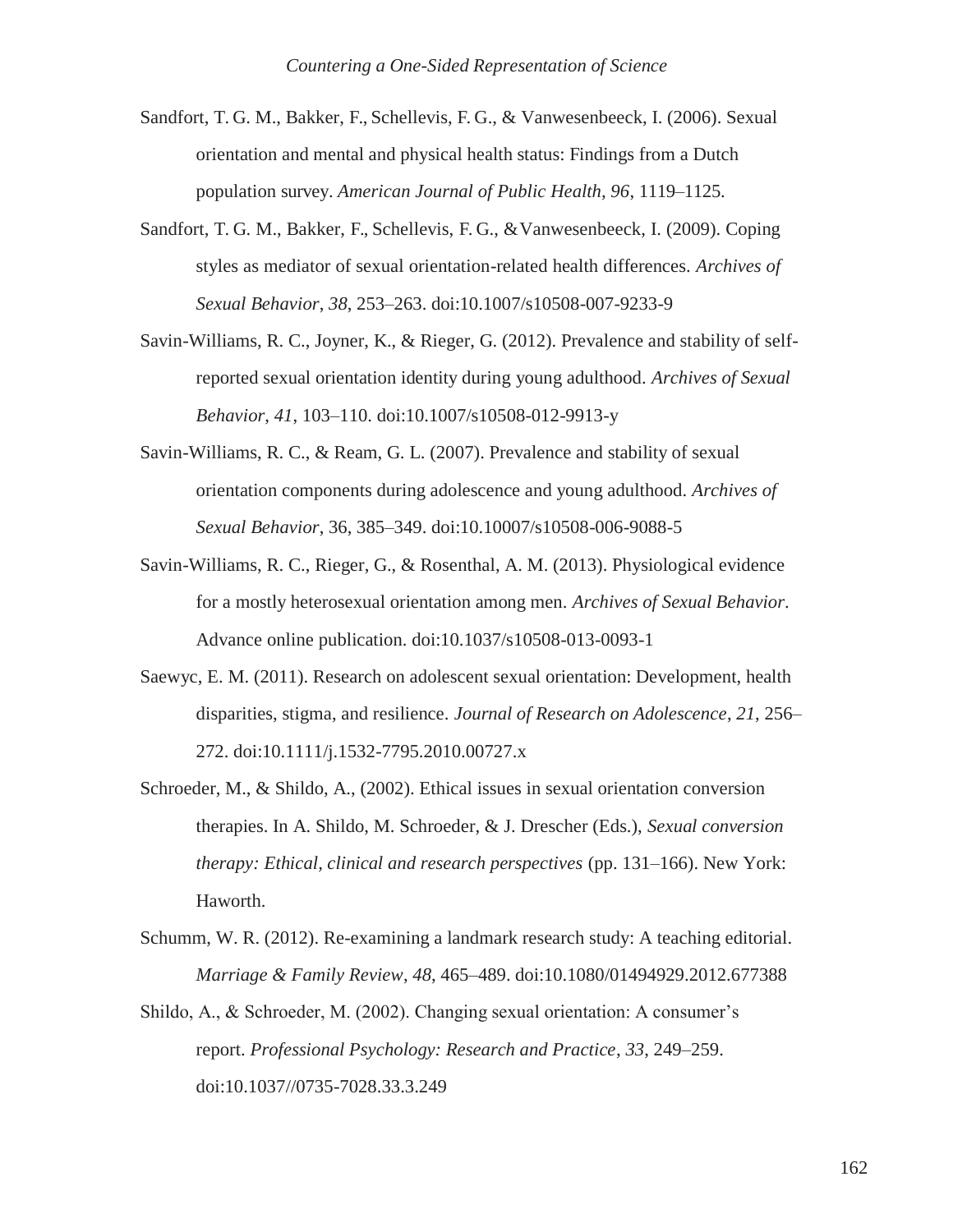- Siegelman, M. (1981). Parental backgrounds of homosexual and heterosexual men: A cross national replication. *Archives of Sexual Behavior*, *10*, 505–513.
- Spitzer, R. L. (2003). Can some gay men and lesbians change their sexual orientation? 200 participants reporting a change from homosexual to heterosexual orientation. *Archives of Sexual Behavior*, *32*(5), 403–417.
- Spitzer, R. L. (2012). Spitzer reassesses his 2003 study of reparative therapy of homosexuality [Letter to the editor]. *Archives of Sexual Behavior*. Advance online publication. doi:10.1007/s10508-012-9966-y
- Tierney, J. (2011, February 11). Social scientist sees bias within. *The New York Times*. Retrieved from [http://www.nytimes.com/2011/02/08/science/08tier.html?\\_r=3](http://www.nytimes.com/2011/02/08/science/08tier.html?_r=3)
- Townes, B. D., Ferguson, W. D., & Gillam, S. (1976). Differences in psychological sex, adjustment, and familial influences among homosexual and nonhomosexual populations. *Journal of Homosexuality*, *1*, 261–272.
- Walker, J. J., & Longmire-Avital, B. (2012). The impact of religious faith and internalized homonegativity on resiliency for black lesbian, gay, and bisexual emerging adults. *Developmental Psychology.* First online publication. doi:10.1037/a0031059
- Whitehead, N. E. (2010). Homosexuality and co-morbidities: Research and therapeutic implications. *Journal of Human Sexuality*, *2*, 124–175. Retrieved from http:// [www.mygenes.co.nz/whiteheadcomorbid10\\_2.pdf](http://www.mygenes.co.nz/whiteheadcomorbid10_2.pdf)
- Whitehead, N. E., & Whitehead, B. (2010). *My genes made me do it! A scientific look at sexual orientation.* Whitehead Associates. Retrieved from http://www.mygenes .co.nz/download.htm
- Wilson, H. W., & Widom, C. S. (2010). Does physical abuse, sexual abuse, or neglect in childhood increase the likelihood of same-sex sexual relationships and cohabitation? A prospective 30-year follow-up. *Archives of Sexual Behavior*,*39*, 63–74. doi:10.1007/s10508-008-9449-3
- Wright, R. W., & Cummings, N. E. (2005). *Destructive trends in mental health: The wellintentioned path to harm*. New York: Routledge.